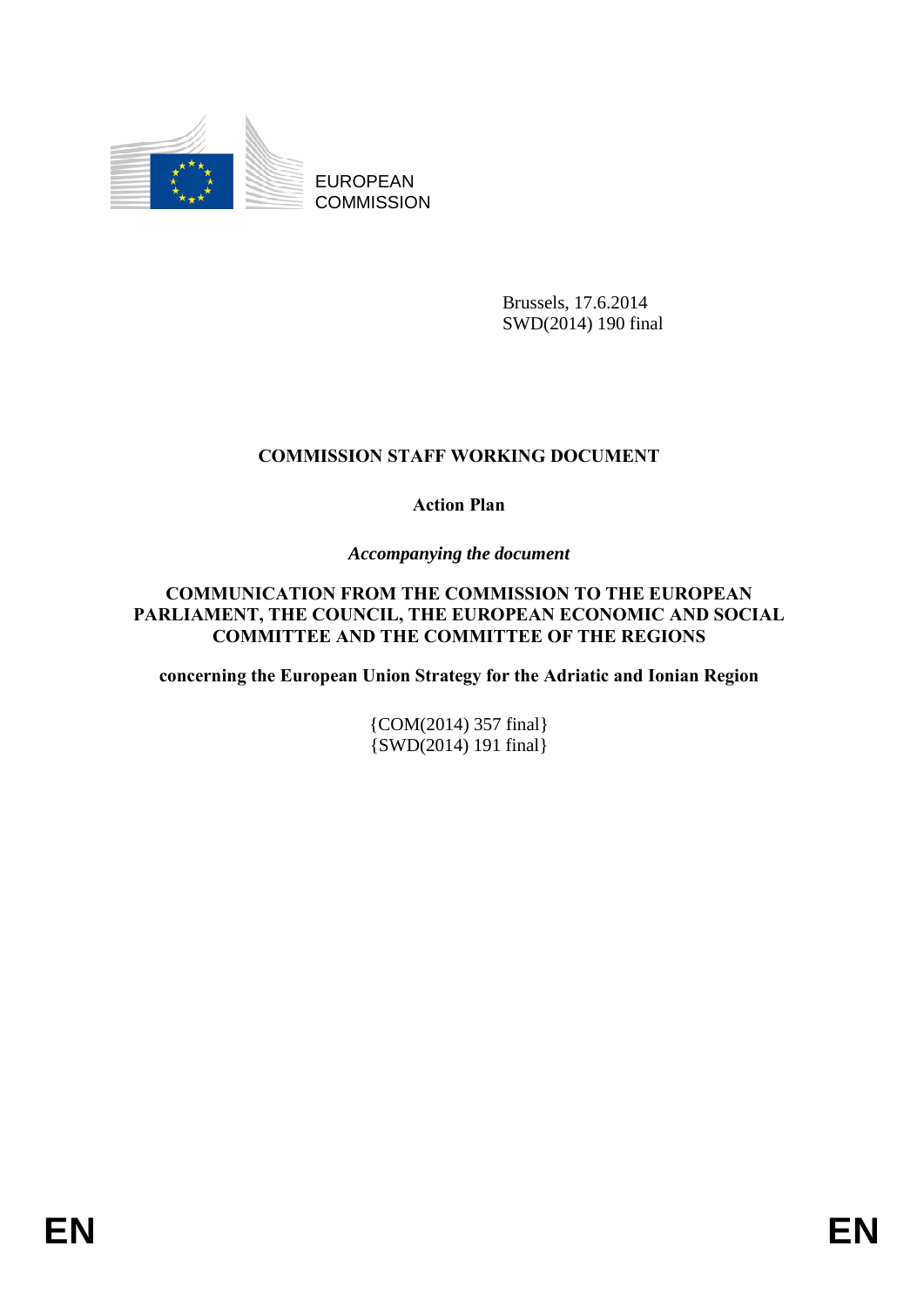# **Table of Contents**

| 1.             |      |                                                                |  |
|----------------|------|----------------------------------------------------------------|--|
|                | 1.1. |                                                                |  |
|                | 1.2. |                                                                |  |
|                | 1.3. |                                                                |  |
| 2.             |      |                                                                |  |
|                | 2.1. |                                                                |  |
|                | 2.2. |                                                                |  |
|                | 2.3. |                                                                |  |
| 3.             |      |                                                                |  |
|                | 3.1  |                                                                |  |
|                | 3.2. |                                                                |  |
| $\mathbf{4}$ . |      |                                                                |  |
|                | 4.1. |                                                                |  |
|                | 4.2. | Sustainable and responsible tourism management (innovation and |  |
| .5.            |      |                                                                |  |
| 6.             |      |                                                                |  |
|                |      | ANNEX I ROLE OF THE EUROPEAN INVESTMENT BANK (EIB) IN THE      |  |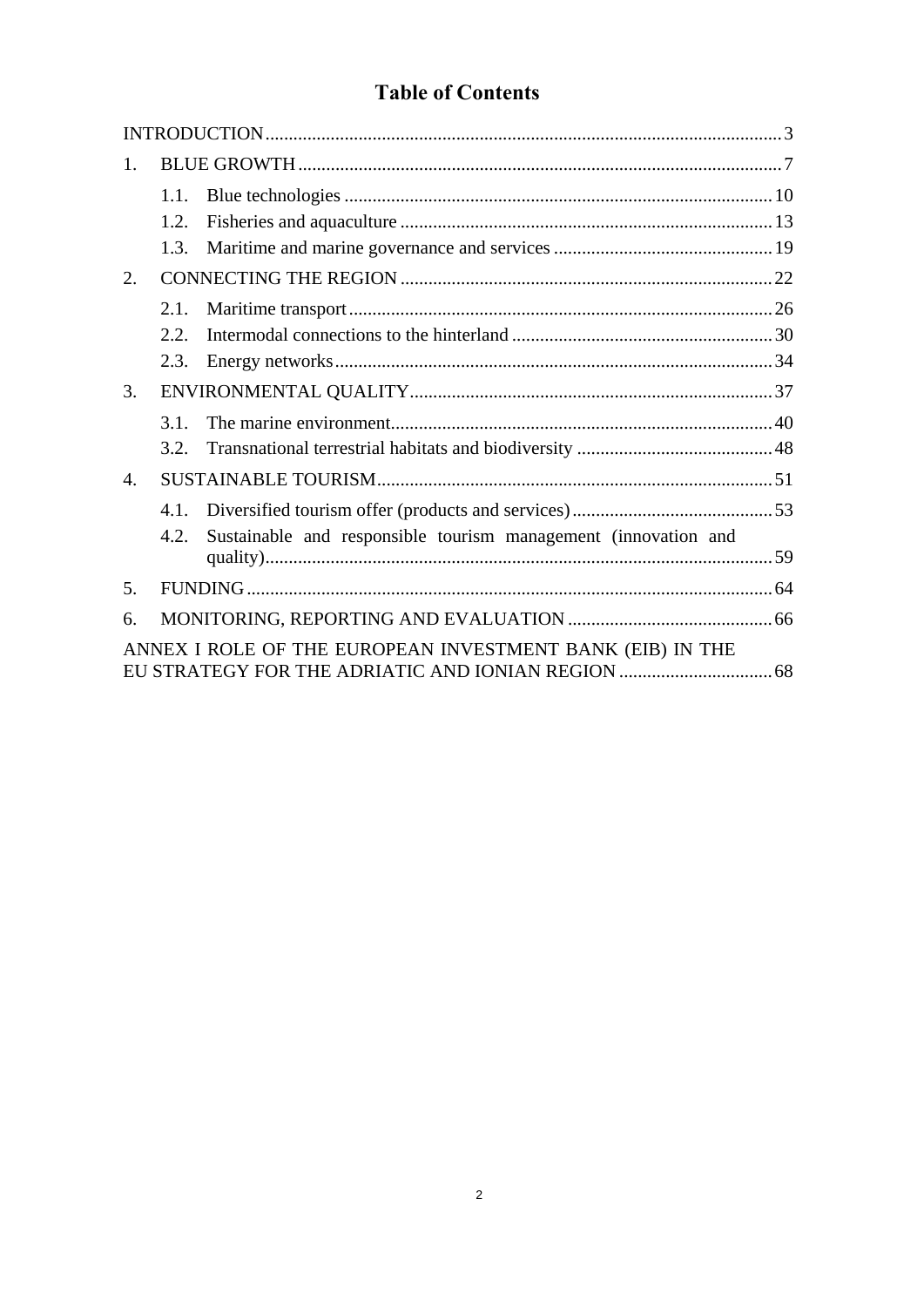## <span id="page-2-0"></span>**INTRODUCTION**

The 'EU Strategy for the Adriatic-Ionian Region' is described in two documents: (1) a Communication from the European Commission to the other EU Institutions, and (2) an accompanying Action Plan which complements the Communication.

The Action Plan is one of the outputs of the Strategy approach. Its aim is to go from 'words to actions' by identifying the concrete priorities for the macro-region. Once an action or project is selected, it should be implemented by the countries and stakeholders concerned.

The Action Plan is informed by an extensive, bottom-up consultation process that involved a wide range of stakeholders from the Adriatic-Ionian Region representing national, regional and local authorities, but also the private sector, academia and civil society. This approach allowed stakeholders at all levels to comment on and to endorse the selected four pillars as well as to point to actions/projects under each pillar that appeared promising for responding to challenges and opportunities shared by participating countries. The Action Plan is conceived to be rolling. This means that new actions may be added as needs change over time while existing actions are adapted as they move closer to completion.

While implementation of the Action Plan is the responsibility of all, at country, regional, and local/municipal level, within each participating country, the Strategy's coordination mechanism will be in charge of coordinating and monitoring this implementation. For each pillar, this mechanism should be made up by two coordinators from relevant line ministries and representing two countries (one EU and one non-EU), working closely with counterparts in the Region, in consultation with the Commission, relevant EU agencies and regional bodies. This involves securing agreement on a plan associated to a timetable, and ensuring close contacts between project promoters, programmes and funding sources. It also involves providing technical assistance and advice as required. This work must be transnational, inter-sector and inter-institutional. It will be eligible for institutional and administrative support from the 2014-2020 Adriatic-Ionian transnational cooperation programme.

It is crucial to ensure that sufficient information and outreach be issued about the Action Plan so as to make it widely known among all types of stakeholders.

## **Organisation of the Action Plan**

The Action Plan is structured so as to reflect the four pillars as well as the topics selected under each pillar. Accordingly, the Action Plan incorporates the following features:

- Pillars: These address the core challenges and opportunities identified as being of central importance for the Adriatic-Ionian Region. They are at the core of the Strategy and are essential to the success of its work, and how it is communicated.
- Topics under each pillar: These represent the main areas where the macro-regional strategy can contribute to improvements (either through tackling the main challenges or through seizing the main opportunities). For each topic, the Action Plan will present the issue and indicate what particular contribution it will bring. *Examples: To support competitiveness of enterprises, etc.* Each topic has to be considered with other policy fields. The Strategy encourages a horizontal approach highlighting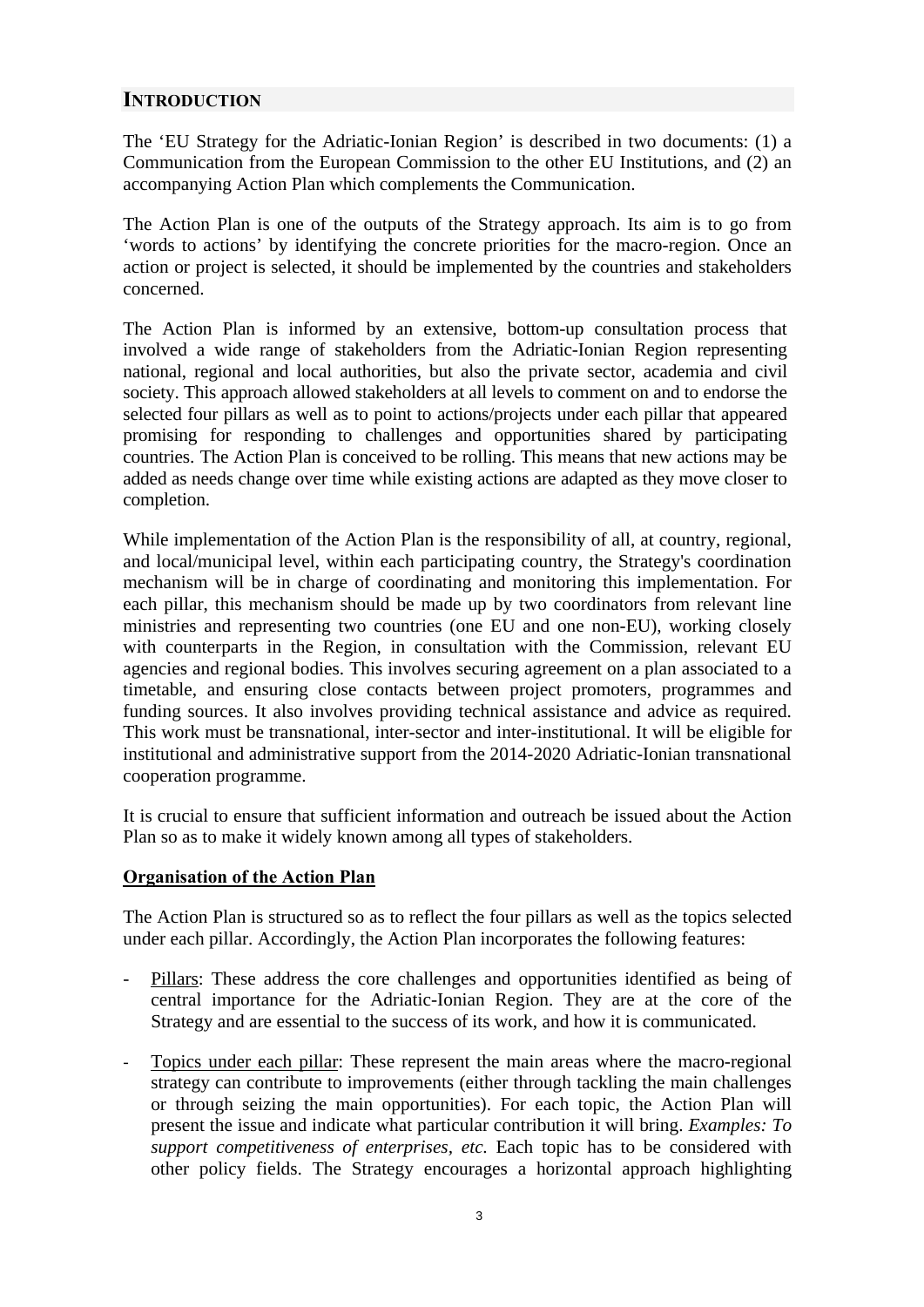interdependence between its four pillars. For example, climate change mitigation and adaptation as well as transition to a low-carbon economy have an impact on transport, energy, tourism, and other policies whilst the latter also have an impact on climate change. Accordingly, for each topic, involvement of bodies and institutions representing other policy fields is required.

- Actions: An action is the intervention which countries and stakeholders carry out in order to address the different topics. It can be a new approach, an increased coordination in policy making, policy review, support to a process already engaged, a networking initiative, etc. An action may not necessarily require financing. All actions should be understood without prejudice to existing EU competences and requirements of the EU acquis. *Examples: New approach: "To legislate at the appropriate level to tackle the problem of by-catch in fisheries"; - Increased coordination in policy making: "To develop a joint position of the Region regarding changes which could be introduced in the framework of the TEN-E"; Support to a process already engaged: "To implement fully commitments under the Adriatic-Ionian Initiative".*
- Projects: The Action Plan is not meant to list specific projects. It is meant to outline the scope of the Strategy (the pillars) as well as the topics (per pillar) on which cooperation should focus. Projects are presented by way of examples to stimulate further initiatives, as the Strategy progresses and as new ideas emerge, and to illustrate what is needed. These examples are drawn from reports pertaining to each pillar as well as from inputs made during the stakeholder consultation and its closing conference which took place in Athens  $6<sup>th</sup>$  and  $7<sup>th</sup>$  of February 2014. As far as Blue Growth is concerned, the examples offered are also drawn from a study commissioned by the Commission to support the elaboration of the Adriatic and Ionian Maritime Action Plan. *Examples: "To establish a macro-regional platform for the monitoring and observation of fishing activities"; "To improve connectivity between ports and their hinterlands: linking freight railways to important ports"*, *etc.*  Concrete projects to be implemented have to be identified by the coordination mechanism of the Strategy. As a general rule, each project would have a lead organisation/country and a deadline.

When identifying **actions** and **projects to be included in the Action Plan**, the following criteria shall be taken into account:

• **They should address identified priorities, meeting well-substantiated needs and be widely supported.** The need for the action or project concerned should have been clearly expressed by countries, regions and stakeholders or Commission's services. The proposals should have been thoroughly discussed with these partners since their support is crucial during the implementation phase. Generally speaking, actions and projects should reinforce existing EU policies such as: Europe 2020, Territorial Cohesion, Trans-European Networks (transport and energy), the Energy and the future Transport Communities<sup>1</sup>, disaster risk management policy; or implementation of EU strategies such as the strategies on Biodiversity<sup>2</sup> and on Adaptation to Climate

 $\frac{1}{1}$  While the Transport Community Treaty is not signed, actions and projects in the transport sector should build upon the South-East Europe Observatory (SEETO)

<sup>2</sup> COM(2011) 244 final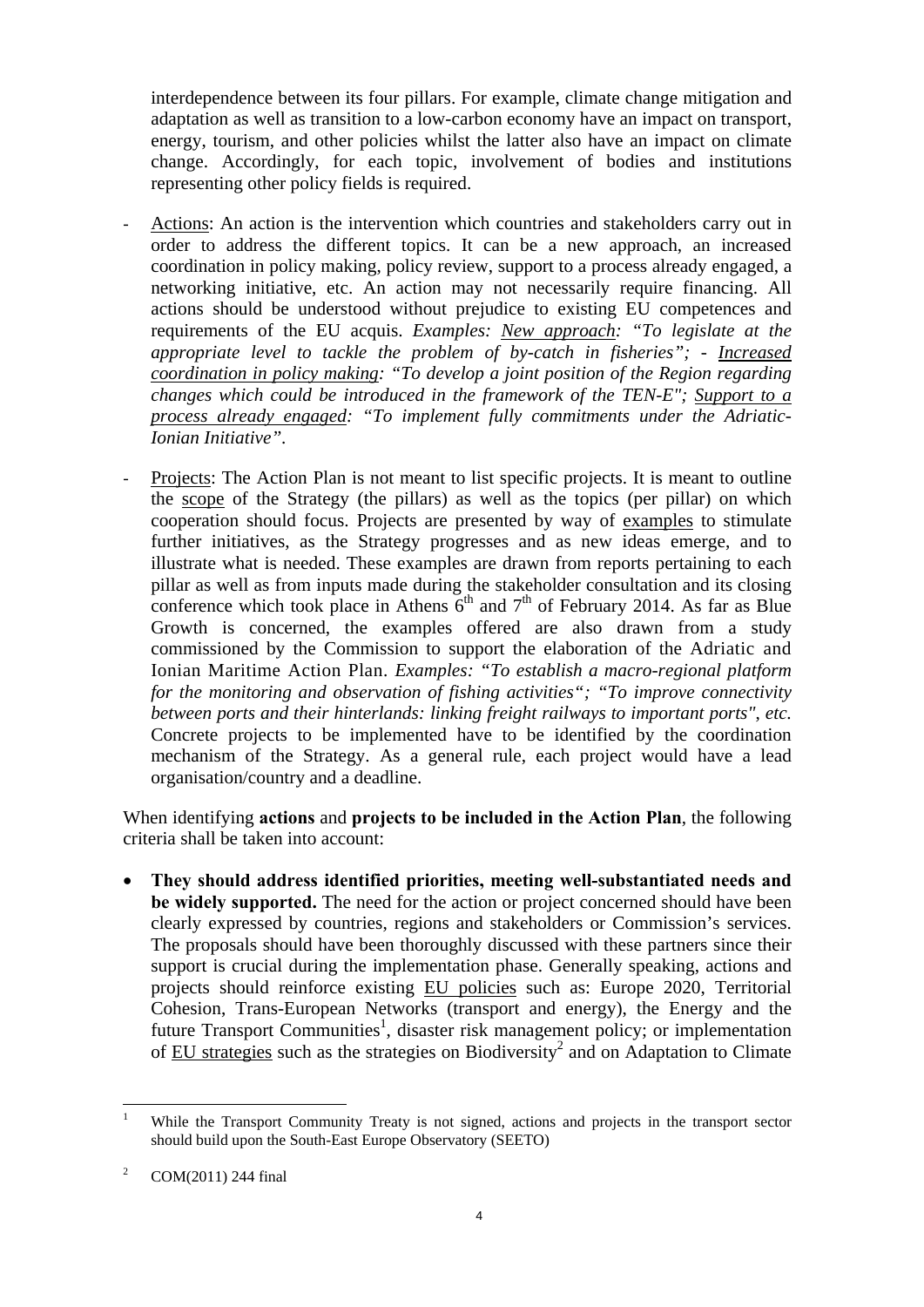Change<sup>3</sup>, both of which encourage the development of (macro) regional strategies, as well as relevant EU Directives<sup>4</sup>. Finally they should also associate, as appropriate, transnational initiatives of relevance for the macro-region, such as the Adriatic-Ionian Initiative, the Regional Cooperation Council, or the Barcelona Convention for the Protection of the Marine Environment and the Coastal Region of the Mediterranean.

- **Their scope or impact should be transnational, if not macro-regional**. Most actions and projects having an impact at the macro-regional scale will involve several countries who wish to cooperate and coordinate their efforts. If, however, a national/regional project has a direct impact on (i.e. is for the benefit of) the macroregion (e.g. the construction of a waste water treatment plant that improves the water quality of rivers or extension of a port to buttress a macro-regional transport networks), it could also be included. The impact should ideally be articulated in terms of an impact indicator which could be evaluated over time. Consideration should be given to the data which will need to be gathered in order to evaluate the impact (including definition of the baseline situation). To contribute to this end, an inventory of data already available, including their quality, should be established. Actions and projects spanning national boundaries with a view to implementing the Strategy should furthermore complement each other.
- **They should be realistic and credible.** Projects should be feasible (technically and financially) and there should be overall agreement between countries, stakeholders and the Commission of their worth. In particular, the feasibility and costeffectiveness of a project should be established and a realistic source of funding should be identified. Confirming the consistency of a project with the Action Plan does not per se guarantee funding,
- **They should build on existing initiatives** and have reached a fair degree of maturity.
- **They should pay attention to the cross-cutting aspects** identified in the Communication, further developed in this Action Plan.
- **They should be coherent and mutually supportive.** While mainly relating to one particular pillar, each action or project must take fully into account possible impacts on actions and projects carried out under other pillars. Actions and projects undertaken under the different pillars must thus be compatible with each other and create win-win solutions. For example, transport projects or energy efficiency initiatives should not jeopardise achievement of environmental targets, such as air quality, and should preferably contribute to achieving such targets.

Reference to EU policies is systematically made for each pillar and efforts were made to link actions and projects to existing EU programmes. The targets included in the Action Plan are set by way of examples. They will serve as a source of inspiration for the bodies in charge of turning the Action Plan as it now stands into a concrete tool for implementing the Strategy. This work will include development of result indicators and precise targets, systematically matching the actions or projects that will eventually be selected.

 3 COM(2013) 216 final

<sup>4</sup> Such as the Habitats and Birds, Water Framework, Maritime Spatial Planning and Marine Strategy framework Directives.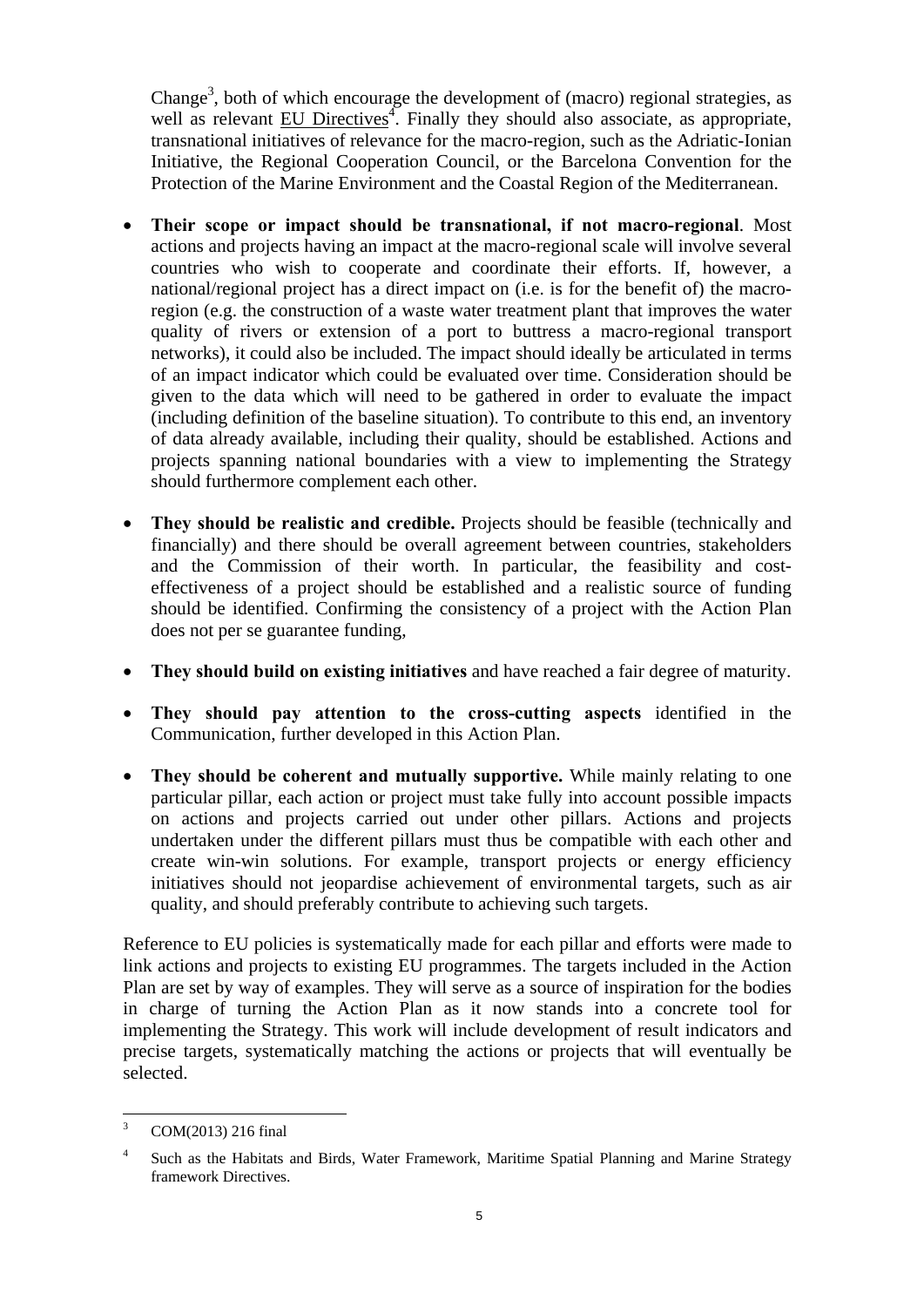In an initial phase, the Action Plan will concentrate on "low hanging fruits", that is to say projects emanating from existing initiatives and having reached a fair degree of maturity.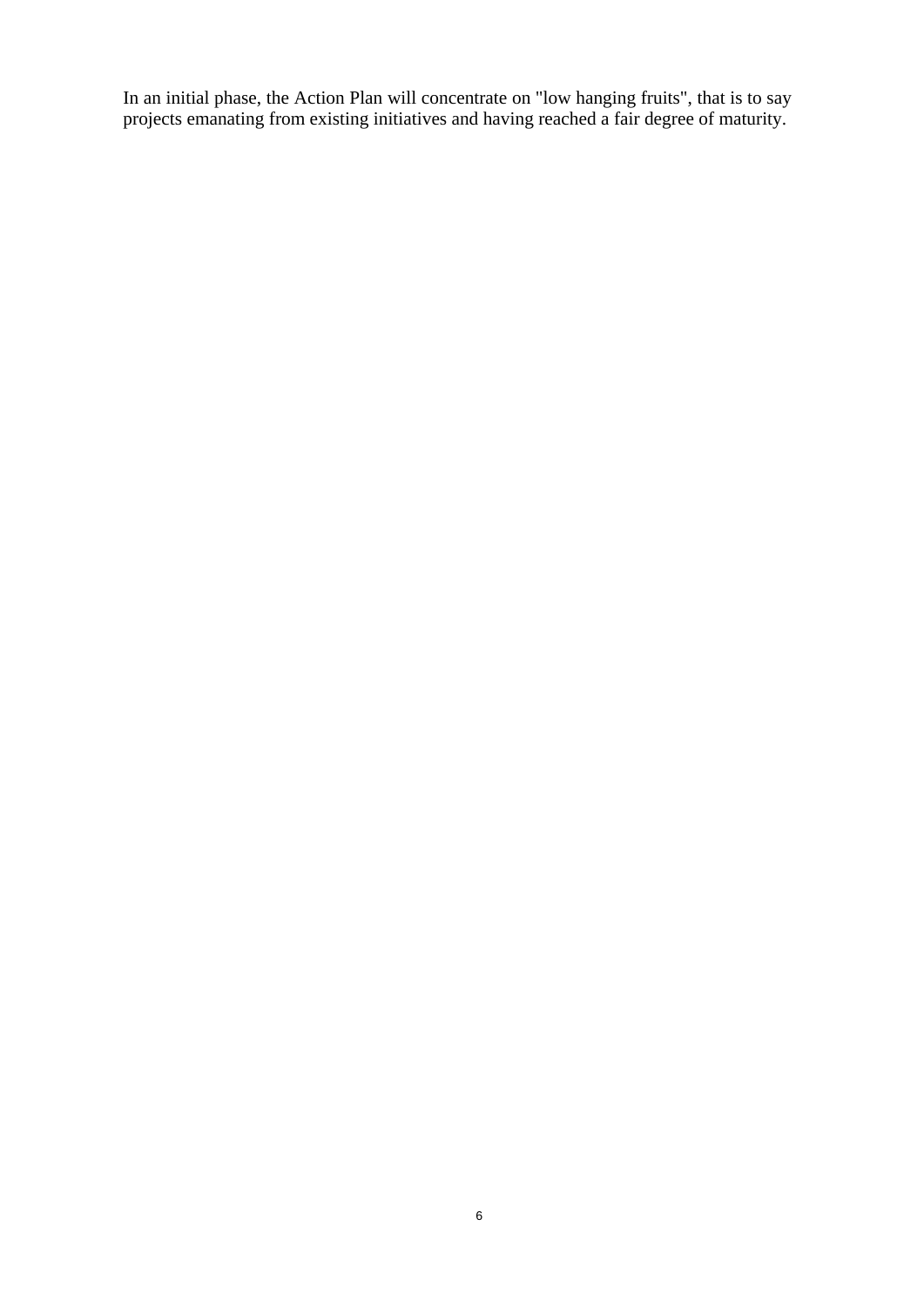## <span id="page-6-0"></span>**1. BLUE GROWTH**

#### COORDINATORS: GREECE AND MONTENEGRO

The **overall objective** of Pillar 1 "Blue Growth" is about driving innovative maritime and marine growth in the Adriatic-Ionian Region by promoting sustainable economic growth and jobs as well as business opportunities in the blue economy sectors.

This requires building on the regional diversity in the Adriatic-Ionian Region, and taking into account that there are various pathways to innovative maritime and marine growth. At the same time a number of challenges and development opportunities need to be approached through cooperation among the countries, regions and cities.

#### The **specific objectives** for this pillar are:

- 1. To promote research, innovation and business opportunities in blue economy sectors, by facilitating the brain circulation between research and business communities and increasing their networking and clustering capacity.
- 2. To adapt to sustainable seafood production and consumption, by developing common standards and approaches for strengthening these two sectors and providing a level playing field in the macro-region.
- 3. To improve sea basin governance, by enhancing administrative and institutional capacities in the area of maritime governance and services.

To achieve the abovementioned objectives Pillar 1 will focus on three **topics**:

## **Topic 1 - Blue technologies**

## **Topic 2 - Fisheries and aquaculture**

## **Topic 3 - Maritime and marine governance and services**

This pillar strongly supports the Europe 2020 Strategy:

- **Smart growth.** Strengthened blue technologies, as well as improvements in the sectors of fisheries and aquaculture contribute to smart growth in the Region. Actions in this area will have to build on the smart specialisation strategies being developed at regional and national levels. The work under this pillar aims also at contributing to the smart growth dimension outlined in the South East Europe 2020 Strategy. Particular focus is on developing human capital (skills, and administrative and institutional capacity), promoting entrepreneurship, networks of excellence, cooperation between research and public and private sectors, as well as users, to develop innovative products and services and technology transfer.
- **Sustainable growth.** Improved maritime governance and services, notably through Maritime Spatial Planning and enhanced management in the fields of fisheries and aquaculture, can contribute a more sustainable use of existing natural resources and thus to sustainable growth. Furthermore, innovations in the sectors of fisheries, aquaculture and blue technologies have potential for supporting sustainable growth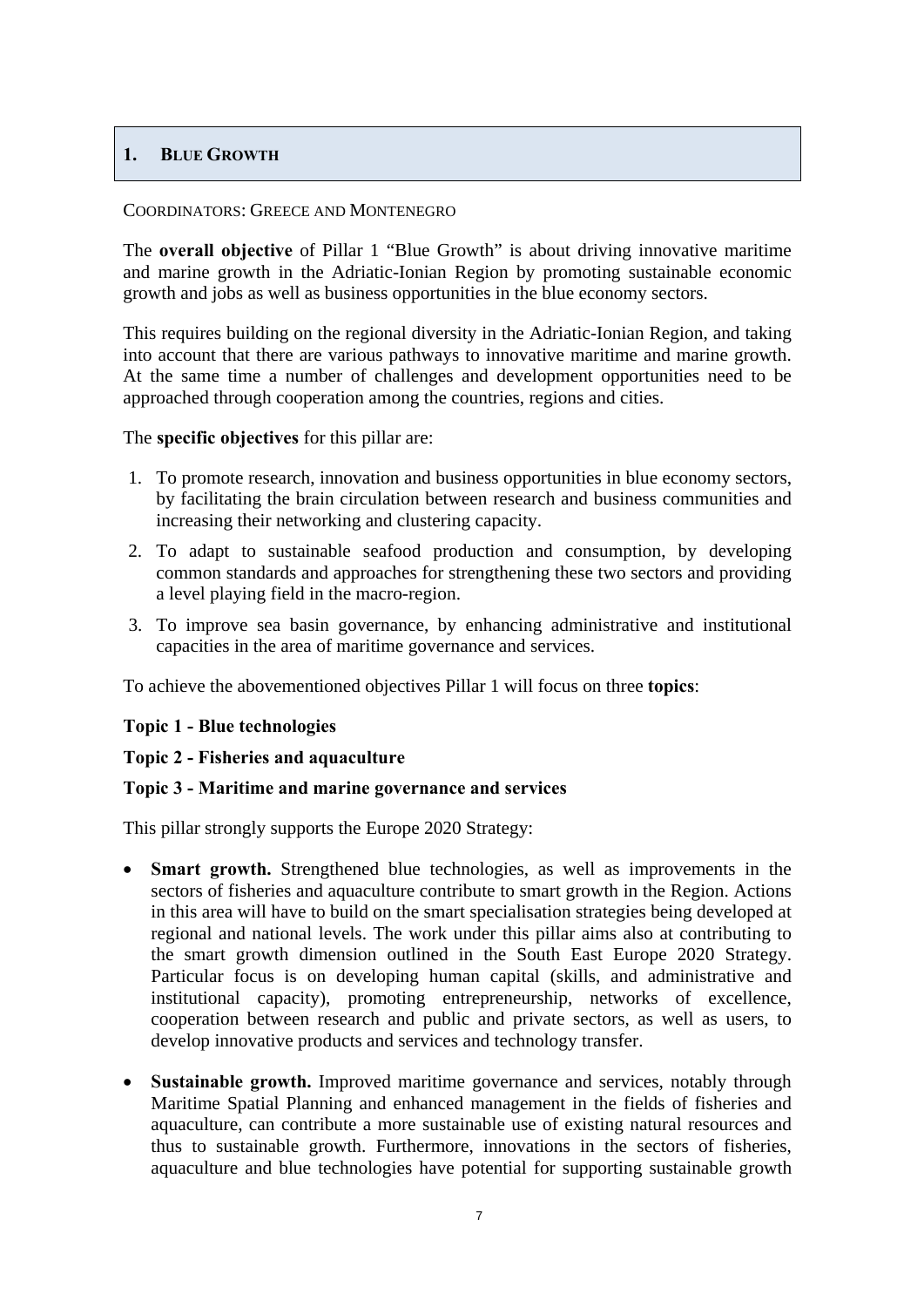by mitigating environmental risk and by cutting emissions from vessels at sea and in ports. The work under this pillar may also contribute to the sustainable growth dimensions outlined in the South East Europe 2020 Strategy, mainly with regard competitiveness. Particular focus is on making sustainable use of natural resources, reducing environmental risk, and on enhancing GDP growth through enhancing regional value chains and coordinating policies.

• **Inclusive growth.** Developments in the field of Blue Growth can create new jobs. Paying more attention to job opportunities in the maritime and marine sector and improving skills and capacities in these fields can be an asset for inclusive growth. The work under this pillar may also contribute to the inclusive growth dimensions outlined in the South East Europe 2020 Strategy, mainly with regard to employment and labour mobility.

**Inclusive growth is also about integrated growth in South East Europe.** The work under Pillar 1 will contribute to the objective of integrated growth by removing barriers to trade and investment, and by promoting policies which are nondiscriminatory, transparent and predictable and which can therefore enhance the flow of goods, investment, services and people within the Region. A clear territorial perspective in relation to this growth will increase territorial cohesion.

• **Blue Growth.** In addition to the standard objectives of Europe 2020, the actions carried out under this pillar will contribute to growth, mainly in the field of blue technology but also with regard to strengthening the aquaculture sector.

**Blue Growth** is the overarching objective of an EU initiative published in 2012. It is the maritime dimension of Europe 2020. The concept is connected to the Europe 2020 objectives of smart, sustainable and inclusive growth and aims at unlocking the untapped potential of Europe's seas and coastal areas. The Blue Growth Strategy seeks to foster growth and job creation by capitalising upon the so-called blue economy. Its main focus is on blue energy, aquaculture, maritime, coastal and cruise tourism, marine mineral resources and blue biotechnology.

• **Governance for growth.** The South East Europe 2020 Strategy follows the objective of governance for growth, including **compliance with EU regulations** underlining that institutions contribute significantly to development and growth. Actions in the topic of "maritime and marine governance and services" can contribute to strengthening effective public services and EU compliance throughout the Region, including the work towards common standards in the fields of fisheries, aquaculture, maritime spatial planning and integrated coastal management.

## *Links with other pillars*

In line with the integrated approach recommended by the Strategy, the three topics under Blue Growth must be brought together with objectives pursued under the other pillars. For example, while strengthening innovative marine and maritime growth has a positive impact on business development, it also improves environmental conditions (Pillar 3 – Environmental quality) through better coordinated and more sustainable use of marine and maritime resources. In this regard, marine biodiversity will be preserved by improving fisheries and aquaculture management and sustainability. Furthermore, this improves the tourist attractiveness of an area and stimulates cooperation between fisheries and tourism activities (Pillar 4 – Sustainable tourism). At the same time,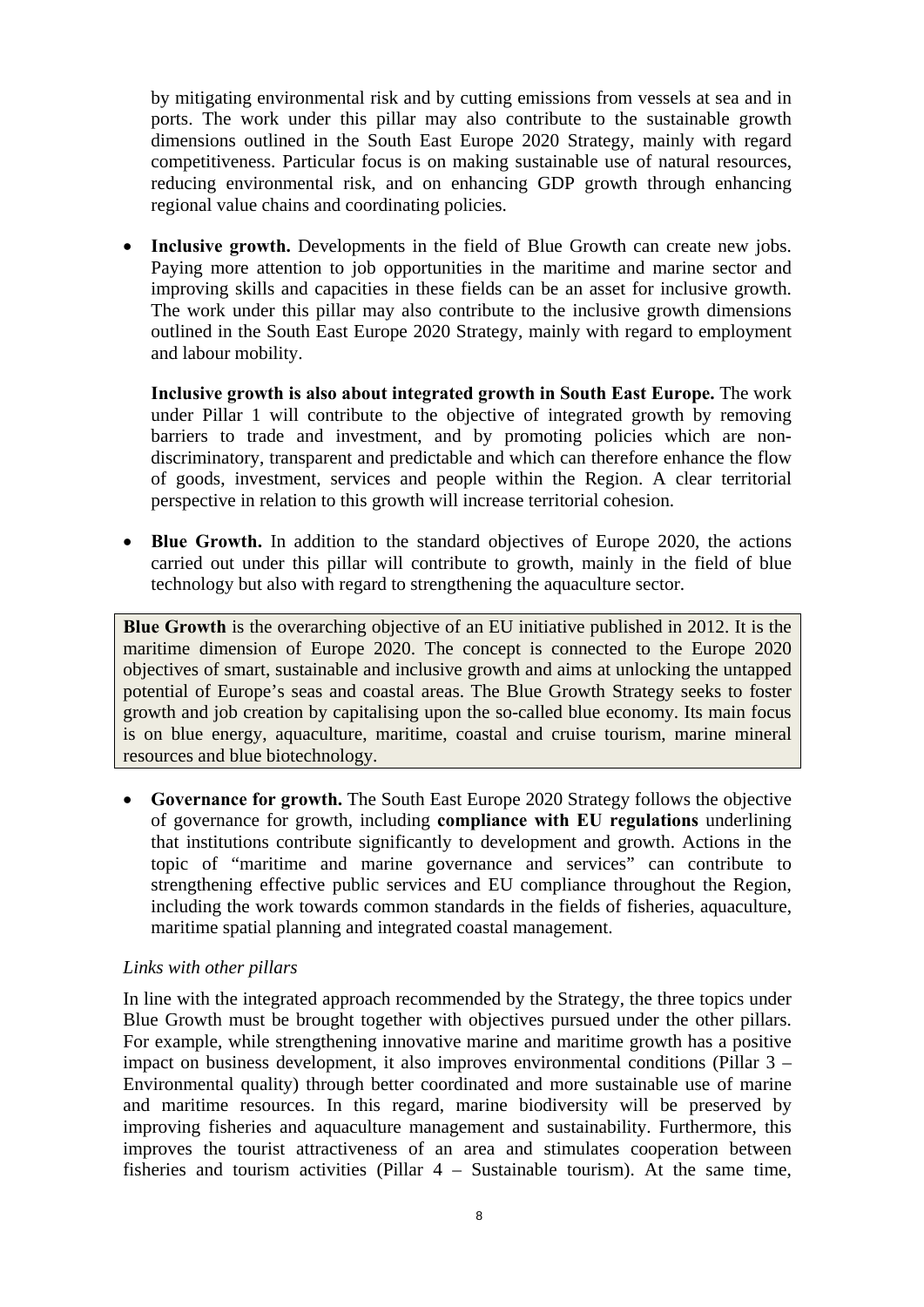increasing business activities will be closely linked to available transport connections for delivery of goods (Pillar 2 – Connecting the Region).

## *Cross-cutting issues*

Regarding **"capacity building"**, the actions under the third topic of this pillar, "maritime and marine governance and services", will increase the capacity of the public sector in the countries involved - in particular with regard to enhancing administrative and institutional capacities and to promoting EU integration. Enhanced cooperation and sharing of best practices between countries in the Region (as well as outside the Region) will be promoted. Focus is on coordination of planning activities needed for better marine and maritime governance and services. Furthermore, actions under the second topic "fisheries and aquaculture" require strengthening capacity in the Region with regard to management, surveillance, monitoring and skills. This will improve strategic decision-making related to Blue Growth.

A **communication** dimension is also central for actions involving stakeholder participation, marketing and awareness raising actions. Such actions contribute to the global objective of EU integration as well as interaction with citizens and businesses.

Regarding **"research, innovation and SMEs development"**, actions under the first topic "blue technology" and the second topic "fisheries and aquaculture" both have a strong focus on research and innovation. This involves using the latest research for developing commercial products and internationalising clusters. Actions may thus help transfer the latest R&D results to seafood processing and new products, helping SMEs develop in the sectors concerned. There is a strong focus on "brain circulation" (mobility of researchers, also between academia and private sector) and on establishment of joint research and innovation platforms in the Region.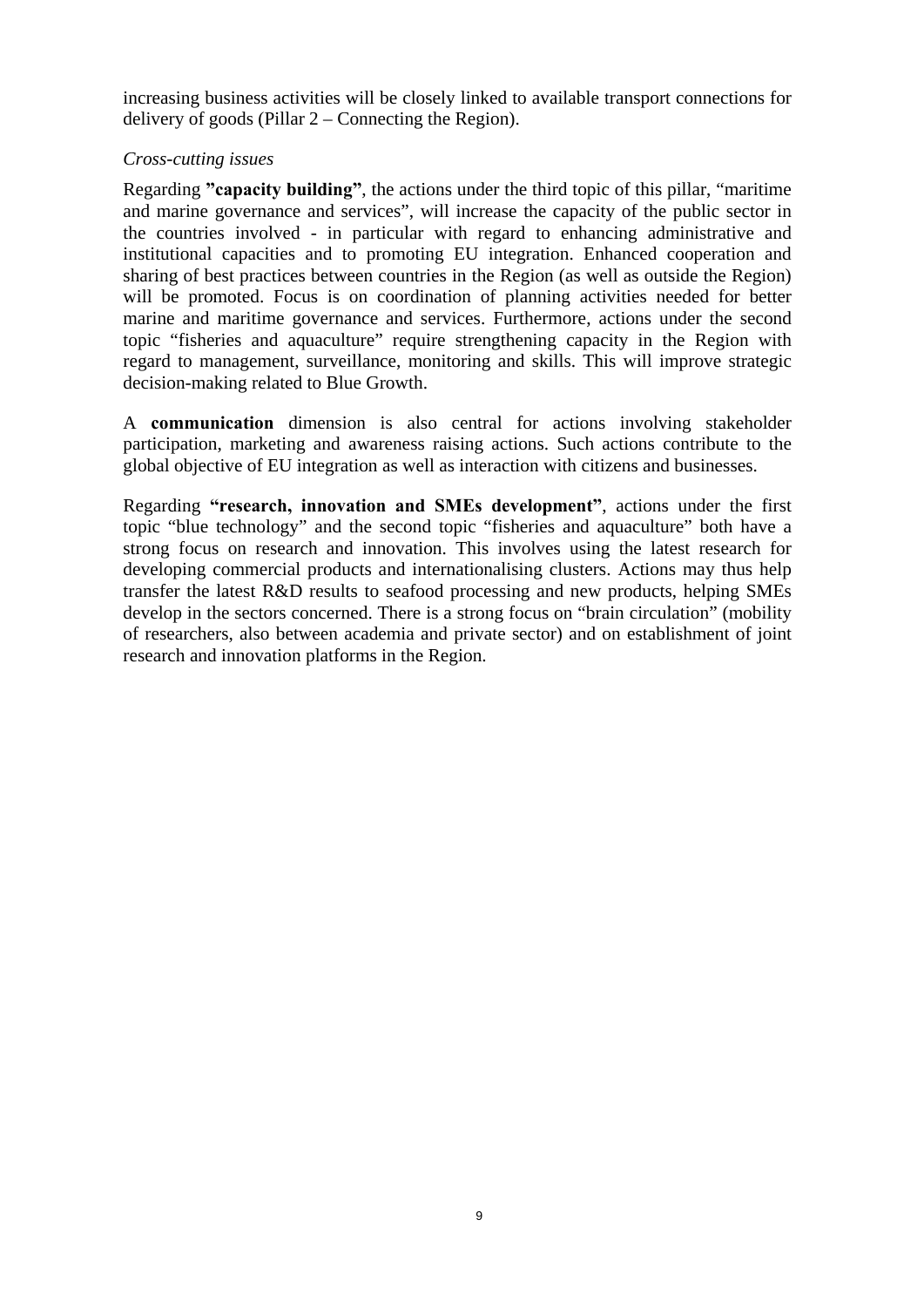## <span id="page-9-0"></span>**1.1. Blue technologies**

#### Presentation of the issue

The Adriatic and Ionian Region is short on clustering and fails to fully exploit the advantages that could be gained from better cooperation between research centres and the public and private sectors. There is an insufficient "business resource efficient culture" in the Region resulting from weak involvement of stakeholders and interrelation of business, research and the public sector. Some key sectors, such as shipbuilding, the boating industry and logistics, risk losing competitive leverage while others, such as marine technologies or blue bio-technologies, have not yet developed to their full potential.

To maximise sustainable economic growth and employment as well as business creation based on blue technologies, brain circulation between research and business communities must be enhanced, their capacity to network and cooperate increased, and access to seed and venture capital improved.

## Adriatic-Ionian Region specifics

In geographical terms, the topic affects all the countries in the sea-basin. However, non-EU countries have great potential in terms of blue R&D&I, often limited by outdated technologies, lack of support schemes and of planning and financial resources. Projects in this respect are mainly carried out under the umbrella of the 7th Framework Programme and the European Territorial Cooperation programmes. Research networks on which actions can build already exist, e.g. under the framework of UNIADRION<sup>5</sup>. The actions suggested below reflect environmental and economic challenges specific to the Adriatic-Ionian sea basin.

## Indicative actions

- ¾ *Action R&D&I platforms on green sea mobility, deep sea resources, biosecurity and bio-technologies:* to boost blue technologies in the Region, there is a need to develop macro-regional research & development & innovation platforms on selected themes of relevance. The most promising themes are green sea mobility, deep sea resources (including the development of unmanned marine vehicles), bio-security and blue bio-technologies.
- ¾ *Action Macro-regional cluster development:* to support the establishment of transboundary clusters on promising sectors such as green shipbuilding and new materials in order to enhance exploitation of emerging technologies and internationalisation of Small and Medium Enterprises.

 $\overline{a}$ 5 UNIADRION is a universities network across the Adriatic Ionian area, which focuses on the creation of a permanent connection among universities and research centres in the area. Members of UNIADRION are Albania, Bosnia Herzegovina, Croatia, Greece, Italy, Montenegro, Serbia and Slovenia. This university network deals with five working groups, which work on protections, cataloguing and promotion of cultural heritage, environment and sustainable environment, cultural tourism and development, economy, communication, ports and economic relations, as well as the technical aspects of its network.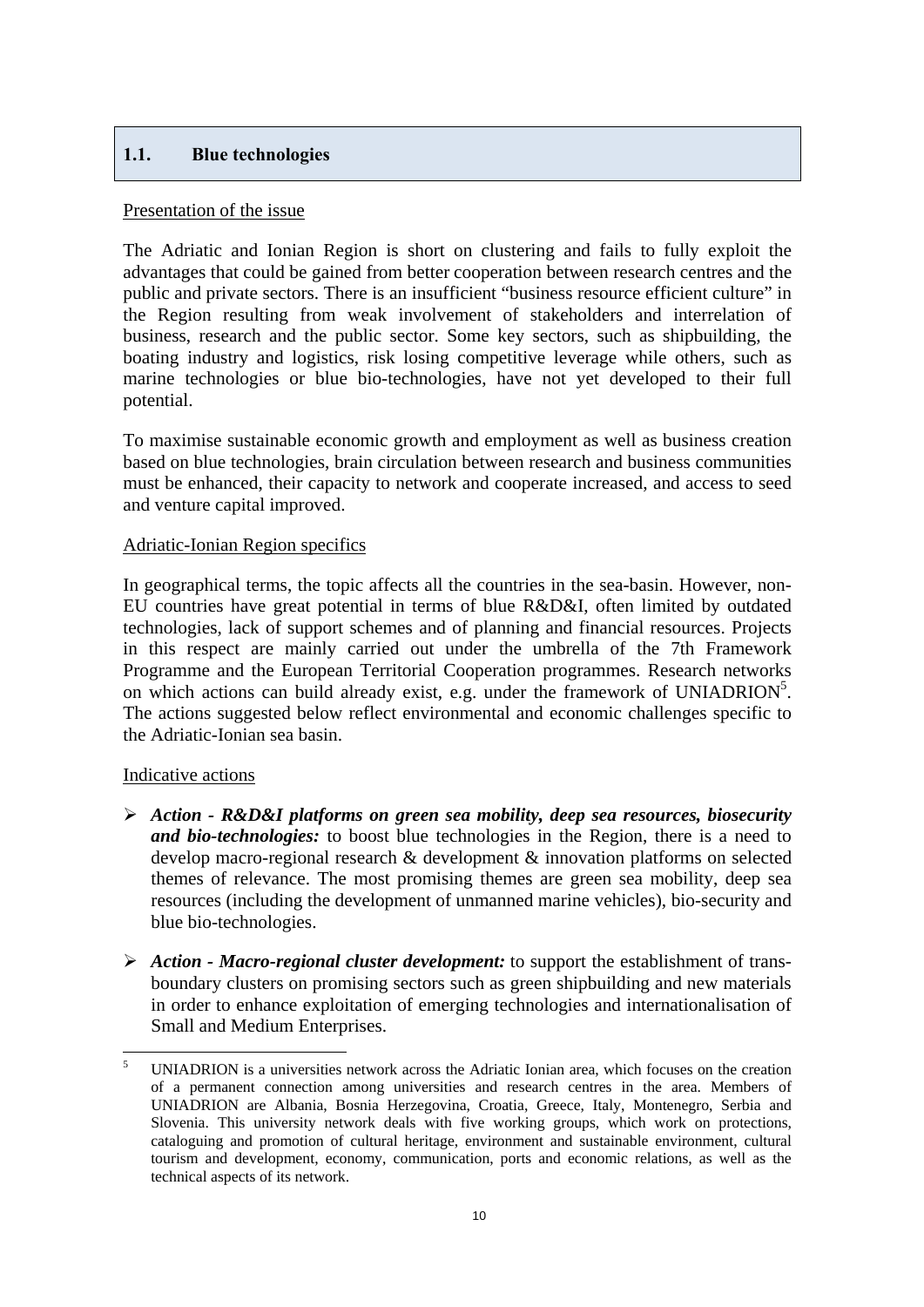- ¾ *Action Researchers mobility:* to promote "brain circulation" amongst research institutes/academies and companies as a condition for developing macro-regional cooperation in the field of blue technologies.
- ¾ *Action Improving access to finance and promoting start-ups:* boosting blue technologies requires financial resources. Improving access to funding and promoting start-ups for development and testing prototypes or ideas is crucial, as well as supporting business spin-offs from scientific research.

The table below provides an overview of the mentioned actions, a non-exhaustive list of indicative actors, and examples of possible projects.

| <b>Actions</b>                                                                                                    | <b>Indicative actors</b>                                                                    | <b>Examples of possible projects</b>                                                                                                                                                                                                                                                                                                                                                                                                                                                                                                                                                                                                                                                                                                                                                                                                                                                                                                                                                                                                                                                                                                                                                |
|-------------------------------------------------------------------------------------------------------------------|---------------------------------------------------------------------------------------------|-------------------------------------------------------------------------------------------------------------------------------------------------------------------------------------------------------------------------------------------------------------------------------------------------------------------------------------------------------------------------------------------------------------------------------------------------------------------------------------------------------------------------------------------------------------------------------------------------------------------------------------------------------------------------------------------------------------------------------------------------------------------------------------------------------------------------------------------------------------------------------------------------------------------------------------------------------------------------------------------------------------------------------------------------------------------------------------------------------------------------------------------------------------------------------------|
| R&D&I<br>platforms on<br>green sea<br>mobility, deep<br>sea resources.<br>biosecurity<br>and bio-<br>technologies | Research<br><i>institutes,</i><br>businesses,<br>national/regional<br><i>authorities</i>    | "Deep sea observation network" <sup>6</sup> : to map and monitor the<br>$\bullet$<br>seabed and analyse potential deep sea resources which can<br>contribute to strengthening economic activities in the blue<br>sector.<br>"Research platform marine robotics" e.g. to strengthen<br>$\bullet$<br>unmanned marine vehicles for underwater and seabed operations<br>based on existing cooperation between Italian and Croatian<br>research institutes, and the capacities of Greek companies and<br>other stakeholders in the Region. This could also involve<br>develop into platforms for macro-regional quadruple helix<br>networks linking research, business, public sector stakeholders<br>and the civil society.<br>"Research platform for green shipping" to develop new<br>materials, sensor technologies shore-based supply of electricity<br>for vessels in ports and to innovative propulsion modes and fuels<br>(switch from diesel to Liquid Natural Gas and electric vessels).<br>"Research platform on the exploitation of micro-organisms"<br>$\bullet$<br>growing in the Adriatic and Ionian seas for the production of<br>pharmaceuticals and cosmetic products. |
| Macro-<br>regional<br>cluster<br>development                                                                      | Advanced<br>training institutes,<br>public admin.,<br>research institutes<br>and businesses | "Green shipbuilding clusters in the Adriatic and Ionian<br>$\bullet$<br>Seas" to support the establishment of trans-boundary clusters on<br>green shipbuilding and new materials. This strengthening of the<br>internationalisation of clusters could e.g. build on cooperation<br>taking place between stakeholders in Italy and Montenegro, and<br>also involve stakeholders in Slovenia (where technological<br>capacity is available) and Croatia (where technological capacity<br>is under development).                                                                                                                                                                                                                                                                                                                                                                                                                                                                                                                                                                                                                                                                       |
| Researchers<br>mobility                                                                                           | Advanced<br>training institutes,<br>public admin.,<br>research institutes<br>and businesses | $\bullet$<br>"Blue technology 'brain circulation' in the Adriatic and<br>Ionian Region" to support researcher mobility in the areas of<br>blue technology and build on the experience of UNIADRION.<br>This may also involve the development of a "cloud<br>environment", for facilitating the matching between researchers<br>and institutes and companies, and for setting up a scheme for<br>supporting researcher mobility.                                                                                                                                                                                                                                                                                                                                                                                                                                                                                                                                                                                                                                                                                                                                                     |
| Improving<br>access to<br>finance and                                                                             | Financial<br><i>institutions,</i><br>research institutes                                    | "Adriatic-Ionian Blue Financing" could be a macro-regional<br>$\bullet$<br>project exploring innovative financial and incentives instruments<br>to facilitate the access to seed and venture capital, such as                                                                                                                                                                                                                                                                                                                                                                                                                                                                                                                                                                                                                                                                                                                                                                                                                                                                                                                                                                       |

 6 In line with the Communication on Blue Innovation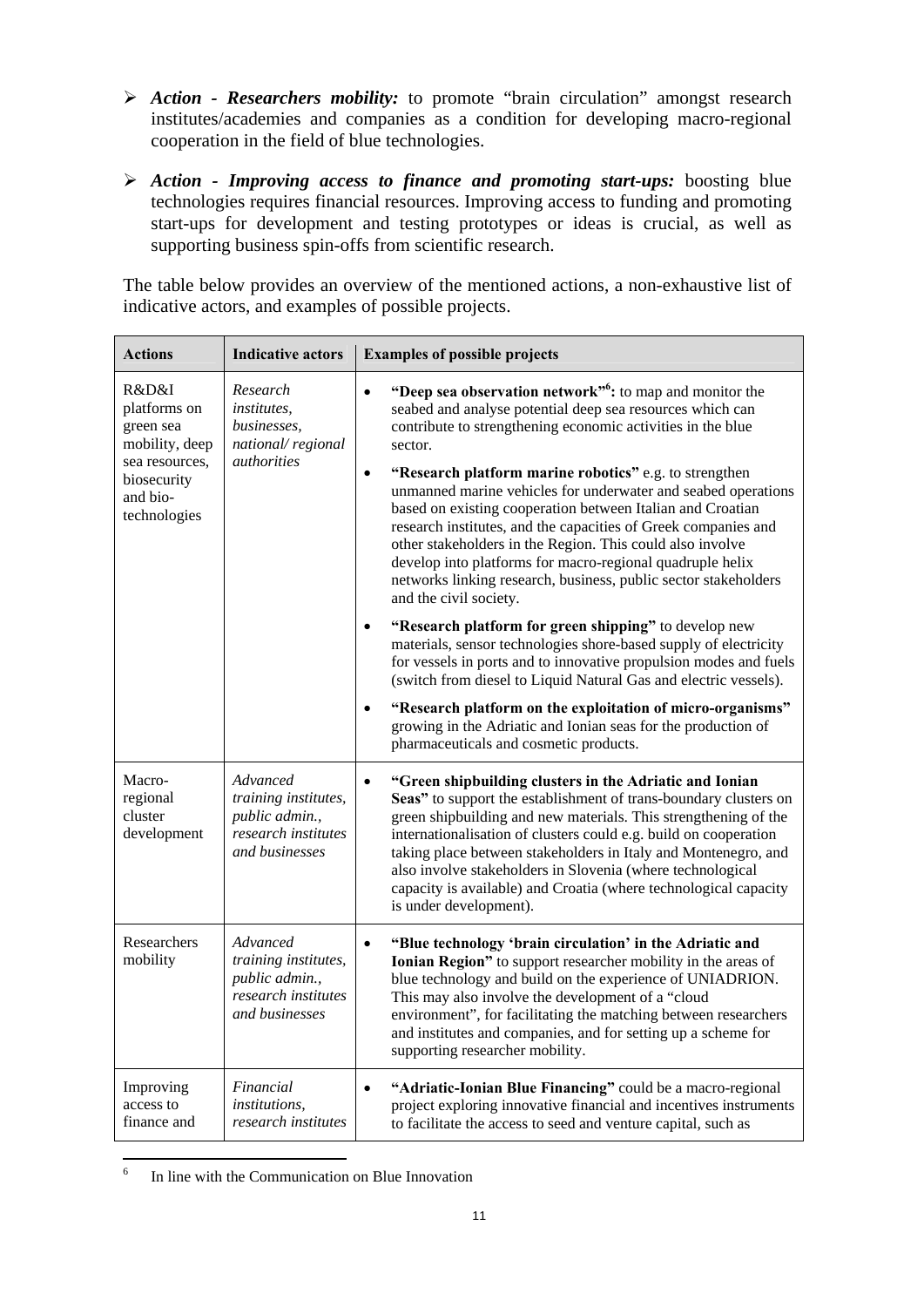| promoting<br>start-ups | (nat. and<br><i>internat.</i> ).<br>private operators,<br>national/regional<br><i>authorities</i> | blending mechanisms, Adriatic-Ionian Blue prize, crowd-<br>funding, etc. This could also be linked to instruments of the EIB<br>and EIF or other international funding bodies. |
|------------------------|---------------------------------------------------------------------------------------------------|--------------------------------------------------------------------------------------------------------------------------------------------------------------------------------|
|------------------------|---------------------------------------------------------------------------------------------------|--------------------------------------------------------------------------------------------------------------------------------------------------------------------------------|

#### Examples of targets by 2020

Concrete outputs and results are mainly to be found in the field of increased networking between researchers and clusters linked to the fields of blue technology within the macro-region. Accordingly, the number of newly-established research networks, or clusters involving more than two participant countries, but also joint research papers, or the number of researchers exchanged could be a starting point for the definition of result indicators. These results can be expected to pave the way for increased cooperation on a long-term basis and for internationalisation of research activities and clusters. Possible points of departure for related result indicators may be the number of R&D&I platforms established, as well as the number of clusters with enlarged international cooperation.

As an example, the following target could be mentioned:

• 20 % increase - as compared to the base line situation - in R&D&I investment in the blue technology domain by 2020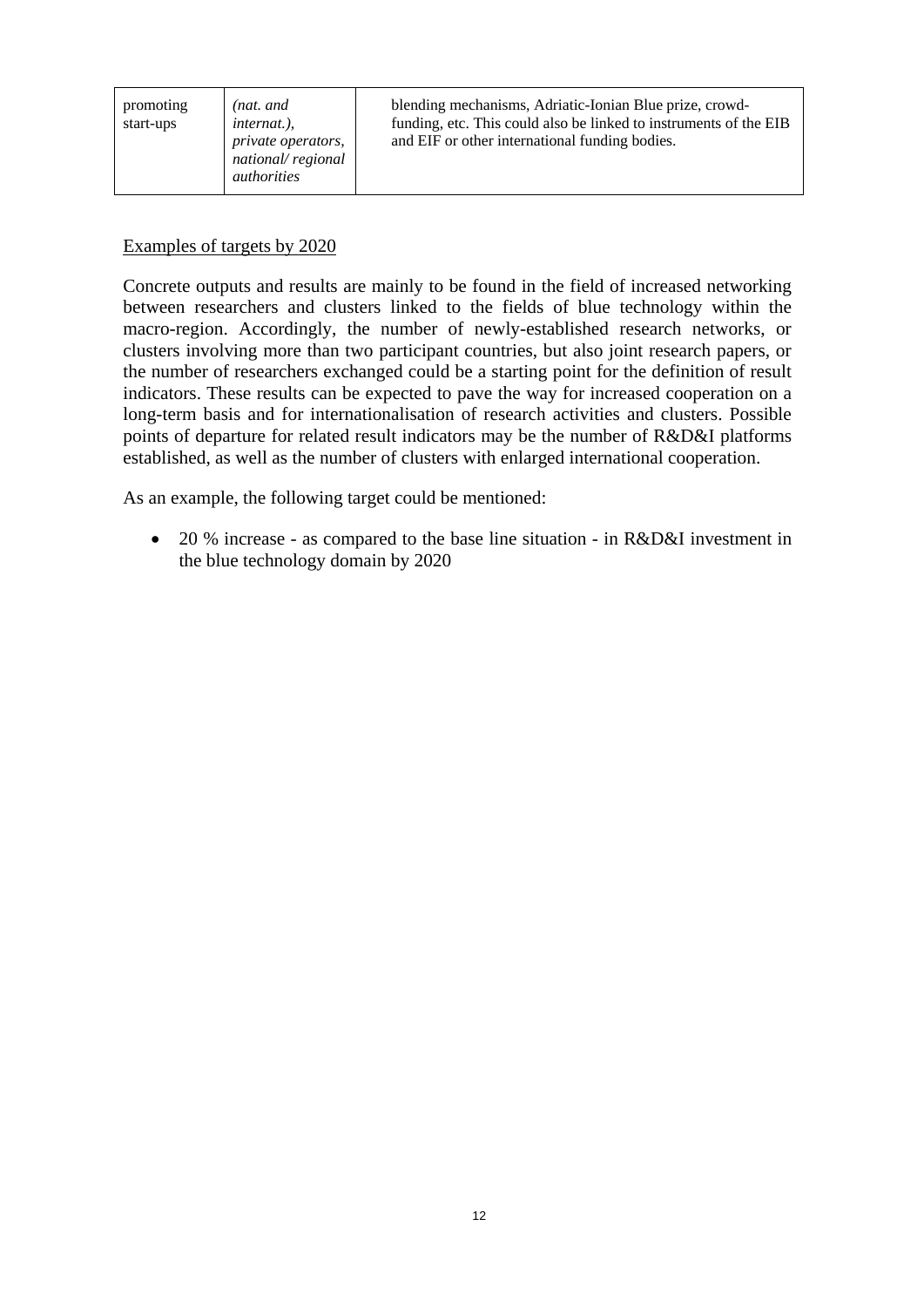## <span id="page-12-0"></span>**1.2. Fisheries and aquaculture**

## Presentation of the issue

Fisheries and aquaculture are important sectors for Blue Growth in the Adriatic-Ionian Region. In particular, the social, cultural and economic contribution of fisheries is crucial at local and regional level, especially on islands and in remote regions.

## *Fisheries*

The Strategy aims at long-term sustainable and responsible fisheries so that fishing activities can continue to provide income for coastal communities. For this, the following points are of particular importance:

- Effective implementation of the principles of the Common Fisheries Policy (CFP): The CFP advocates the promotion of a bottom -up approach to fisheries management with a view to achieving fishing levels at or below the 'Maximum Sustainable Yield'. Common principles and tools for Marine Protected Areas of fishery interest, including the adoption of measures for the protection of sensitive habitats and certain threatened species (e.g. sea turtles, dolphins), would also be beneficial.
- Market intelligence and services: Such services ensure better traceability and marketing of products. These services should build on existing cooperation among administrative bodies and producer organisations in Croatia, Italy and Slovenia and extended to the other Adriatic-Ionian countries.
- Sustainable fishery management: Multiannual fishery management plans are important tools for strengthening sustainable management of fisheries, to be implemented in close cooperation at national or international level. Data collection is essential to designing management actions and proper control is critical to their implementation.
- Control, monitoring and surveillance: The culture of compliance, transfer and share of data and information need to improve, based on the exchange of expertise and best practices and further development of common operational initiatives. Upgrading of all operational tools (systems, equipment and other resources) should also be promoted.

## *Aquaculture*

The development of a strong, high-quality aquaculture sector that is economically sustainable and environmentally-friendly, contributes to job creation and to supply of healthy food products, respecting the EU and international rules. However, a number of barriers prevent aquaculture in the Adriatic-Ionian sea basin from developing its full potential: lack of a clear and harmonised policy with respect to access to space and licensing; industry fragmentation; limited access to seed capital or loans for innovation; time-consuming administrative procedures and red tape.

Respecting subsidiarity, the Common Fisheries Policy reform proposes to promote aquaculture through a coordinated approach, based on non-binding strategic guidelines and common priorities and exchange of best practices through the open method of coordination.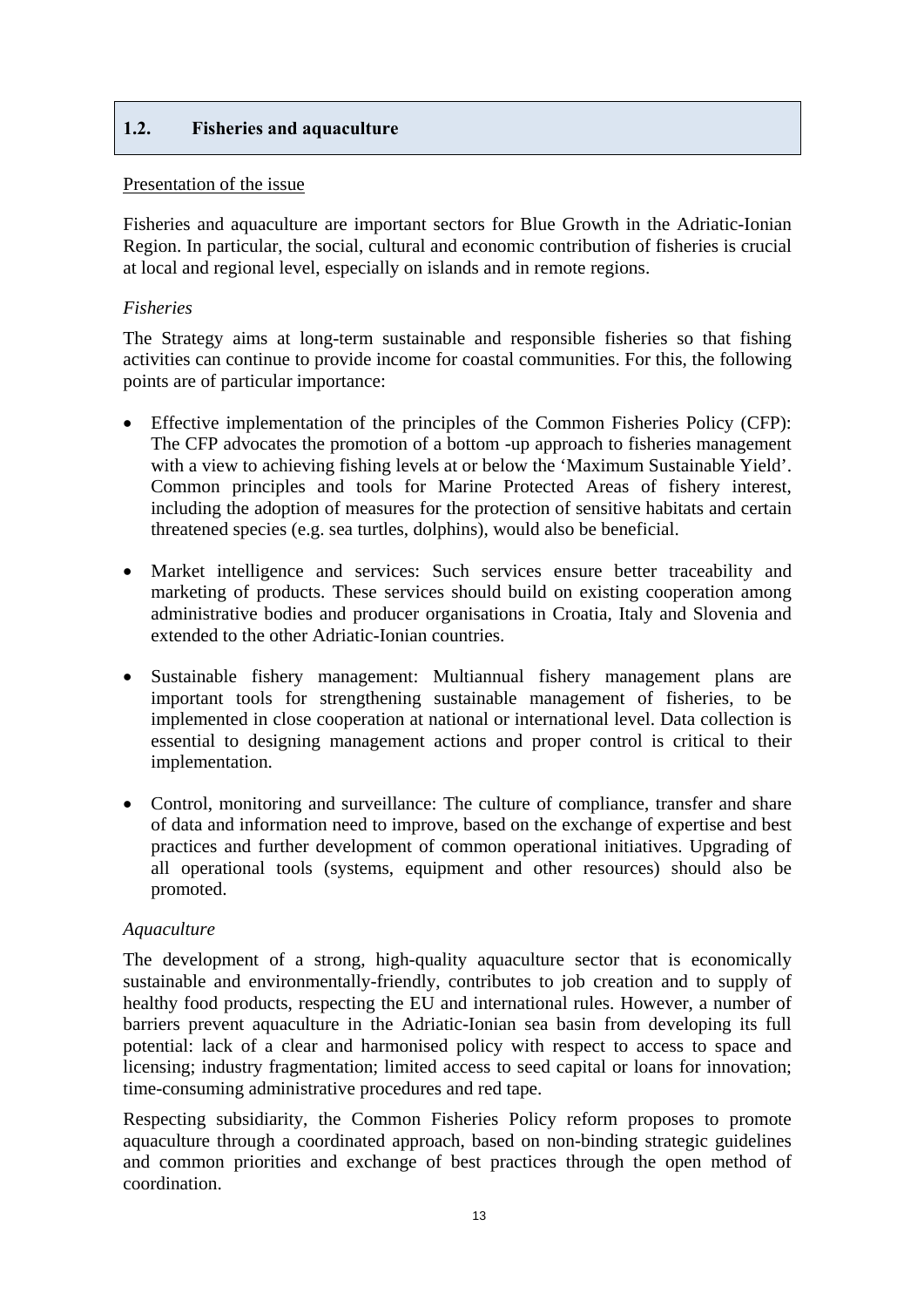## Adriatic-Ionian Region specifics

## *Fisheries*

This topic is specific to both the Adriatic and Ionian Seas albeit with a differentiated degree of overexploitation<sup>7</sup>. Fishery activities are predominantly small-scale. About 80% of commercial fishing vessels are below 15 meters long<sup>8</sup>. The fishery sector faces various challenges linked to global competitiveness and market forces, as well as to environmental objectives concerning the conservation of fish stocks. Many stocks are shared and overexploited. The culture of compliance, and the monitoring, control and surveillance capacity are still weak in many Adriatic-Ionian countries. Risk of depletion of marine resources is a recognised issue. Out of approx. 450 fish species in the sea basin, 120 are threatened by overexploitation<sup>9</sup>.

Sustainable use of resources and integrated control of fisheries are critical for the entire Adriatic-Ionian Region, and deployment of the necessary capacities is essential. Building capacity to comply with the EU *acquis* on fisheries is essential for long-term sustainability.

This notwithstanding, all countries in the area (barring Bosnia and Herzegovina and the landlocked Serbia) have implemented or have been involved in specific cooperation projects aiming at increasing the profitability of fishery activities. Better cooperation across the Adriatic-Ionian sea basin should trigger a virtuous process of increasing the competitiveness of the coastal communities depending on fisheries and of widening stakeholders' involvement. The benefits of combining fisheries with tourism activity (Pillar 4) should be exploited.

Cooperation on scientific issues and fisheries management already takes place within the multilateral framework of the General Fisheries Commission for the Mediterranean and FAO regional projects (ADRIAMED and EASTMED). Building on this experience, further scientific cooperation between the Region's countries could be promoted to link scientific research to the needs of fisheries and aquaculture.

## *Aquaculture*

 $\overline{a}$ 

Aquaculture is a key sector in the blue economy of countries like Italy, Croatia and Greece. There is significant potential for increasing capacity, and thereby reducing EU dependency on imports, and for decreasing the pressure on wild stocks, provided this is done in a sustainable manner. This activity is one of the most promising in the seven coastal countries of the macro-region and can play a pivotal role in the entire area.

Sustainable and profitable aquaculture requires strengthened stakeholder involvement in the overall management, simplified procedures, as well as improved skills and product

<sup>7</sup> According to Scientific Technical and Economic Committee for Fisheries (STECF), the largest part of stocks assessed in the Adriatic is overexploited. Available information on assessed stocks shows that the Ionian Sea fares slightly better but remains however alarming (Sources: Set of STECF reports, [http://stecf.jrc.ec.europa.eu/r](http://stecf.jrc.ec.europa.eu/reports/medbs)eports/medbs).

<sup>8</sup> Sources: [https://webgate.ec.europa.eu/maritimeforum/sites/maritimeforum/files/Exec%20sum%20Adr-Ion\\_31-](https://webgate.ec.europa.eu/maritimeforum/sites/maritimeforum/files/Exec%20sum%20Adr-Ion_31-3-2013.pdf) [3-2013.pdf;](https://webgate.ec.europa.eu/maritimeforum/sites/maritimeforum/files/Exec%20sum%20Adr-Ion_31-3-2013.pdf)   [https://webgate.ec.europa.eu/maritimeforum/sites/maritimeforum/files/Report%202\\_21\\_03\\_2014.pdf;](https://webgate.ec.europa.eu/maritimeforum/sites/maritimeforum/files/Report%202_21_03_2014.pdf)   [https://webgate.ec.europa.eu/maritimeforum/sites/maritimeforum/files/Annex\\_21-03-2014-2.pdf](https://webgate.ec.europa.eu/maritimeforum/sites/maritimeforum/files/Annex_21-03-2014-2.pdf)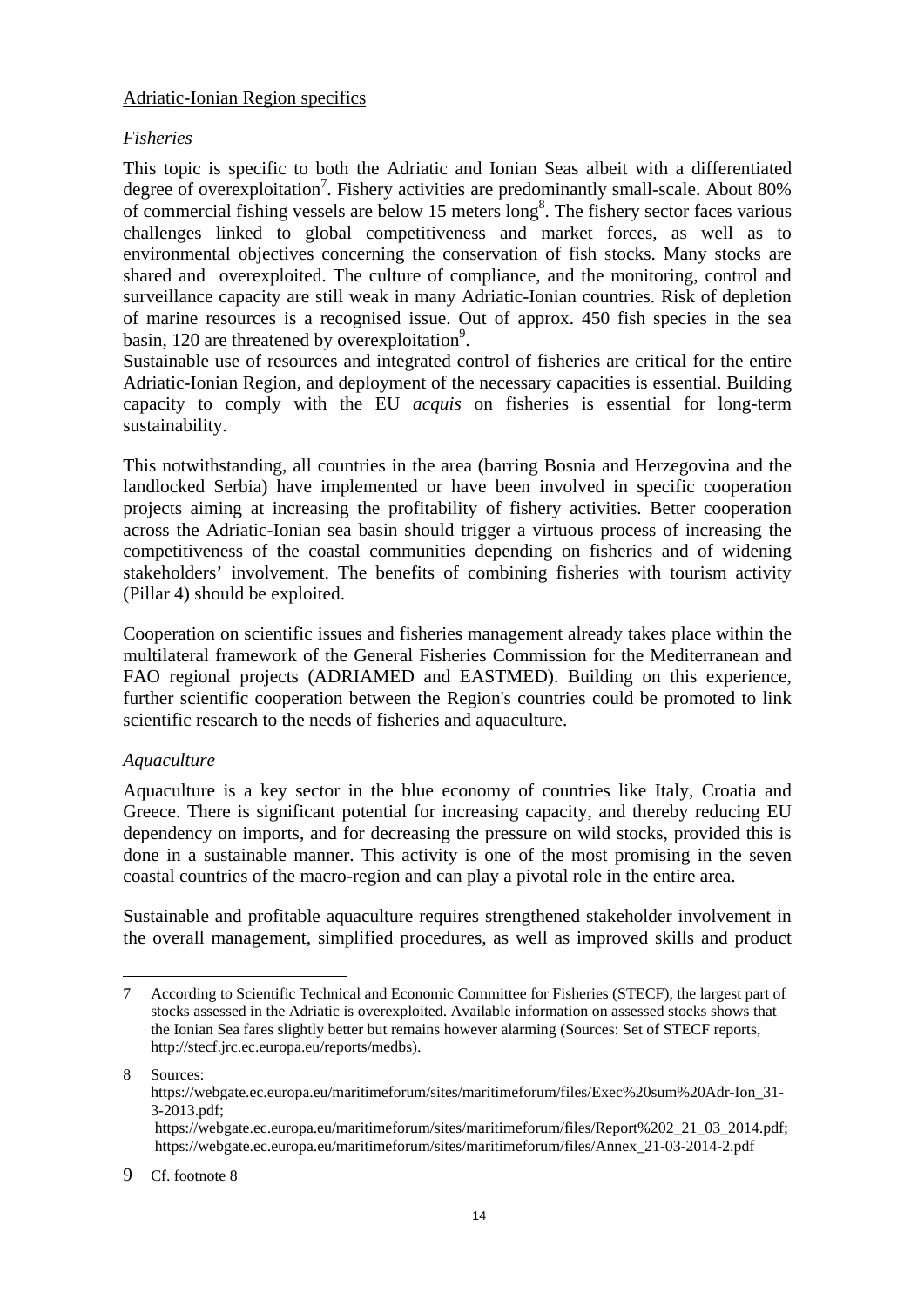diversification. Development of new sites needs proper space and planning, in coordination with other activities (including co-location). Balancing of the costs/benefits of fisheries/aquaculture is required, notably in relation to tourism, as there tends to be a trade-off between the use of marine space for aquaculture and tourism and vessel traffic. This already happens in Slovenia and in some Italian regions (especially on the North-Adriatic shore), where aquaculture is linked to conservation of habitats and ecosystem services, as well as to tourism. However, this also implies developing tools for proper site management, environmental monitoring and improving quality schemes.

## Indicative actions

- ¾ *Action Scientific cooperation on fisheries and fish stocks:* Supporting regular assessment of shared fish stocks in the Adriatic and Ionian Seas and evaluating main elements for sustainable management of fisheries are important for strategic decisions in the sector. These assessments require increasing scientific cooperation and capacities. Existing frameworks of cooperation<sup>10</sup> should be more extensively used.
- ¾ *Action Sustainable management of fisheries:* Multiannual fishery management plans are crucial for sustainable fisheries. In order to become useful and powerful instruments, these plans should be combined with economic impact assessment and established in close cooperation between the different areas at national or international level.
- $\triangleright$  *Action EU compliance and common standards and practices:* In the fields of both fisheries and aquaculture, efforts are needed to develop and apply common standards and practices. Compliance with the EU *acquis* in these sectors and alignment to common standards are needed for sustainable fishery management and sustainable aquaculture, as well as for implementation of the Common Fisheries Policy. Establishment of thematic EU compliance networks may help to increase awareness among fishermen and public authorities, as well as sharing of data, exchange of experiences and best practice, and capacity building.
- ¾ *Action Diversification and profitability of fisheries and aquaculture:* Sustainable and profitable fisheries and aquaculture require strengthened stakeholder involvement in the overall management, as well as improved and diversified activities. With regard to aquaculture, this may also imply developing tools for proper site management, environmental monitoring and improving quality schemes.
- ¾ *Action R&D platform for seafood:* Seafood-related R&D and internationalisation of existing seafood clusters are critical to increasing the added value of fisheries and aquaculture products. Actions include research aiming at improving productivity, quality and environmental sustainability of aquaculture (including offshore aquaculture), as well as at increase the industry's ability to respond to market needs and to diversify its offer (new species).
- ¾ *Action Developing skills:* Professional skills and competencies are needed as well as higher capacity to develop them. This action focuses on promoting and strengthening networks of academies and training institutes aiming to develop

 $\overline{a}$ 10 Such as initiatives promoted by FAO (Food and Agriculture Organization of the United Nations) and GFCM (General Fisheries Commission for the Mediterranean) as well as the MEDAC (Mediterranean Advisory Council).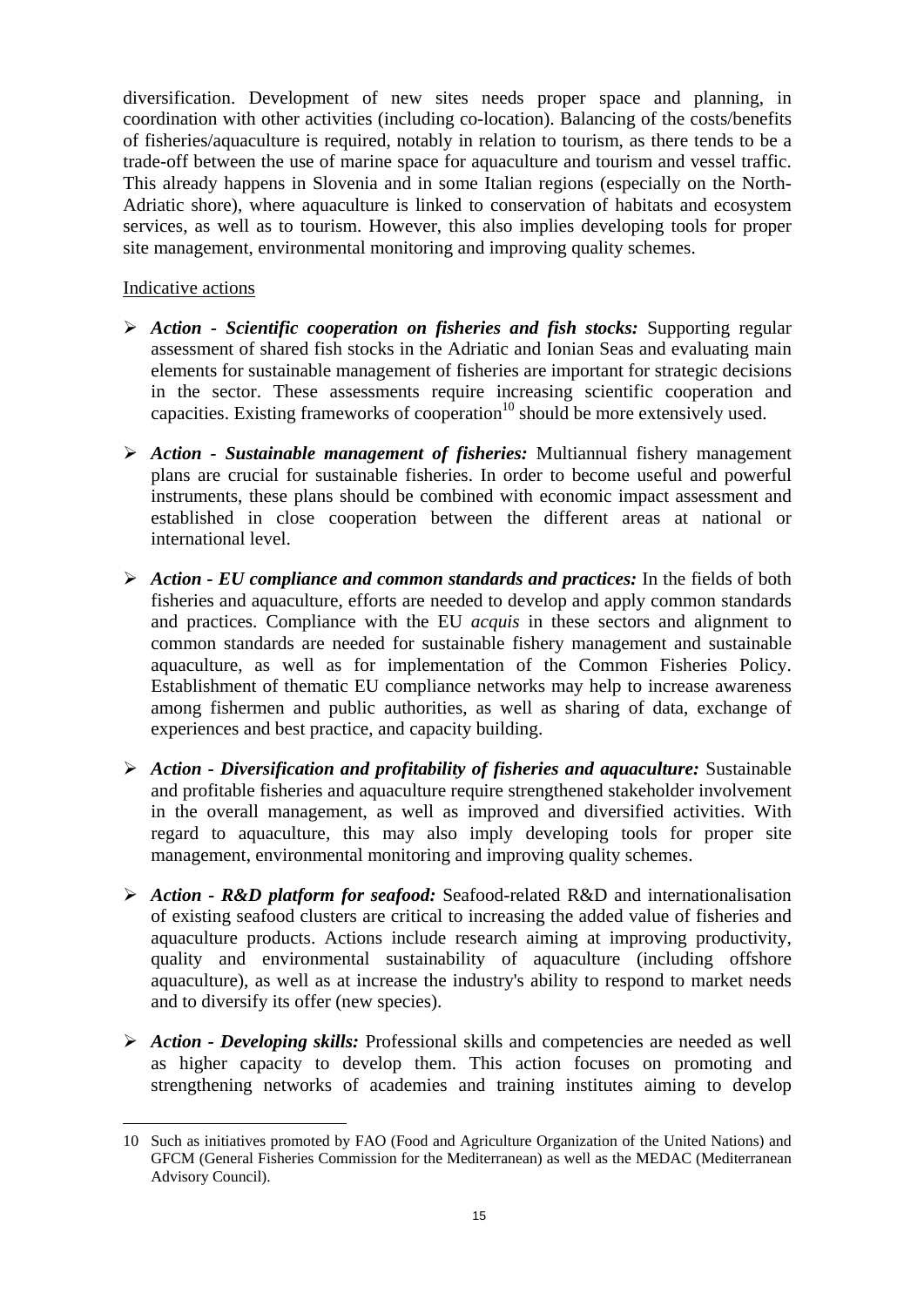specific educational and (joint) training programs for fishermen and aquaculture farmers on innovative fishing and aquaculture techniques and safety at work.

¾ *Action - Marketing of seafood products:* Communication and customer awareness on quality and origin of seafood products are critical to creating added value throughout the fisheries and aquaculture value chains in the Region. This involves development of market intelligence to ensure that marketing and processing of fisheries and aquaculture products in the Region are clear (labelling, traceability and certification), efficient and in full compliance with applicable rules, as well as organisation of and participation in relevant fairs.

The table below provides an overview of the mentioned actions, a non-exhaustive list of indicative actors and examples of possible projects.

| <b>Actions</b>                                               | <b>Indicative actors</b>                                                                                                                          | <b>Examples of possible projects</b>                                                                                                                                                                                                                                                                                                                                                                                                                                                                                                                                       |
|--------------------------------------------------------------|---------------------------------------------------------------------------------------------------------------------------------------------------|----------------------------------------------------------------------------------------------------------------------------------------------------------------------------------------------------------------------------------------------------------------------------------------------------------------------------------------------------------------------------------------------------------------------------------------------------------------------------------------------------------------------------------------------------------------------------|
| Scientific<br>cooperation<br>on fisheries<br>and fish stocks | Research<br><i>institutes,</i><br>fisheries<br>organisations,<br>national/regional<br><i>authorities</i>                                          | "Increasing data collection and scientific capacity", in the<br>$\bullet$<br>fields of scientific thematic areas of investigation to be jointly<br>explored by (national) research institutions, e.g.: (i) the ecology<br>of larval and juvenile stages and stock recruitment relationship<br>of small pelagic and demersal fish relevant for fisheries; (ii)<br>stock connectivity at sea basin level of the most important<br>fishery resources; (iii) the biology and ecology of important<br>coastal resources (e.g. Sparidae) targeted by the small scale<br>fishery. |
|                                                              |                                                                                                                                                   | "New knowledge for minimising maritime damage caused by<br>fishing", e.g. focusing on developing improved multi-species<br>modelling, fishing gear and related techniques and technologies<br>so as to minimise carbon footprint, seabed damage, discards and<br>by-catch.                                                                                                                                                                                                                                                                                                 |
|                                                              |                                                                                                                                                   | "Data sharing on fishery impacts to support evidenced based<br>decision making", sharing socio-economic and environmental<br>data to enhance managers' understanding of the socio-economic<br>and ecosystem impacts of fisheries management measures and<br>establish synergies between the fishing sector and other<br>maritime activities (e.g. aquaculture, shipping, tourism, amateur<br>fishing, small-scale fisheries, etc.).                                                                                                                                        |
|                                                              |                                                                                                                                                   | "Fish stock monitoring platforms", monitoring the state of<br>$\bullet$<br>fish stocks in the Adriatic and Ionian Seas and evaluating the<br>main elements for sustainable fisheries management, such as<br>fishing pressure levels, catch/discards composition, habitat<br>mapping, genetics, tagging, etc. Using to the greatest extent<br>existing cooperation frameworks, e.g. the GFCM,                                                                                                                                                                               |
| Sustainable<br>management<br>of fisheries                    | <b>International</b><br>organisations,<br>local fisheries<br>stakeholders,<br>research<br>institutes.<br>national and local<br><i>authorities</i> | "Multiannual fishery management plans": establishing<br>$\bullet$<br>management plans for shared fish stocks12 at national or<br>international level by building also on the experience of the<br>Adriatic-Ionian Plan for Small Pelagics. Ex-ante studies should<br>be carried out in order to simulate consequences of different<br>management systems. This also involves strengthening<br>stakeholders' involvement in fisheries management.                                                                                                                           |

 $11$ General Fisheries Commission for the Mediterranean

<sup>&</sup>lt;sup>12</sup> As defined by the Reg. CE 1967/2006 for the Mediterranean Sea, art 18-19.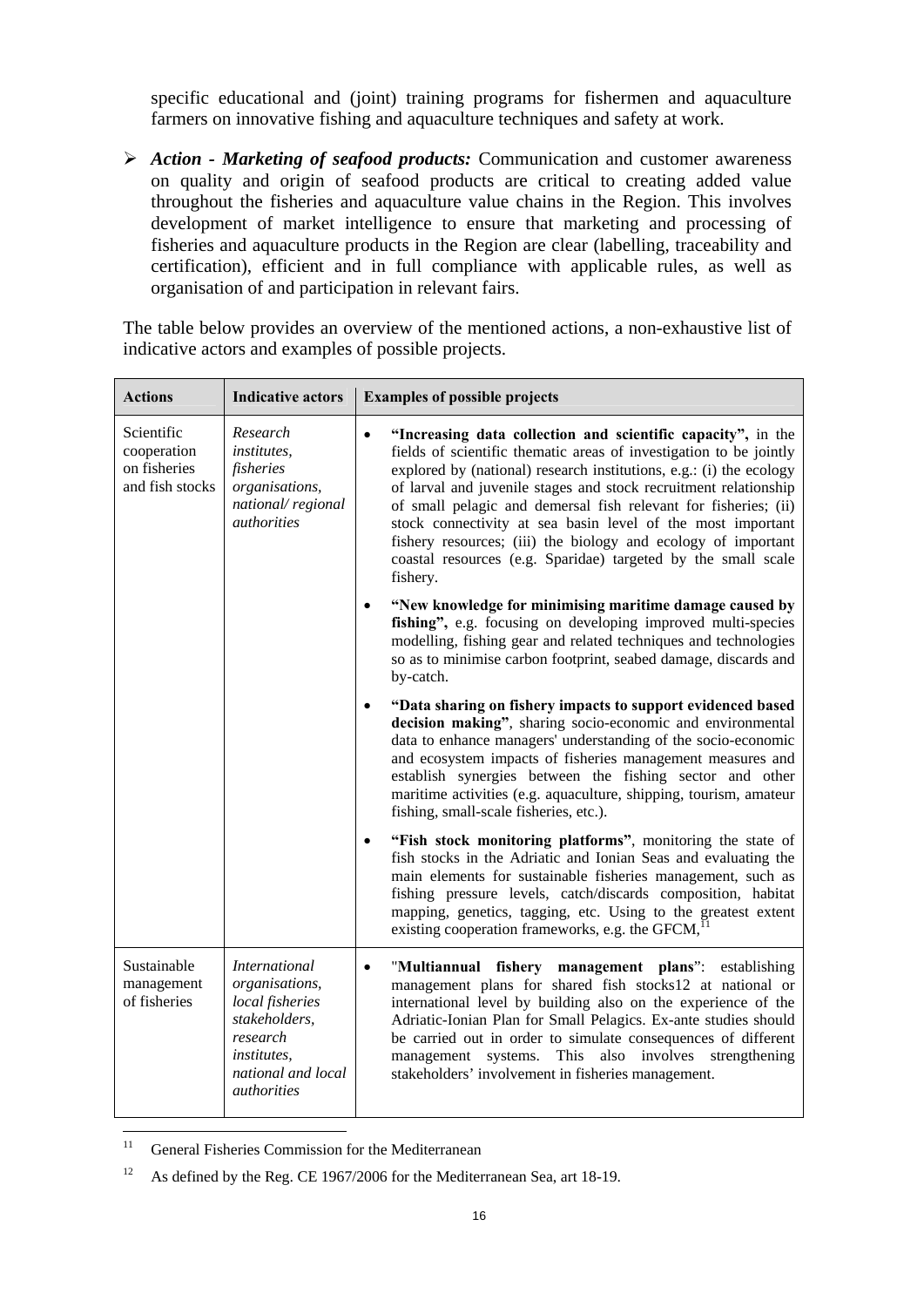|                                                                            |                                                                                                                                                  | Cooperation to support responsible fisheries in the Adriatic and<br>Ionian Seas", building on existing initiatives. This cooperation<br>should be strengthened by focusing on the code of conduct for<br>responsible fisheries established by UN-FAO).                                                                                                                                                                                                                                                                                                                                                 |
|----------------------------------------------------------------------------|--------------------------------------------------------------------------------------------------------------------------------------------------|--------------------------------------------------------------------------------------------------------------------------------------------------------------------------------------------------------------------------------------------------------------------------------------------------------------------------------------------------------------------------------------------------------------------------------------------------------------------------------------------------------------------------------------------------------------------------------------------------------|
| EU<br>compliance<br>and common<br>standards and<br>practices               | National/<br>regional<br>authorities,<br>research<br>institutes, private<br>operators and<br>organisations                                       | "EU compliance in the field of fishery", focusing on<br>$\bullet$<br>establishment of thematic EU compliance networks to increase<br>awareness among fishermen and public authorities, sharing of<br>data and exchange of experiences and best practices and<br>building capacity notably in candidate and potential candidate<br>countries.<br>"Development of common standards in the field of<br>aquaculture", setting up a macro-regional working group for<br>standardising licensing procedures and permission for new<br>farming plants and reducing administrative burdens and<br>constraints. |
| Diversification<br>and<br>profitability of<br>fisheries and<br>aquaculture | National/<br>regional<br>authorities,<br>research<br>institutes, private                                                                         | "Anti-crisis network for sea food industries", setting up a<br>$\bullet$<br>network capable of responding quickly to crisis situations in the<br>food industry. The set-up of market monitoring tools at sea<br>basin-level could support the prevention of such crises, aimed at<br>developing data and information dissemination.                                                                                                                                                                                                                                                                    |
|                                                                            | operators<br>(fishermen, POs,<br>processors, etc.)<br><b>Fisheries Local</b><br><b>Action Groups</b><br>(FLAGs)                                  | "Improvement and diversification of fishing activities"<br>$\bullet$<br>addresses renewal of fishing fleet equipment enhancing<br>fishermen's safety at work and improving storage facilities.<br>Others job opportunities can be created by diversifying fisheries<br>activities by promoting e.g. fishing tourism. Fisheries Local<br>Action Groups could represent the natural tool for diversifying<br>fisheries.                                                                                                                                                                                  |
|                                                                            |                                                                                                                                                  | "Sustainable aquaculture site location and management",<br>$\bullet$<br>focusing on development of tools (including indicators) for<br>proper location of aquaculture, including tools for identifying<br>potential co-location with other economic activities. This could<br>address issues such as improving quality schemes, increasing the<br>cage number at sea, expanding farming of existing species and<br>introducing new species of high commercial value, while<br>minimising the impact of such measures on the surrounding<br>marine environment.                                         |
| R&D platform<br>for seafood                                                | Research and<br>training institutes,<br>private operators<br>(fishermen,<br>aquaculture<br>farmers,<br>processors,<br>producer<br>organisations) | "Macro-regional seafood clusters and processing capacity",<br>$\bullet$<br>to carry out research to improve the growth, productivity,<br>and environmental sustainability of aquaculture<br>quality<br>(including offshore aquaculture) and the industry's ability to<br>respond to market needs and diversify offer (new species).                                                                                                                                                                                                                                                                    |
| Developing<br>skills                                                       | <i>Training</i><br>institutes, private<br>operators,<br><b>Fisheries</b> Local<br><b>Action Groups</b><br>(FLAGs)                                | "Boosting skill development", promoting networks of<br>$\bullet$<br>academies and training institutes to develop specific educational<br>and (joint) training programs for fishermen and aquaculture<br>farmers on innovative fishing and aquaculture techniques and<br>safety at work.<br>"Strengthening of Centres for Aquaculture production and                                                                                                                                                                                                                                                    |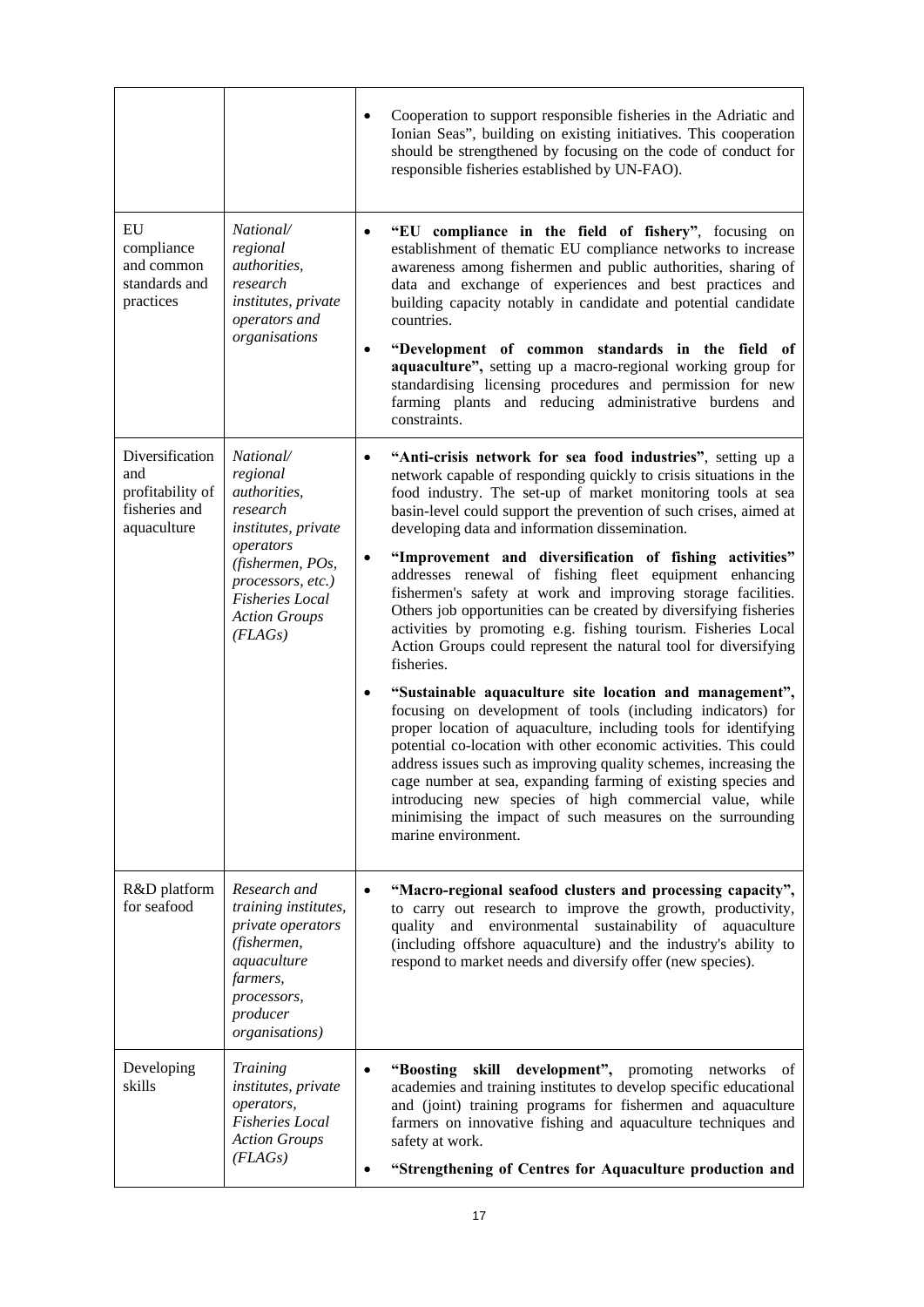|                                     |                                                                                                                      | <b>Safety surveillance</b> " based on the experience of CAPS2 <sup>13</sup> . Such<br>a project could aim at strengthening diagnostic capacities of<br>laboratories, for contamination of fish and shellfish and to<br>develop concrete improvements of diagnostic competences in<br>terms of equipment and knowledge, skills and capacities.                                                           |
|-------------------------------------|----------------------------------------------------------------------------------------------------------------------|---------------------------------------------------------------------------------------------------------------------------------------------------------------------------------------------------------------------------------------------------------------------------------------------------------------------------------------------------------------------------------------------------------|
| Marketing of<br>seafood<br>products | <i>Private operators,</i><br><i>public authorities,</i><br><b>Fisheries</b> Local<br><b>Action Groups</b><br>(FLAGs) | "The taste of Adriatic-Ionian seafood", developing market<br>$\bullet$<br>intelligence to ensure that marketing and processing of fisheries<br>and aquaculture products bear clear labelling, traceability and<br>certification, are efficient and fully comply with applicable<br>rules. Such a project might also work on a joint quality label for<br>high-quality seafood products from the Region. |
|                                     |                                                                                                                      | "Adriatic-Ionian Seafood on Fairs", supporting organisation<br>٠<br>of regional fairs, integration in tourist routes/products to<br>promote common marketing of seafood products. At the same<br>time such a project may also support participation in fairs as a<br>means of marketing seafood products from the Adriatic-Ionian<br>Region.                                                            |

## Examples of targets by 2020

The number of newly established networks relating to research & monitoring, compliance with respect to EU regulations regarding fisheries and aquaculture, common standards in fisheries and aquaculture as well as diversification of aquaculture products, marketing of seafood products from the Region could serve as starting point for the establishment of result indicators.

Examples of targets could include:

 $\overline{a}$ 

- Multiannual fisheries management plans for the stocks adopted and implemented at Sea basin level
- Number of joint marketing initiatives aiming at establishing an Adriatic-Ionian brand for seafood products

<sup>13</sup> CAPS2- Centres for Aquaculture production and Safety surveillance in Adriatic Cross-border Countries is a cooperation project funded in the framework of the Adriatic IPA Cross Border Cooperation 2007-2013 Programme of the European Union.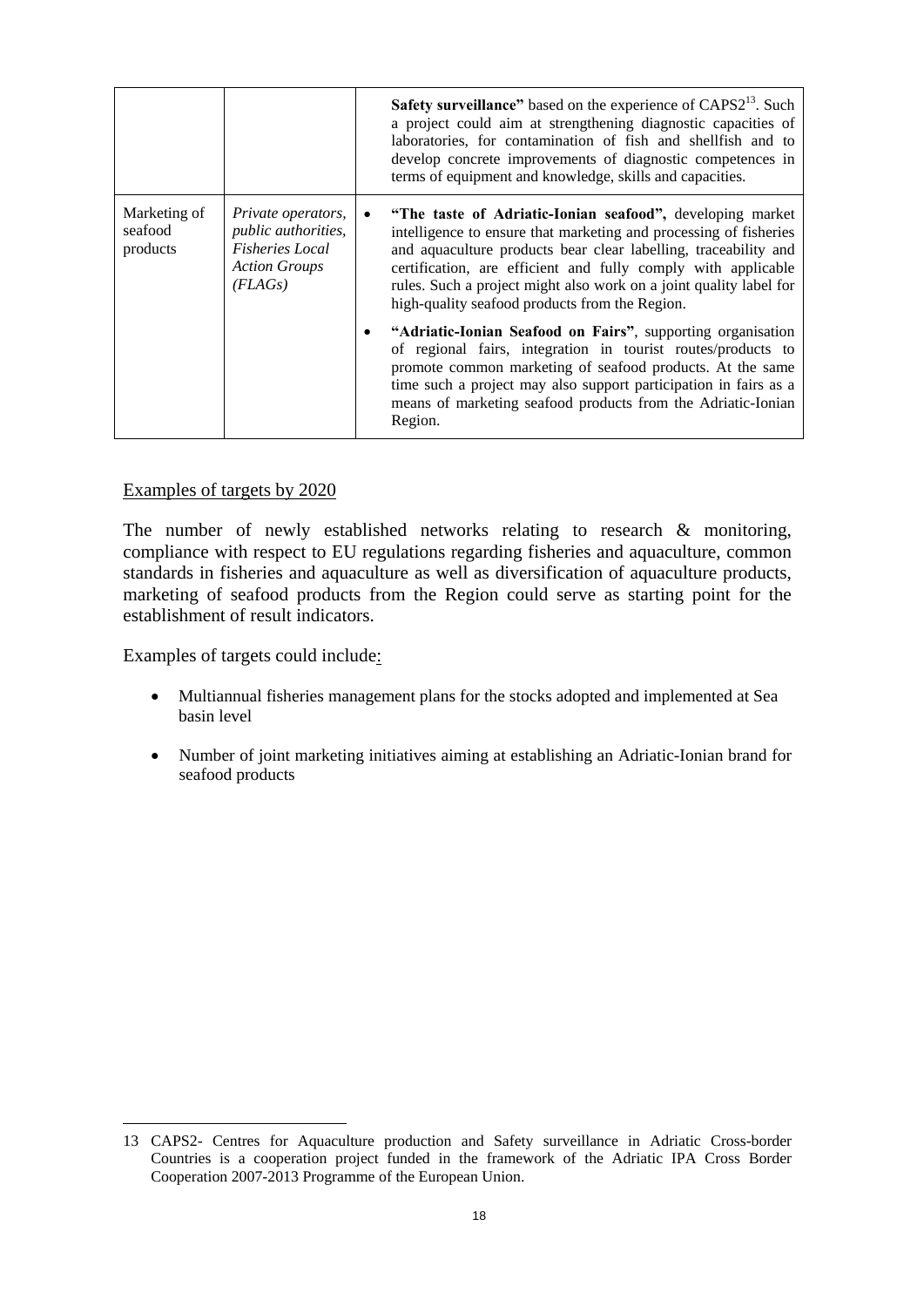## <span id="page-18-0"></span>**1.3. Maritime and marine governance and services**

#### Presentation of the issue

The countries in the Adriatic-Ionian Region are characterised by different administrative and political structures as well as government and governance systems.

A wide range of topics relevant for strengthening Blue Growth are not tied to specific sectors such as blue technologies, fisheries or aquaculture. These overarching topics address mainly the wider administrative capacity to deliver marine and maritime services of public interest.

Cooperation on various services – notably those linked to the capacity building in the public sector and better coordination of planning activities – is needed for preparing the ground for better marine and maritime governance and services. In a wide range of fields, coordination of activities would improve use of existing resources. Focus should be on bringing together national or regional activities under one roof, e.g. via joint planning efforts.

## Adriatic-Ionian Region specifics

The Adriatic-Ionian Region displays considerable imbalances and currently undergoes significant political transformation. This makes bridging political divides particularly important, as well as improving institutional capacity and management mechanisms transcending national boundaries. Mutual trust among neighbouring countries is crucial. Although accession and prospective accession to the EU has improved the situation, new systems take time to be put in place. They require change in mind sets, raised awareness, confidence-building among public and private stakeholders and improvement of skills.

There are also considerable imbalances both as regards the access to funding as well as administrative capacities and cooperation experience. These imbalances affect the capacity to respond jointly.

Thus, existing networks and organisations active at the level of the Adriatic and Ionian Seas ought to be strongly involved in the future work. Cooperation experience has already been gained in the macro-region, notably thanks to networks involving major ports (like the North Adriatic Ports Association) or regional authorities (e.g. under the umbrella of the Bologna Charter) and/or research institutes (e.g. involved in SHAPe and ADRIPLAN), fora such as those encompassing Adriatic-Ionian Universities and Cities, and organisations such as the Adriatic-Ionian Initiative or the General Fisheries Commission for the Mediterranean.

## Indicative Actions

¾ *Action - Governance of maritime space:* Proper joint governance of the maritime space provides an important framework for a sustainable and transparent use of maritime and marine resources. This will include supporting the implementation of the new Directive on Maritime Spatial Planning (through coordinated planning) and may imply adopting clearer legal frameworks for exploiting deep-sea water and marine mineral resources.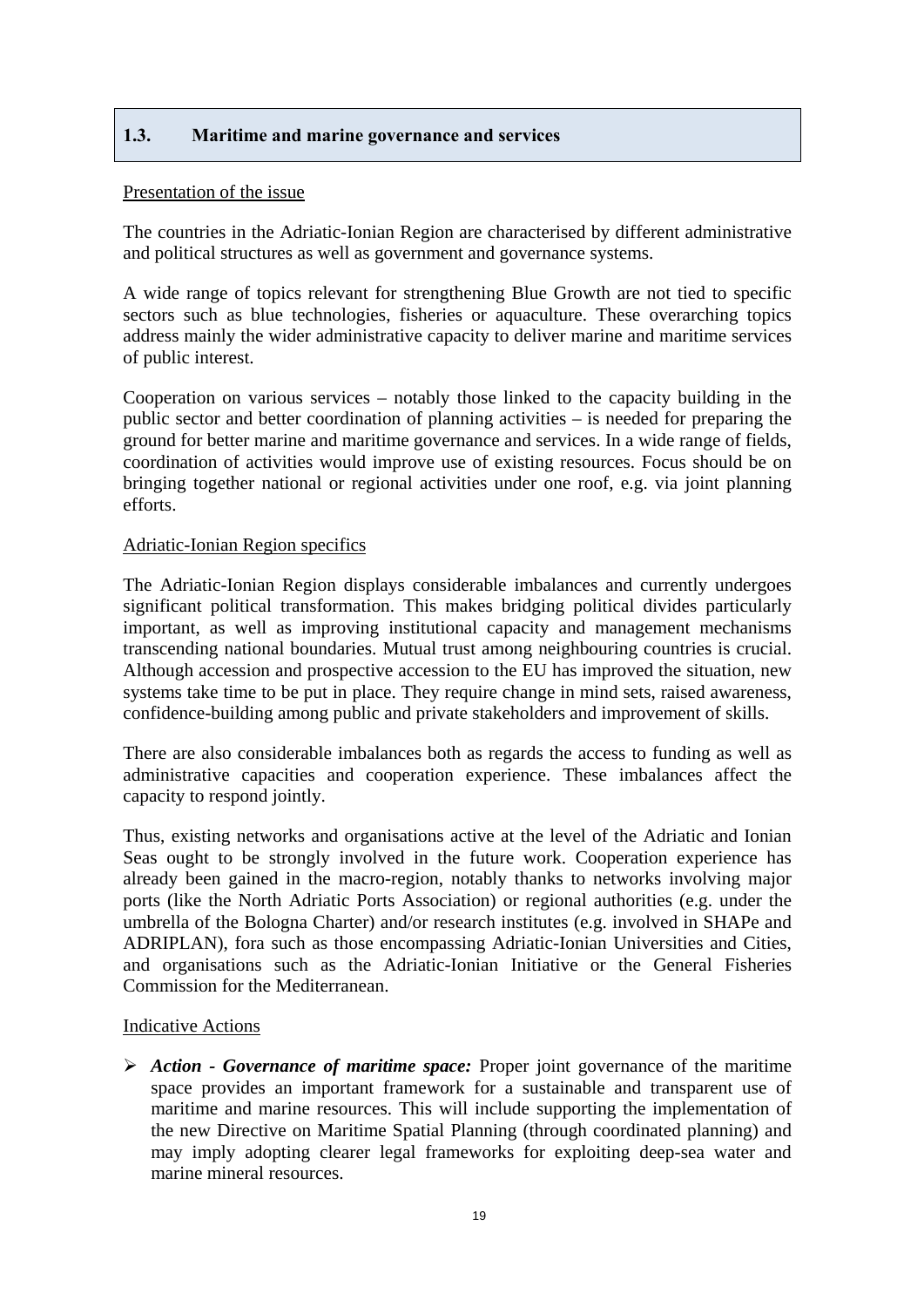- ¾ *Action Institutional capacity to harmonise standards and regulations:* This action aims at improving the quality of public services and improving governance mechanisms for international cooperation. In a wide range of sectors (e.g. fishery policy, maritime spatial planning, integrated coastal management), the development of common understandings and harmonised standards and regulations as well as sharing of best practices are needed. This requires institutional capacity of the involved public bodies and stakeholders.
- ¾ *Action Data and knowledge sharing:* This action aims at improving the evidence base for policy and decision-making in the Region. Sharing data and knowledge among public bodies in the Region can increase the efficiency of the public administration (e.g. by avoiding duplication of monitoring or data collection efforts) and increase their capacity to seize opportunities or react to challenges which can be detected earlier if data and information is shared and analysed across countries.
- ¾ *Action Maritime skills:* Working in the maritime sectors requires skills and increasingly specialised professional profiles and expertise. This actions aims at improving the levels of skills in the Region, e.g. by strengthening networks of academics, training organisations and professional organisations in the maritime sector.
- ¾ *Action Citizen and business awareness and involvement:* This action aims at promoting citizen and business awareness regarding blue economy, new technologies, fisheries and aquaculture.

| The table below provides an overview of the mentioned actions, a non-exhaustive list of |  |  |  |  |
|-----------------------------------------------------------------------------------------|--|--|--|--|
| indicative actors, and examples of possible projects.                                   |  |  |  |  |

| <b>Actions</b>                                                            | <b>Indicative actors</b>                                              | <b>Examples of possible projects</b>                                                                                                                                                                                                                                                                                                                                                                                                                                                                                                                                                                                                                                                                                                                  |
|---------------------------------------------------------------------------|-----------------------------------------------------------------------|-------------------------------------------------------------------------------------------------------------------------------------------------------------------------------------------------------------------------------------------------------------------------------------------------------------------------------------------------------------------------------------------------------------------------------------------------------------------------------------------------------------------------------------------------------------------------------------------------------------------------------------------------------------------------------------------------------------------------------------------------------|
| Governance of<br>maritime<br>space                                        | National and<br><i>local authorities.</i><br>research<br>institutes   | "Maritime governance and services task force", ensuring the<br>$\bullet$<br>legal framework for exploiting deep-sea water and marine<br>mineral resources in a sustainable manner, through governance<br>mechanisms such as establishment of maritime zones.                                                                                                                                                                                                                                                                                                                                                                                                                                                                                          |
|                                                                           |                                                                       | "Implementing coordinated Maritime Spatial Planning<br>(MSP) and Integrated Coastal Management (ICM)", based<br>on the experience of e.g. ADRIPLAN <sup>14</sup> , with the aim of<br>improving the on-going process to develop Maritime Spatial<br>Planning (MSP) in the sea basin, of overcoming barriers to full<br>participation of all neighbouring countries in the process and of<br>promoting sound technically/scientifically based political<br>decisions. This will promote a coherent transnational approach<br>to the spatial planning of the two seas and support<br>implementation of the MSP Directive. The ultimate aim would<br>be good governance of economic activities in this sea region and<br>implementation of common plans. |
| Institutional<br>capacity to<br>harmonise<br>standards and<br>regulations | National and<br><i>local authorities,</i><br>business<br>associations | "Twin Fish", focusing on training and networking activities<br>$\bullet$<br>with the aim of boosting capacity-building and of twinning<br>projects between EU and non-EU stakeholders on Common<br>Fisheries Policy (data collection, controls, etc.).<br>"MSP and ICM training and mutual support", focusing on                                                                                                                                                                                                                                                                                                                                                                                                                                      |

 $14$ See also http://adriplan.eu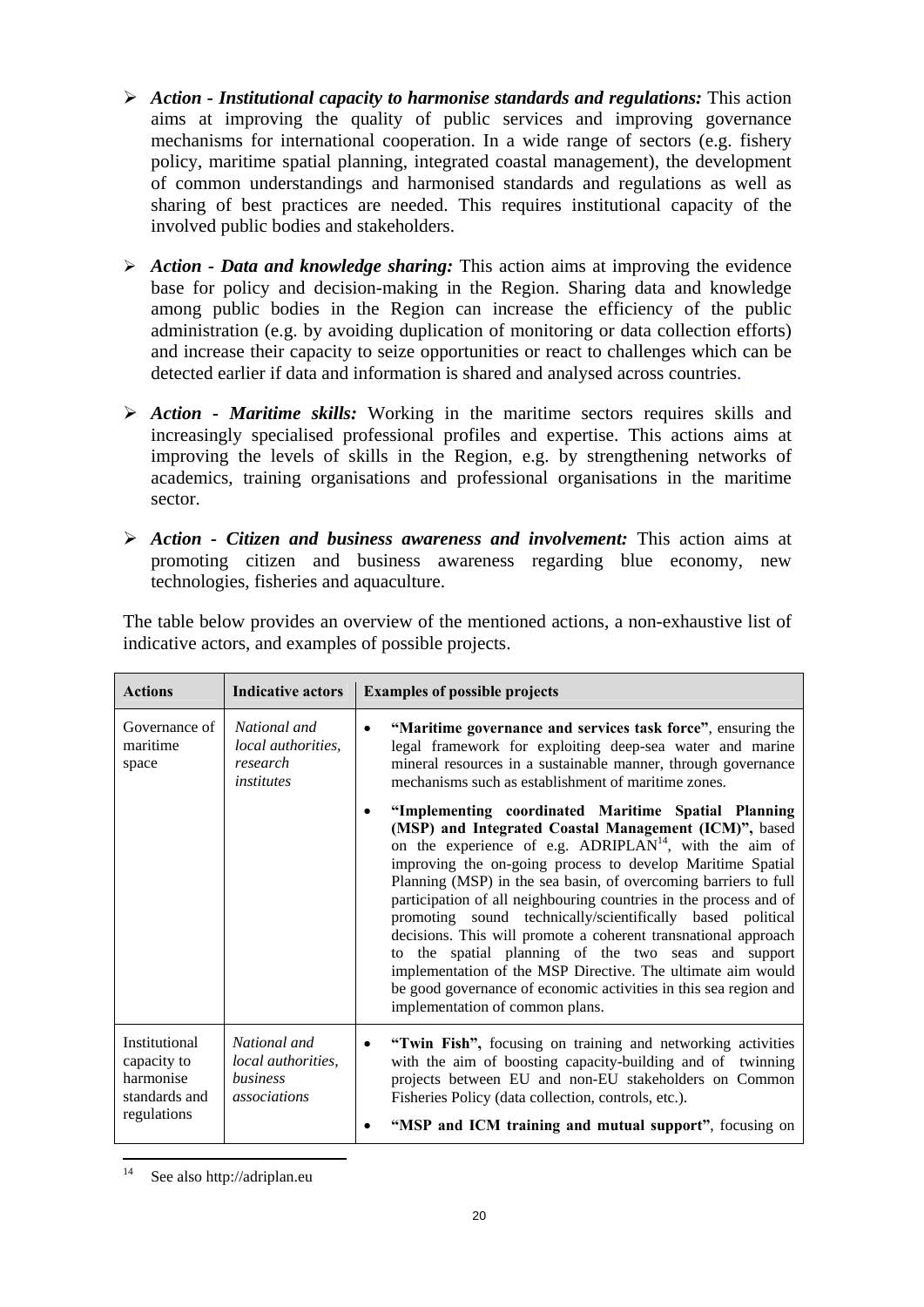|                                                         |                                                                                          | the development of training activities and networks needed to<br>support capacity building on Maritime Spatial Planning and<br><b>Integrated Coastal Management.</b>                                                                                                                                                                                                                                                                                                                                                                                                                                                                                                                                                                                                    |
|---------------------------------------------------------|------------------------------------------------------------------------------------------|-------------------------------------------------------------------------------------------------------------------------------------------------------------------------------------------------------------------------------------------------------------------------------------------------------------------------------------------------------------------------------------------------------------------------------------------------------------------------------------------------------------------------------------------------------------------------------------------------------------------------------------------------------------------------------------------------------------------------------------------------------------------------|
| Data and<br>knowledge<br>sharing                        | National and<br>local authorities,<br>research institutes                                | "Adriatic-Ionian<br>cloud<br>data<br>supporting<br>maritime<br>$\bullet$<br>governance and services", establishing knowledge innovative<br>communities and IT platforms for sharing data and exchanging<br>knowledge. Information from heterogeneous data sources (e.g.<br>sensor data, operational or regulatory data, open source data,<br>voluntary reporting, platforms of opportunity data etc.) would be<br>made available for modelling, risk analysis and wider maritime<br>domain awareness through data broker and "big data analytics"<br>capabilities. Such a project could benefit from a quadruple helix<br>approach involving potential users and providers of relevant<br>information in the academic, private and public sectors and civil<br>society. |
| Maritime<br>skills                                      | <b>Training</b><br><i>institutes.</i><br>academies,<br>private operators                 | skills circulation", developing networks of<br>"Maritime<br>academies<br>training<br>institutes<br>maritime<br>and<br><sub>on</sub><br>profiles/professions (including shared module trainings) with the<br>aim of developing new high-standard training curricula for<br>experts in the maritime sectors. This could also include<br>development of joint curricula taught at different places in the<br>Region. Such a project could benefit from experience of the<br><b>UNIADRION</b> network.                                                                                                                                                                                                                                                                      |
| Citizen and<br>business<br>awareness and<br>involvement | FLAGs, media,<br>private operators,<br>civil society, local<br><i><u>authorities</u></i> | "Citizens exploiting the Region's blue potential", promoting<br>$\bullet$<br>awareness about the macro-region's potential in terms of blue<br>economy, new technologies, aquaculture and fisheries. The<br>target group would mainly be citizens and businesses in the<br>Region. The aim of such a project would be draw attention to<br>and to discuss potential in this field of activity and to encourage<br>citizens and businesses to exploit it.                                                                                                                                                                                                                                                                                                                 |

## Examples of targets by 2020

Concrete results are mainly to be found in the field of increased networking on improving EU compliance, data and information sharing and development of common standards. Other results will pertain to training to improve skills and capacities and to awareness-raising. Accordingly, the number of newly established networks on monitoring and maritime spatial planning or integrated coastal management, as well as the number of trainings provided could serve as starting point for establishing result indicators. These results would prepare the ground for improved cooperation structures, joint databases or monitoring systems and implementation of joint plans. Possible points of departure for quantifiable result indicators may thus be a common MSP and ICM plans along the Adriatic-Ionian Sea basin and coastlines, the number of joint databases or monitoring systems put in place.

Examples of targets could include:

- Creation of a shared system of major macro-regional data bases (i.e. Adriatic-Ionian Cloud)
- 100% of the water under national jurisdiction and 100% of coast lines covered by Maritime Spatial Planning and Integrated Coastal Management and their implementing mechanisms fully in place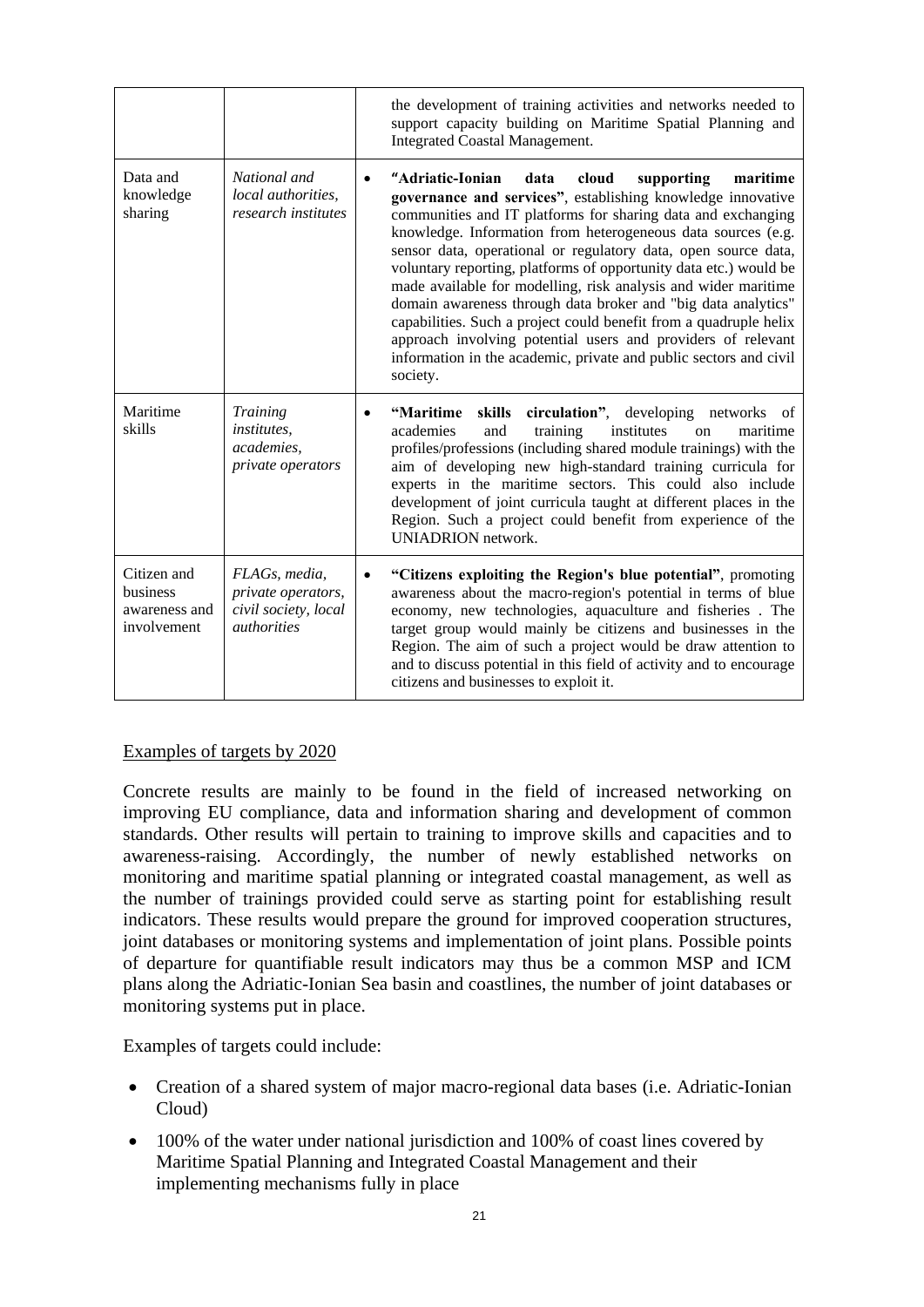## <span id="page-21-0"></span>**2. CONNECTING THE REGION**

#### COORDINATORS: ITALY AND SERBIA

The **overall objective** of Pillar 2 "Connecting the Region" is to improve connectivity within the Region and with the rest of Europe in terms of transport and energy networks. This requires thorough coordination of infrastructure works and improved operation of transport and energy systems between the countries in the Region**.** 

The macro-region is facing huge infrastructure disparities, notably between 'old' EU Member States and the other countries, following years of isolation and conflict. **Better transport and energy connections** are compelling needs for the macro-region and a precondition for its economic and social development. Environmental impacts have to be duly considered (e.g. air emission). Infrastructure projects should be embedded in a wider sustainable transport plan linked to local and regional air quality plans.

Efficient and sustainable transport connections, capable of coping effectively with increased traffic flows, will create attractiveness, both for foreign direct investments and for tourism, hence jobs and prosperity. Better use of intermodal transport will reduce the costs of delivering goods in Central and Eastern Europe, improve the eco-balance and restore the competitive position of the North Adriatic ports as natural gateways to Central and Eastern Europe. Better interconnected energy networks will benefit the whole South-East Europe region, and beyond. A better working and interconnected energy market will reduce wholesale prices and attract investors.

The **specific objectives** for this pillar are:

- 1. To strengthen maritime safety and security and develop a competitive regional intermodal port system;
- 2. To develop reliable transport networks and intermodal connections with the hinterland, both for freight and passengers;
- 3. To achieve a well-interconnected and well-functioning internal energy market supporting the three energy policy objectives of the  $EU$  – competitiveness, security of supply and sustainability.

To achieve these objectives, the pillar will focus on three topics:

## **Topic 1 - Maritime transport;**

#### **Topic 2 - Intermodal connections to the hinterland;**

#### **Topic 3 - Energy networks.**

The challenges posed by improving the connectivity within the Region and between the Region and the rest of the EU can only be tackled through cooperative and coordinated approach.

As the Region is made up of many relatively small countries, national actions are not enough, and even bi-lateral cooperation does not provide the necessary solutions. Wider regional cooperation is needed to overcome bottlenecks and to promote connectivity (i.e.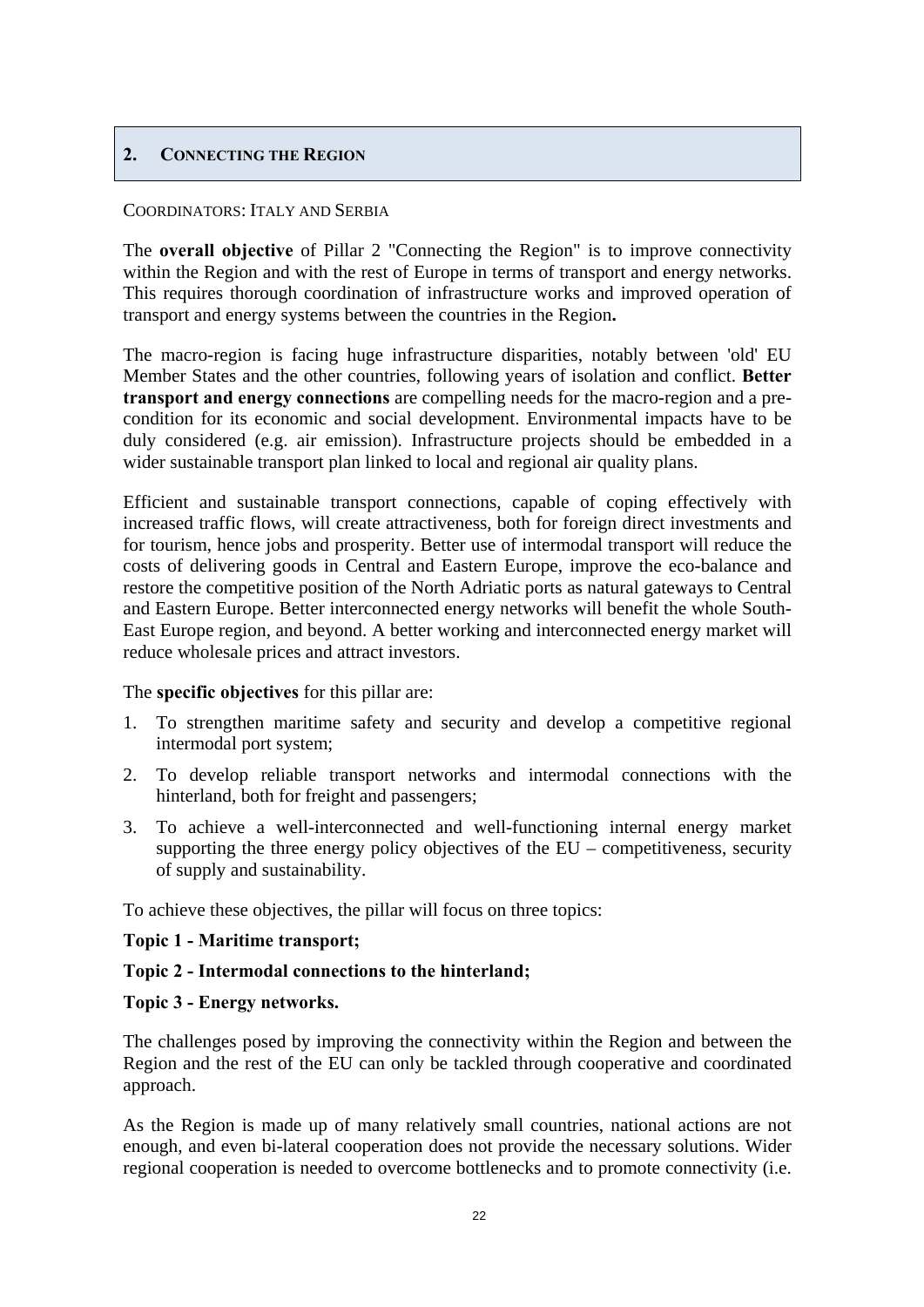cooperation aimed at developing projects of common interest (PCIs) which will provide services to several countries involved in the Strategy). Many of the planned major infrastructure projects only make sense if looked at from a macro-regional perspective.

The core transport and energy axes are macro-regional per definition or even European in the perspective of the Trans-European Networks for transport (TEN-T) and energy (TEN-E). A coordinated approach is therefore vital.

An additional factor to take into consideration for the railway and electricity markets is their **fragmentation**. Most of the national markets are too small to attract investors and competition. Freight transport, in particular combined, requires distances above 300km, often exceeding the distance between two borders in the Western Balkans. Electricity interconnections are a condition *sine qua non* to have a well-functioning market, not to mention the safety of supply. Macro-region-wide **railway and energy** packages would also make more sense. This, however, requires advanced regulatory and trading skills, not easily found in small markets. Scale is bringing added value. On the sea side, maritime traffic congestion requires better coordination on maritime surveillance, so as to improve maritime safety.

This also holds true for **border crossings**. Simplifying border crossings, between EU Member States, between them and non-EU countries, Schengen and non-Schengen, for passengers and for freight, is better conceived and implemented at macro-region level.

This pillar strongly supports the Europe 2020 Strategy:

- **Smart growth**. Better transport and energy connections require innovative solutions which reduce costs, improve efficiency and contribute to smart growth.
- **Sustainable growth**. It supports modernisation of the transport sector to make it more efficient hence more environmentally-friendly (e.g. by promoting inter-modality). Through interconnection of energy networks, it provides the condition for better functioning energy market and thus development of energy production from renewable sources.
- **Inclusive growth**. Territorial cohesion is supported through better connections and secure and affordable energy, including in remote areas. New business opportunities are created, hence new jobs.

Inspired by the Europe 2020 Strategy, the countries of South East Europe endorsed their own 2020 Strategy (**South East Europe 2020 Strategy - SEE 2020)** as a regional response to Europe 2020 in the context of the Regional Cooperation Council  $(RCC)^{15}$ . SEE 2020 focuses on five main pillars: integrated, smart, sustainable, and inclusive growth, underpinned by good governance.

With regards to **transport**, SEE 2020 sets ambitious targets, including decrease of the cost of transport, improvement of transport infrastructure utilisation rates and increase in railway/waterborne share. The South-East Europe Transport Observatory (SEETO) is playing a central role in the Region, in close coordination with the Commission. The aim

 $15$ 15 The Regional Cooperation Council (RCC), launched in 2008 in the context of the South-East European Cooperation Process, focuses on promotion and enhancement of regional cooperation in South East Europe (SEE). The work of the RCC focuses on the priority areas of economic and social development, energy and infrastructure, justice and home affairs, security cooperation, building human capital, and parliamentary cooperation as an overarching theme.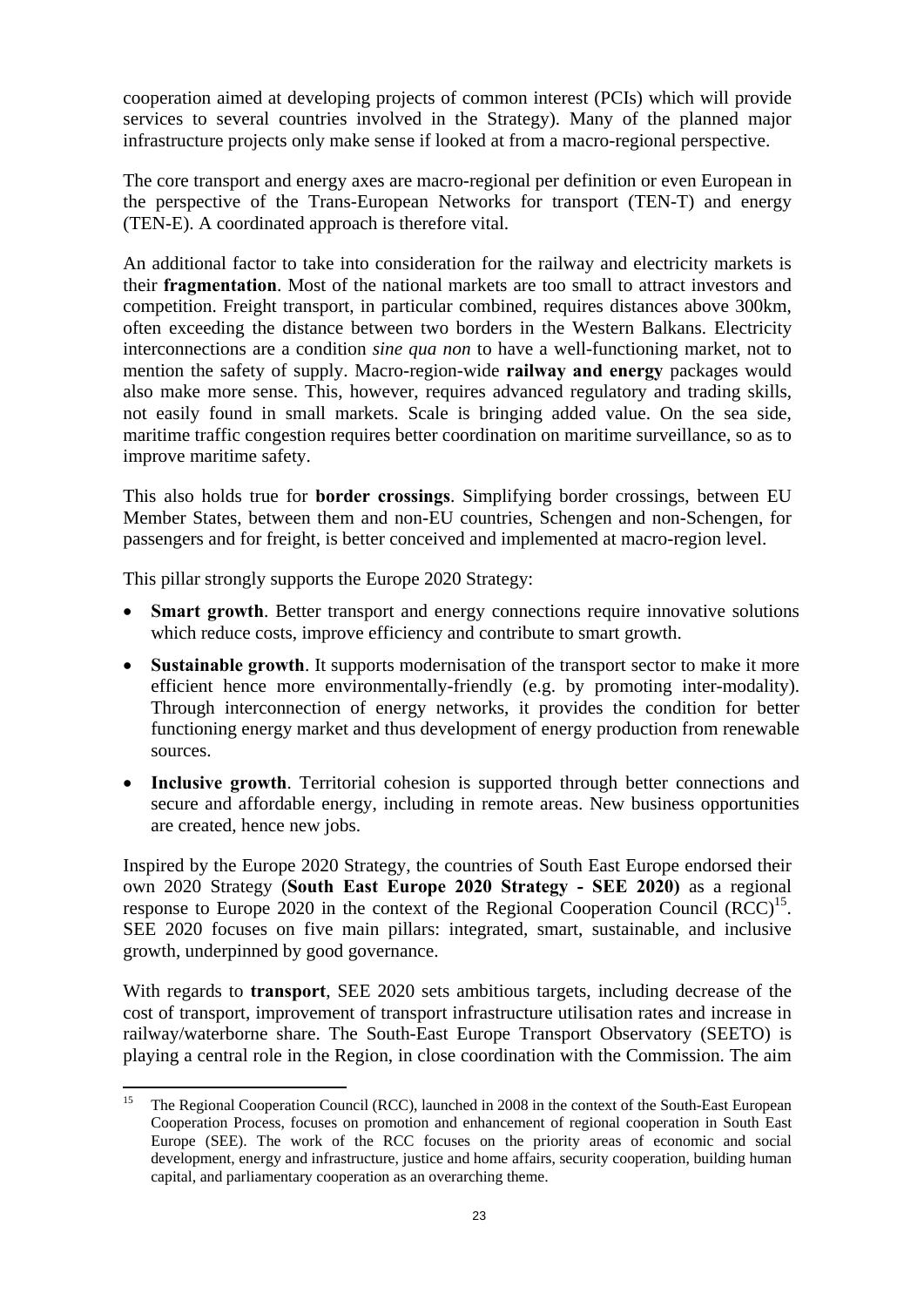of the SEETO is to promote regional cooperation in the Western Balkans in developing the multimodal SEETO Comprehensive Network and to connect it to the EU's TEN-T. The SEETO Comprehensive Network has been defined in close co-operation between the European Commission and the regional partners. It constitutes the indicative extension of the TEN-T into the Western Balkans. It has been included in the TEN-T guidelines.

Concerning **energy**, the countries in South–East Europe, as signatories of the Energy Community Treaty<sup>16</sup>, have embarked on a path of energy market reforms and regional integration. SEE 2020 aims at increasing energy efficiency, promoting renewable energy production and consumption, stimulating energy infrastructure development and creating a well-functioning SEE energy market.

Implementing the **energy and railway packages** remains a challenge in the macroregion, Italy excepted. Unbundling of energy production, transport and distribution and of the railway market in infrastructure and train operations may be done on paper, but the access to these markets remains limited and competition almost inexistent.

Actions in each sector should combine investments in the network, soft measures to ensure correct application of the regulatory framework and market functioning, plus specific measures for smoothing border crossings. Effective improvements need coordinated planning, funding and implementation. Market failures, due to externalities, are strikingly evident in lack of investments across borders. Large projects need to be identified and implemented sustainably and efficiently, with shared costs and benefits. The more users, the more efficient investments become, with significant economies of scale. This would for example apply to LNG infrastructure to facilitate fuel switching and to infrastructure providing shore-based power supply.

## *Links with other pillars*

The topics identified under this pillar must be considered with the other policy fields, in line with the integrated approach encouraged by the Strategy. Pillar 2 is an obvious prerequisite for the three other pillars. For example: harmonisation of maritime traffic monitoring and information system will help development of fisheries and aquaculture; intermodal transports will reduce environmental impact; better transport connections are a must for tourism development, particularly in insular and remote areas.

## *Cross-cutting issues*

The three topics included in this pillar, and the related specific objectives, would strongly benefit from the cross-cutting issues identified for the Strategy, in particular:

• **Institutional and administrative capacity** of the national and regional bodies responsible for transport (maritime, land, air) is essential for effective coordination at macro-regional level, for coordination in the TEN-T and TEN-E context and, eventually, for achieving the objectives set. Capacity building should aim, inter alia, to help joint planning, financing and implementation of actions. It should aim, first and foremost, to bolster macro-regional thinking.

 $16$ 16 The Energy Community was established in 2005 by the European Union and the countries from the South-East Europe and the Black Sea region. On top of the EU, it includes 8 contracting parties (the Western Balkans plus Ukraine and Moldova) and a number of observers which includes Turkey, Georgia and Armenia. The Energy Community extends the EU energy policy to the Region on the ground of legally binding framework. Its overall objective is to create a stable regulatory and market framework.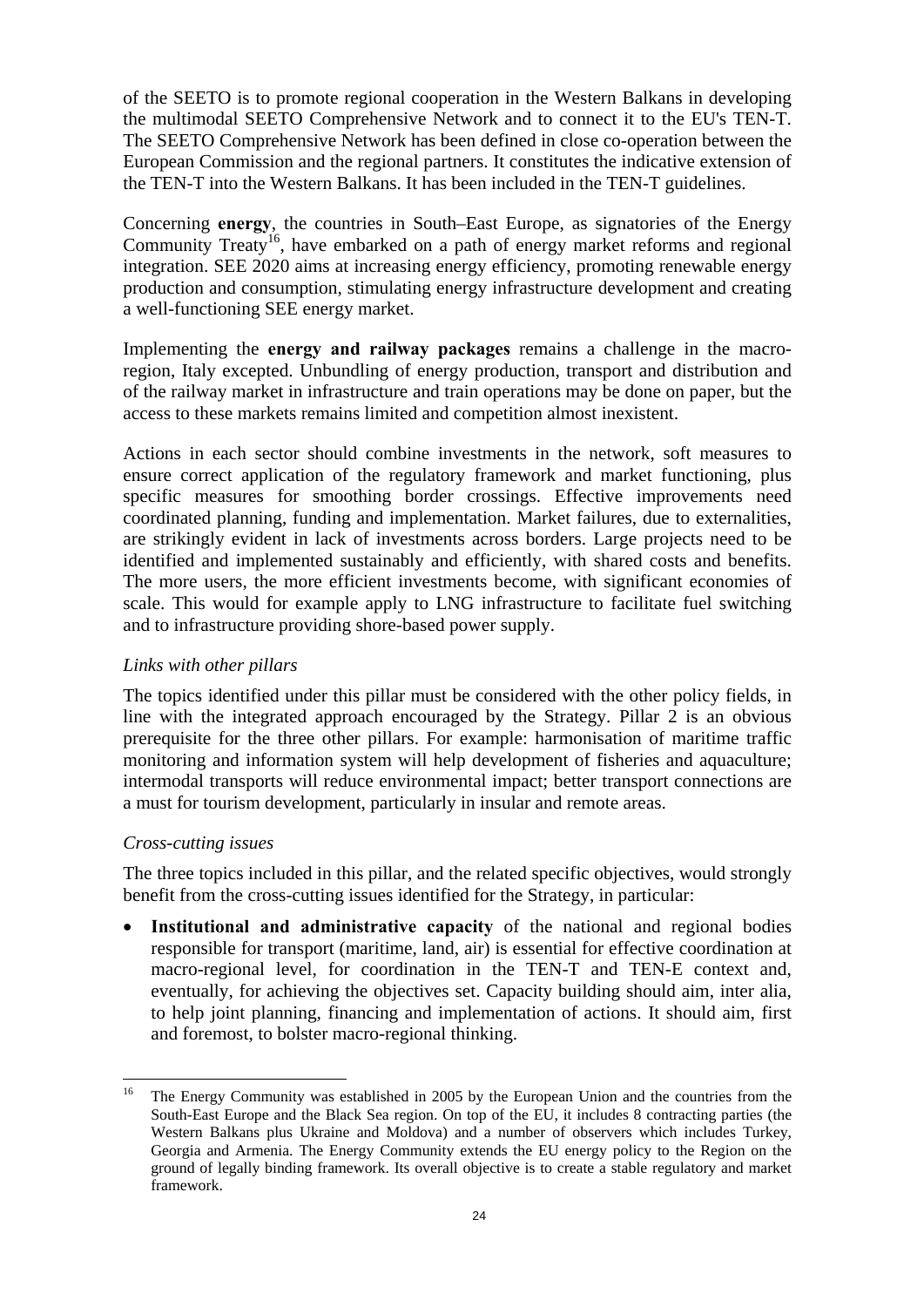- **Communication and awareness-raising is** essential for participation of stakeholders in the decision-making process and for building a feeling of ownership in the population. This will also be of benefit for the implementation phase, where actions need wide-ranging public support.
- Investments in transports and in energy networks can benefit from **innovative approaches** which would come from **research.** The business community, and in particular the **small and medium size enterprises**, would benefit directly from investments in the sectors, though work, services and supplies contracts, and indirectly from more efficient transport and energy networks which would favour investments, thus growth and jobs.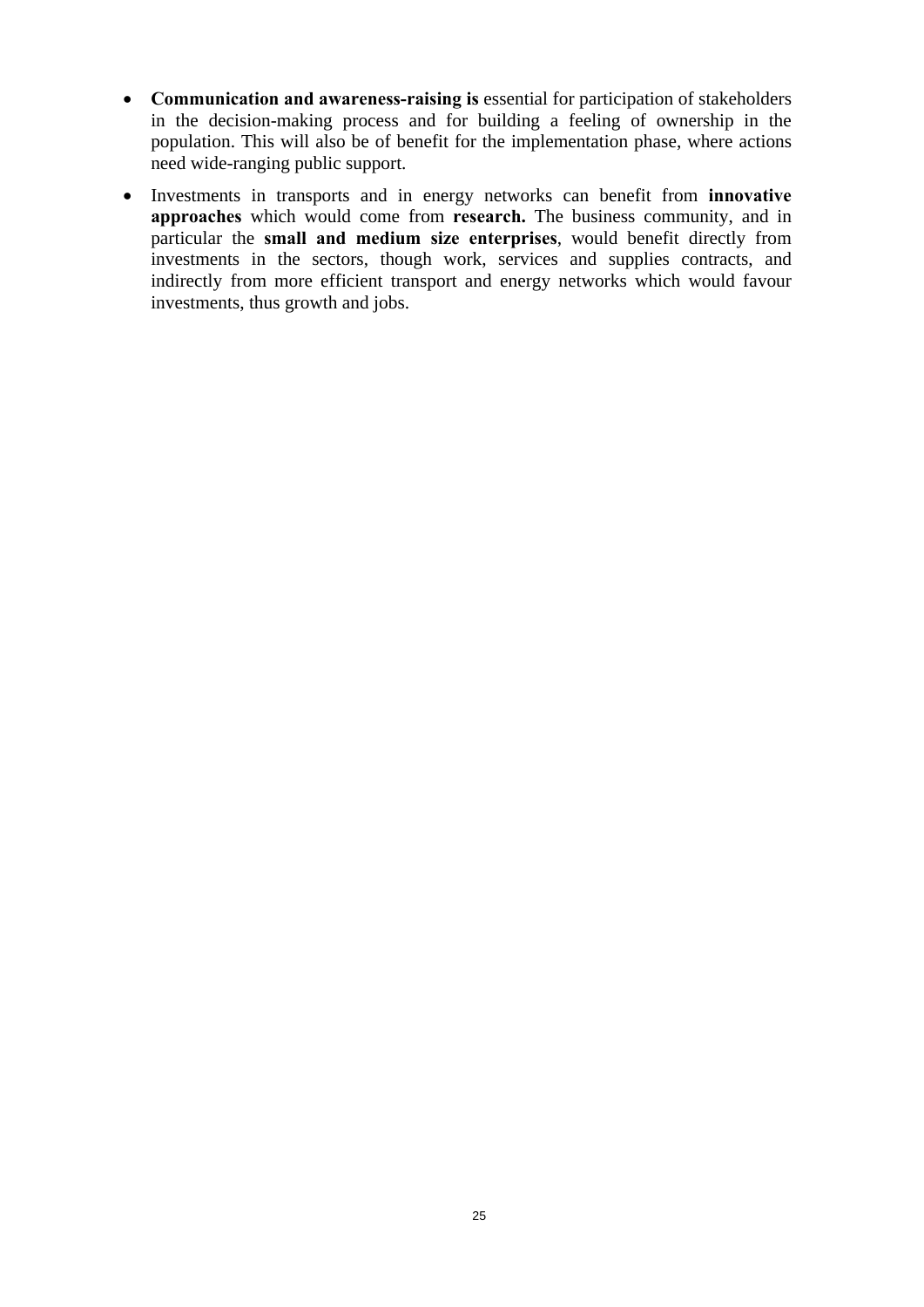## <span id="page-25-0"></span>**2.1. Maritime transport**

#### Presentation of the issue

The Adriatic and Ionian Seas represent the backbone of the Region, and its major asset. Maritime transport is an economic sector that could play a significant role in Adriatic and Ionian countries.

During the 1960s, 1970s and 1980s, the ports of the macro-region were unable to develop their container traffic to a significant extent, because of the Region being located on the fringe of Western Europe. Current trends of trade have increased the competitive position of the North Adriatic ports as natural gateways to Central and Eastern Europe. There is evidence that the North Adriatic ports could secure 6.0m TEU containers/year of traffic by 2030 (or 11.3% of the EU market); this would represent traffic growth of almost 350% over 20 years, provided good railway access is provided for the hinterland.

In this context, development of maritime transport, in particular motorways of the sea as navigation corridors, is of paramount importance and must go hand-in-hand with the creation of modern and efficient intermodal ports integrating maritime transport with rail and road. Such an extension of infrastructure and transport activities must be accompanied by a coherent sustainable transport plan linked, inter alia, to an air quality plan under Directive 2008/50/EC. Investments in innovation and modernisation of infrastructure, reduction of procedural constraints and bureaucratic burden (especially in port operations) and promotion of safe maritime traffic should be given priority in the entire sea basin.

## Adriatic-Ionian Region specifics

Traffic monitoring and management are still an issue in the Region. The current ADRIREP17, a mandatory Ship Reporting System in the Adriatic Sea, is outdated and not fully serving its objectives. Significant improvements are still needed on harmonising the procedures, the data exchange and the national  $VTMIS<sup>18</sup>$  and on establishing mechanisms to enable maritime traffic information exchange between national VTMIS systems, also in view of including pre-accession countries in SafeSeaNet<sup>19</sup>.

The North Adriatic Ports Association (NAPA) constitutes a positive step of cooperation between the Adriatic **ports** in their global competition with those of Northern Europe. The partners agreed, in particular: (a) to establish a network of port community systems capable of integrating all members of the transport community through internet; (b) to exchange data on the shipping lines and vessels operating between sea ports and harbours in order to achieve coordination and integration; and (c) to promote the concept of

 $17\,$ Adriatic Traffic Reporting system

<sup>&</sup>lt;sup>18</sup> Vessel Traffic Management Information System

<sup>&</sup>lt;sup>19</sup> A **European vessel traffic** monitoring and information system established in order to enhance maritime safety, port and maritime security, marine environment protection and efficiency of maritime traffic and maritime transport in EU waters.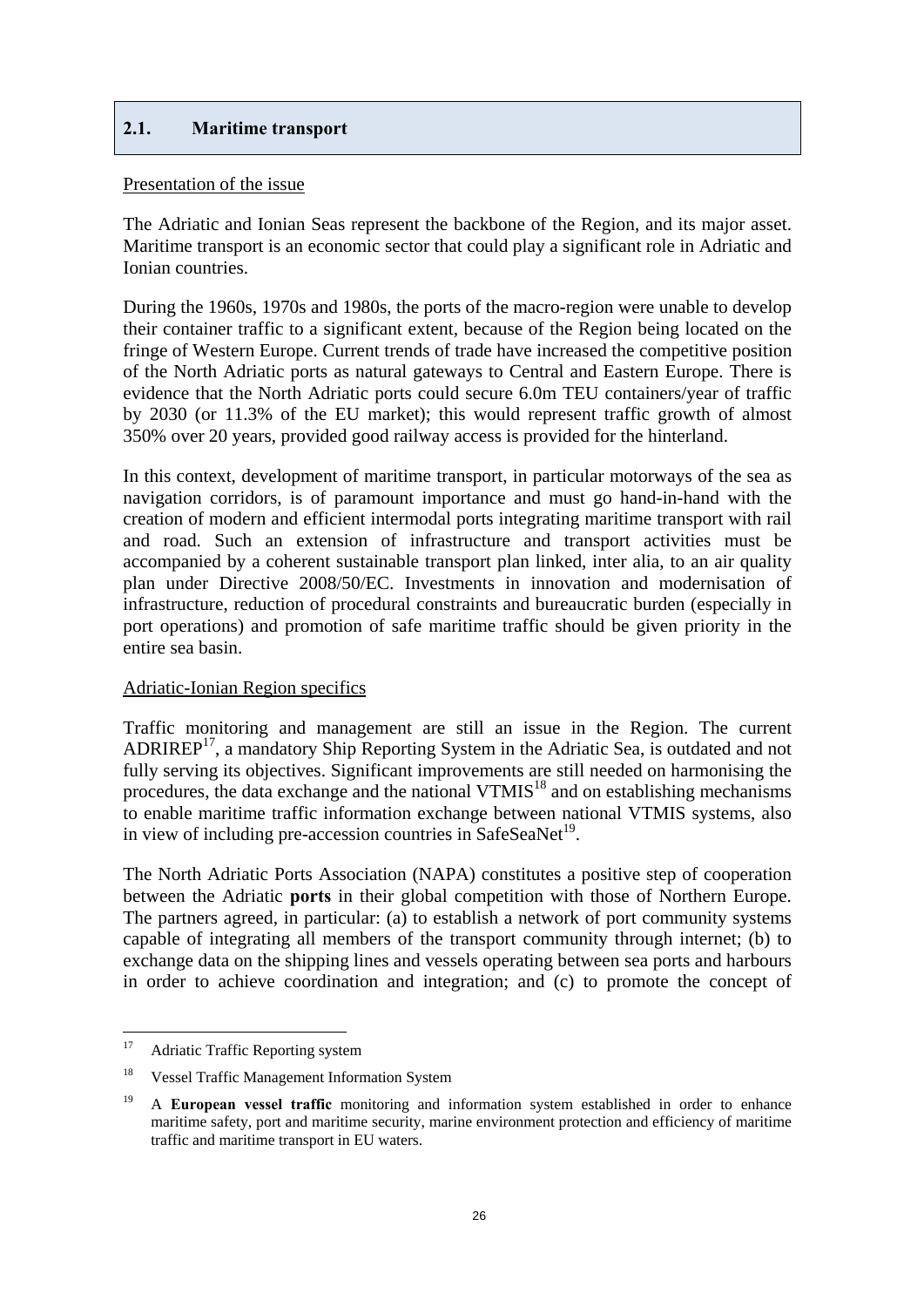"Single Window" with the aim of reducing transaction costs and operation turnaround time.

Ports also play a key role in local traffic, with ferries and Ro-Ro **short-sea shipping**. More routes would decrease the distances between the two coasts of both seas. Tourism is heavily dependent on ports, for cruise ships, big and small, and for yachting. Trends in the fast growing cruise industry and in logistics and distribution systems, have led to an increased need for value-added services within the area of the port. Ports require new facilities such as cranes, new passenger terminals, new operational procedures, and good sequential or parallel coordination of the different services provided by the port actors inside and outside the port, in the context of door-to-door logistics. Port services could also address air quality measures such as power supply from shore and cleaner non road mobile machinery (e.g. cranes). For the same reason clean short sea shipping in the very touristic Adriatic Sea basin should also be promoted, by using clean shipping and retrofitting technologies.

The multiple islands in the Region present a unique point of attractiveness, but, without improving connections within the macro-region and beyond, they will not be able to develop this competitive economic advantage.

On the problematic side, ports are a possible gate for unlawful trades concerning drugs, weapons, counterfeited goods. Ports are also gateways for introduction of invasive alien species which can make a negative impact on other activities, like aquaculture or tourism. Security concerns will have to be continuously addressed in an appropriate manner.

Overall, ports will need to invest substantially in order to meet all these technological, industrial, safety, security, environmental and climate change challenges.

## Indicative Actions

- ¾ *Action Clustering port activities/services throughout the region:* Following the example of the existing NAPA cooperation agreement, harmonising the ports processes through a common ITS (Intelligent Transport System) would attract traffic that is now avoiding the Region.
- ¾ *Action Improving and harmonising traffic monitoring and management:* Strengthening and securing frequent exchange of information between coastal countries through the development of a Common Adriatic-Ionian Vessel Traffic Monitoring and Information System (by building on existing regional exchange of Automated Identification of Ships data and Ship Mandatory Reporting system, i.e. ADRIREP), will improve safety and security of maritime traffic in the region.
- ¾ *Action Developing ports, optimising port interfaces, infrastructures and procedures/operations***:** Developing the ports and port terminals in order to boost maritime transport, short-sea shipping capacity and cross-border ferry connectivity. Ports should favour development of combined infrastructure (trade, procedures, movement of goods information systems, structures, vehicles and operations), improving links to the mainland and emphasising the supply chain of goods.

The table below provides an overview of the mentioned actions, a non-exhaustive list of indicative actors and examples of possible projects.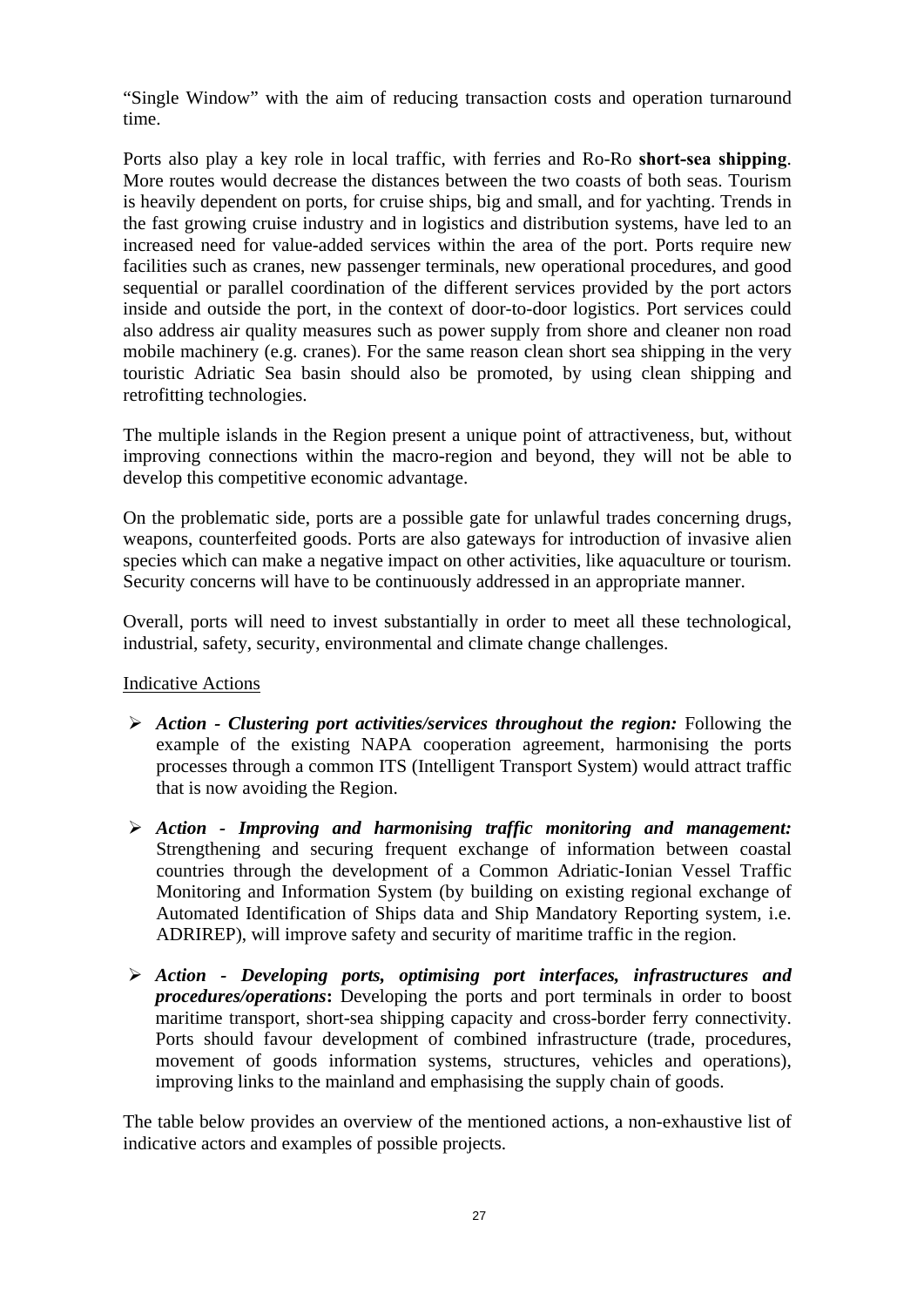| <b>Actions</b>                                                                                                    | <b>Indicative actors</b>                                                                        | <b>Examples of possible projects</b>                                                                                                                                                                                                                                                                                                                                                                                                                                                                                                                                                                                                                                                                                                                                                                                                                                                                                                                                                                                                                                                                                                                                                                                                           |
|-------------------------------------------------------------------------------------------------------------------|-------------------------------------------------------------------------------------------------|------------------------------------------------------------------------------------------------------------------------------------------------------------------------------------------------------------------------------------------------------------------------------------------------------------------------------------------------------------------------------------------------------------------------------------------------------------------------------------------------------------------------------------------------------------------------------------------------------------------------------------------------------------------------------------------------------------------------------------------------------------------------------------------------------------------------------------------------------------------------------------------------------------------------------------------------------------------------------------------------------------------------------------------------------------------------------------------------------------------------------------------------------------------------------------------------------------------------------------------------|
| Clustering<br>port activities<br>/services                                                                        | Port authorities,<br>port users,<br>shipping<br>companies,<br>freight<br>transporters           | Sharing strategic functions and harmonising ports processes<br>$\bullet$<br>through a common Intelligent Transport System (ITS), building<br>e.g. on the NAPA initiative (Trieste, Koper, Venice and Rijeka)<br>and on the APC -Adriatic Port Community (APC) project<br>(Venice, Ploce and Igoumenitsa).<br>Common certification of the ports on safety, sustainability and<br>٠<br>computerisation.                                                                                                                                                                                                                                                                                                                                                                                                                                                                                                                                                                                                                                                                                                                                                                                                                                          |
| Improving and<br>harmonising<br>traffic<br>monitoring<br>and<br>management.                                       | Masters, owners,<br>agents, operators,<br>shippers and<br>relevant<br><i><u>authorities</u></i> | Establish a working group to amend the current Adriatic Traffic<br>$\bullet$<br>Reporting system (ADRIREP) in order to reduce excessive<br>administrative burden and unnecessary duplication of data<br>collected by Vessel Traffic Monitoring & Information System<br>(VTMIS) infrastructure.<br>Implement a new ADRIREP ensuring that data providers,<br>$\bullet$<br>including masters, owners, agents, operators, shippers and<br>relevant authorities, need to submit information only once, and<br>that the information submitted is available for use in all relevant<br>reporting, notification and VTMIS systems<br>Link all Adriatic and Ionian countries to a Sub-Regional MARE<br>$\bullet$<br>server to take advantage of AIS sharing data, including as an<br>example, data on ships, emission factors, results of fuel quality<br>inspections, clean shipping index, that could help monitoring<br>emission and improve air quality in port cities.<br>Capacity -building activities (training, education programmes,<br>$\bullet$<br>standardization and interoperability) improving the application<br>of international legal requirements.<br>Traffic Separation Schemes (TSS) could be envisaged in the<br>congested areas. |
| Developing<br>ports,<br>optimising<br>port<br>interfaces,<br>infrastructures<br>and<br>procedures /<br>operations | Port authorities,<br>port users,<br>shipping<br>companies,<br>transport<br>companies            | Implementation of Information and Communication Technology<br>$\bullet$<br>(ICT) and intelligent infrastructure services (e.g. tracking and<br>monitoring) to improve the efficiency, reliability<br>and<br>safety/security of the port operations and of the delivery system<br>Harmonisation of the port processes through a common ITS<br>$\bullet$<br>Creation of an accessible maritime transport database allowing<br>$\bullet$<br>for the design of new itineraries<br>Support port multimodal connectivity through the development<br>$\bullet$<br>of Short- Sea Shipping and the improvement of raid and railway<br>connections.<br>Given the increased traffic in ports and the requirement to<br>$\bullet$<br>finalise international routes in time by the companies organising<br>cruises, development of a system of berth allocation in Adriatic<br>Ionian ports.<br>Green upgrading of ships, of port machinery and port activities<br>$\bullet$<br>(e.g. cranes, power supply from shore, fuel switching to LNG,<br>retrofitting, etc.).                                                                                                                                                                                       |

## Examples of targets by 2020

• Double the current Adriatic-Ionian market share in container traffic reaching EU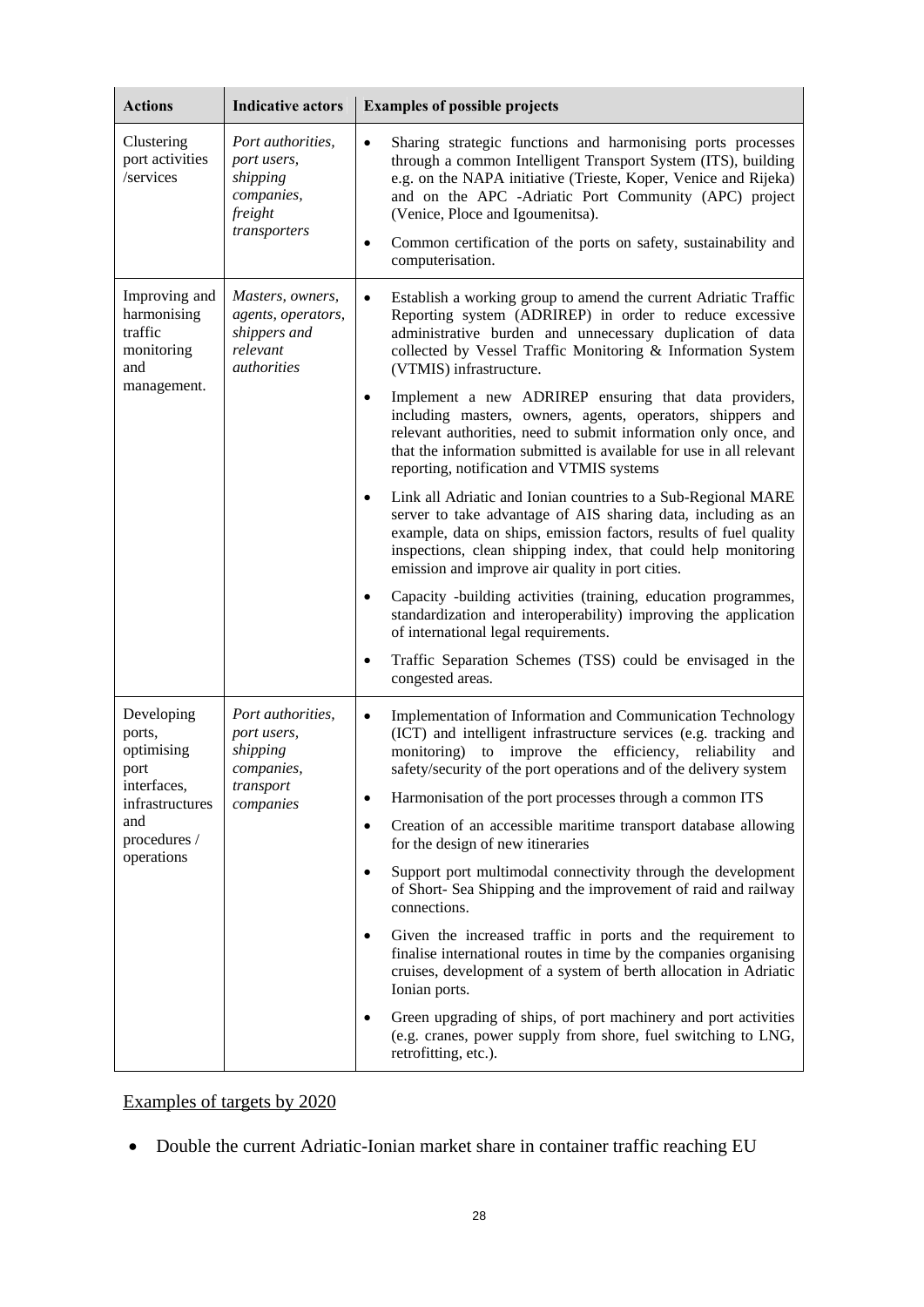- Establish a single system for maritime traffic surveillance through a unique window and common data exchange
- Increase the traffic of clean Ro-Ro, ferries, short-sea shipping and cruise ships and yachts by 20%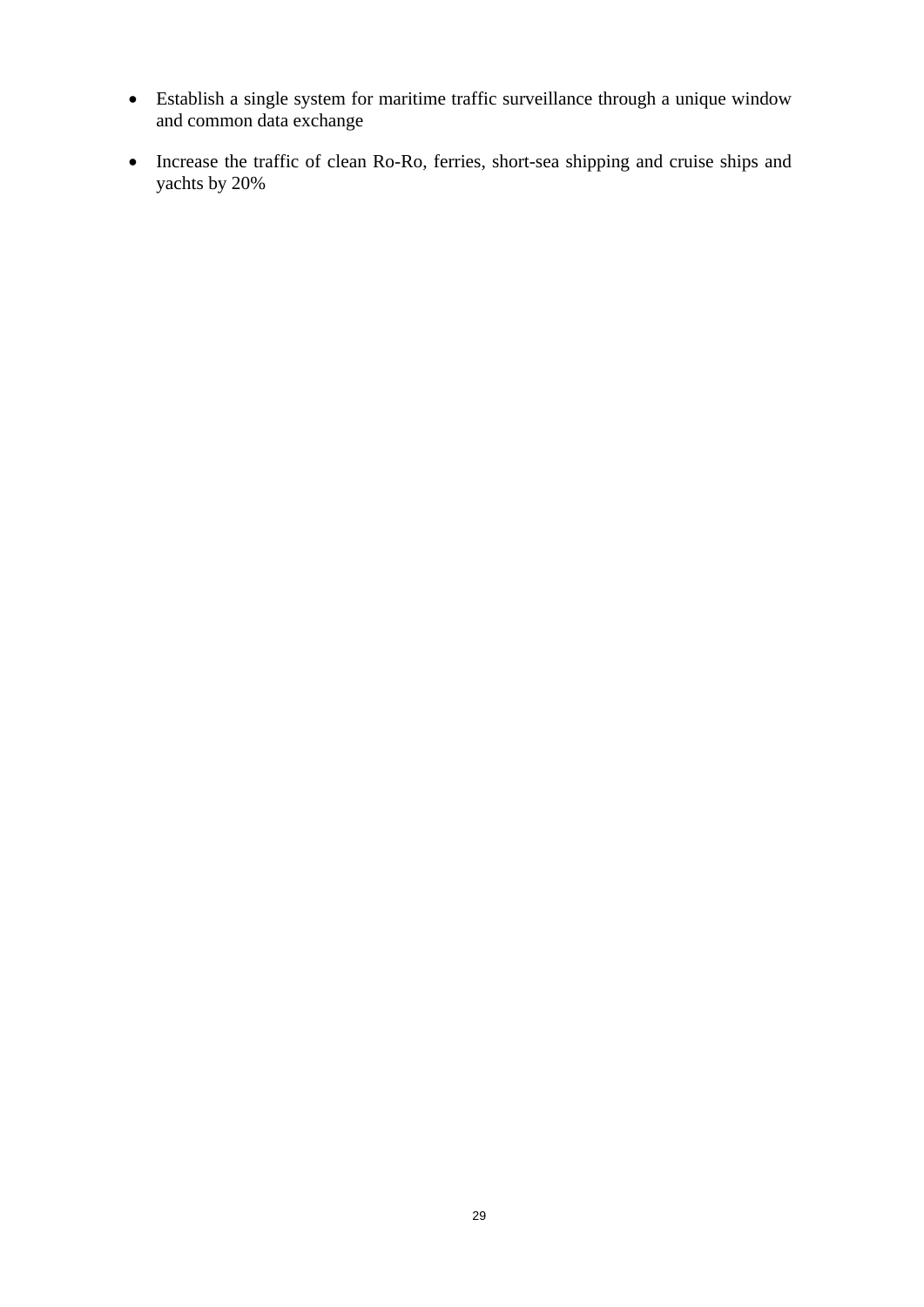## <span id="page-29-0"></span>**2.2. Intermodal connections to the hinterland**

#### Presentation of the issue

Intermodality goes beyond technical aspects and infrastructure. It includes organisational issues, meeting overall transport demand and seasonal/daily traffic peaks, spatial planning, life-styles, innovations, etc. Together with inland waterways, road and rail provide important international connections within the Region. Ports of the Adriatic and Ionian Seas, as well as railway lines and airports, are immediate entry points to the Region from abroad. An appropriate transport policy must take into account all these considerations, promoting multimodality, while also taking into account environmental aspects (e.g. air emission, etc.), economic growth and social development.

#### Adriatic-Ionian Region specifics

High investments in the **road** network in the Western Balkans delivered 36% increase in highways from 2006 to 2011 in relation to the SEETO Comprehensive Road Network. In the period 2007-2011, **investments** in this network amounted to EUR 10.8 billion, with more than 80% going to the roads network. In addition, the SEETO multi annual plan 2014 defines 20 mature priority projects, and 20 more that require preparatory activities. In relation to the Western Balkans road network, approx. 500 km need urgent rehabilitation and approx. 700 km urgent upgrading of capacity. More attention should, however, be paid to sustainable transport, i.e. multimodal combining maritime, rail and inland waterways. More of less the whole SEETO railway network needs urgent rehabilitation and removal of bottlenecks**.**

Cumbersome procedures are still leading to excessive delays for freight transport at border-crossing points. The completion of the Adriatic and Ionian Motorway, from Trieste to Patras, is a priority for the development of the Region, in particular for tourism, provided its environmental impacts are carefully considered.

**Railway** services must become better and more competitive through the on-going reform process separating infrastructure and operations and introducing licensing and regulation. Their complete operational establishment is still lagging behind. After a long period of under-investing in infrastructure and rolling stock, current on-going and planned projects indicate that the rehabilitation of the main rail lines has begun. The SEETO comprehensive network has been improved by rehabilitation and overhaul work mainly on the corridor X, the main artery in the region, and on corridor Vc. However, further efforts and investments are needed in order to bring the railway network of the region close to TEN-T standards. Nevertheless, both freight and passenger traffic volumes continue to decline. Despite border crossing agreements, excessive waiting times and cumbersome procedures and the large number of border crossing points in small areas, present one of the most serious obstacles.

A major issue regarding **air transport** is the need to develop the route network. Lack of intraregional connectivity reduces the attractiveness of the Region. Given undeveloped road and railway traffic infrastructure, the fastest and cheapest way to increase intraregional links between the countries of the Region may by air. Synergies may be sought, as appropriate, with the air policy initiative in the Western Balkans (Joint Service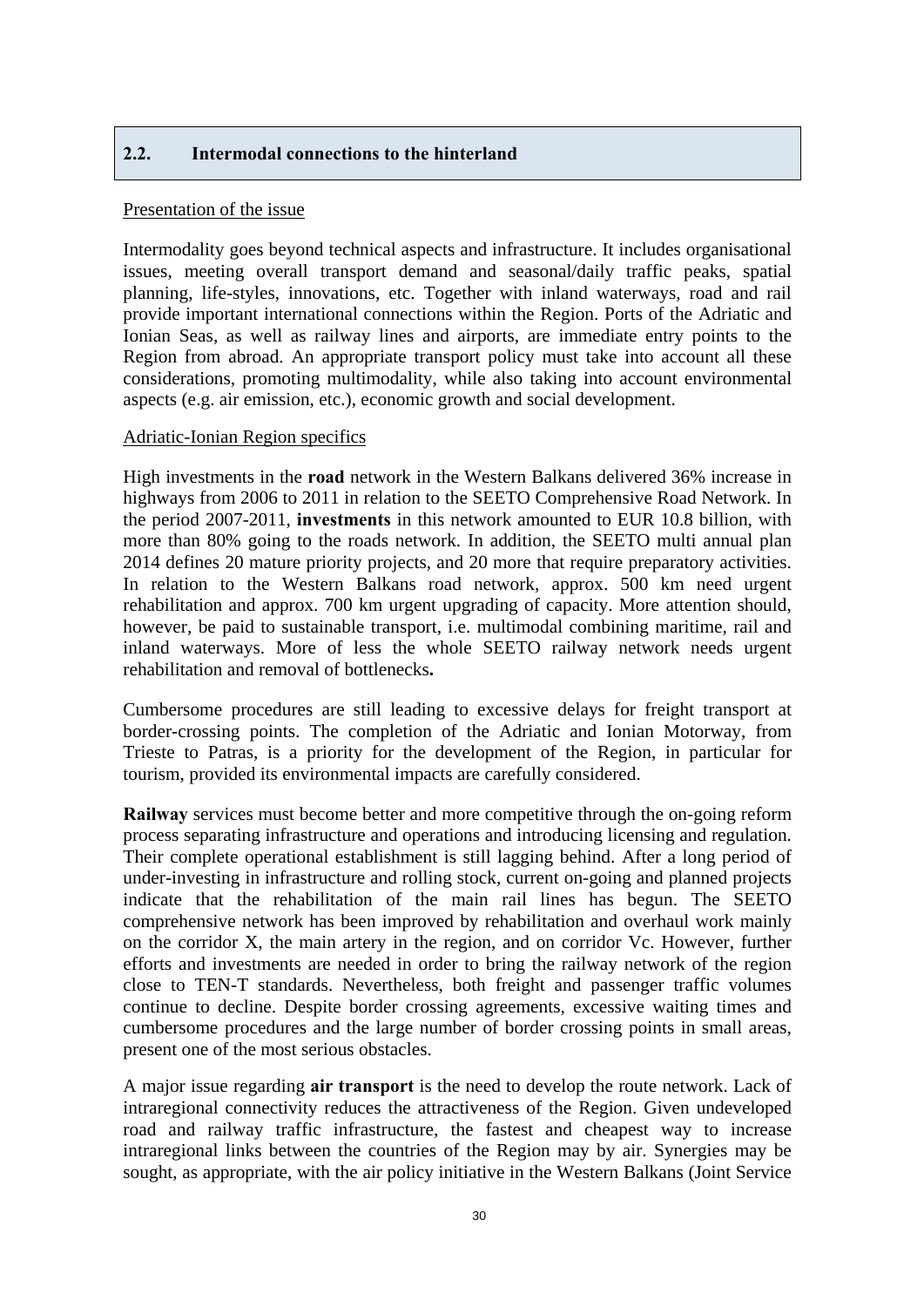Provision Area) which aims at creating proactive relationship between regional civil aviation administrations and service providers. Coherence with the ISIS programme (Implementation of the Single European Sky in South-East Europe) should also be sought.

Development of the South East Mediterranean **Motorway of the Sea** Master plan is intended to concentrate flows of freight on sea-based logistical routes. This should improve existing maritime links or establish new viable, regular and frequent maritime links for transporting goods between participating countries so as to reduce road congestion and/or to improve access to peripheral regions or islands. For example, the Adriamos project aims at enhancing a viable, regular and reliable sea-based transport service integrated in the logistic chain along the Adriatic-Ionian transport corridor between the port of Venice and the Ionian Sea/West Greece port cluster (Igoumenitsa and Patras). This would contribute to reducing economic, social and environmental costs related to port and logistics activities. This project involves infrastructure and facility investments (both works and studies) necessary for removing bottlenecks and for improving the efficiency of the logistic chain.

## Indicative Actions

- ¾ *Action Developing the Western Balkans comprehensive network***:** Western Balkans need to prioritise investments on the defined SEETO comprehensive network (railway, inland waterways, nodes and hubs, notably with the motorways of the sea), aimed at promoting sustainable transport in the Region, and to prepare their integration in the Trans-European Network – Transport (TEN-T) network. This implies elaborating integrated planning for infrastructure developments and defining joint roadmaps for investments.
- ¾ *Action Improving the accessibility of the coastal areas and islands***:** Coastal area and island accessibility are mostly affected by tourism seasonality and commercial and passenger maritime transport are not sufficiently developed . This needs to be addressed by exploring new coordinated and market-based options, optimising use of freight and passenger routes and involving private and public stakeholders.
- ¾ *Action Developing motorways of the sea:* Intermodal transport requires integrated management of the whole logistic chain. Essential elements are, inter alia, improved road and rail infrastructure linking ports with the hinterland and improved infrastructure within a port and ITS solutions.
- ¾ *Action Railway reform:* Taking measures to expedite progress in **railway reform,** e.g. transparent non-discriminatory access to rail terminals, in particular in sea and inland ports, introducing a concession approach for infrastructure, with direct costoriented track access charges, performance schemes and management contracts for authorised applicants
- ¾ *Action Development of air transport***:** Establishing a dialogue amongst stakeholders on regional flight connections aiming to develop better links within the Region and to optimise year-round regional flights connections with outside destinations.
- ¾ *Action Cross-border facilitation***:** This requires physical and non-physical investments on specific transport axes.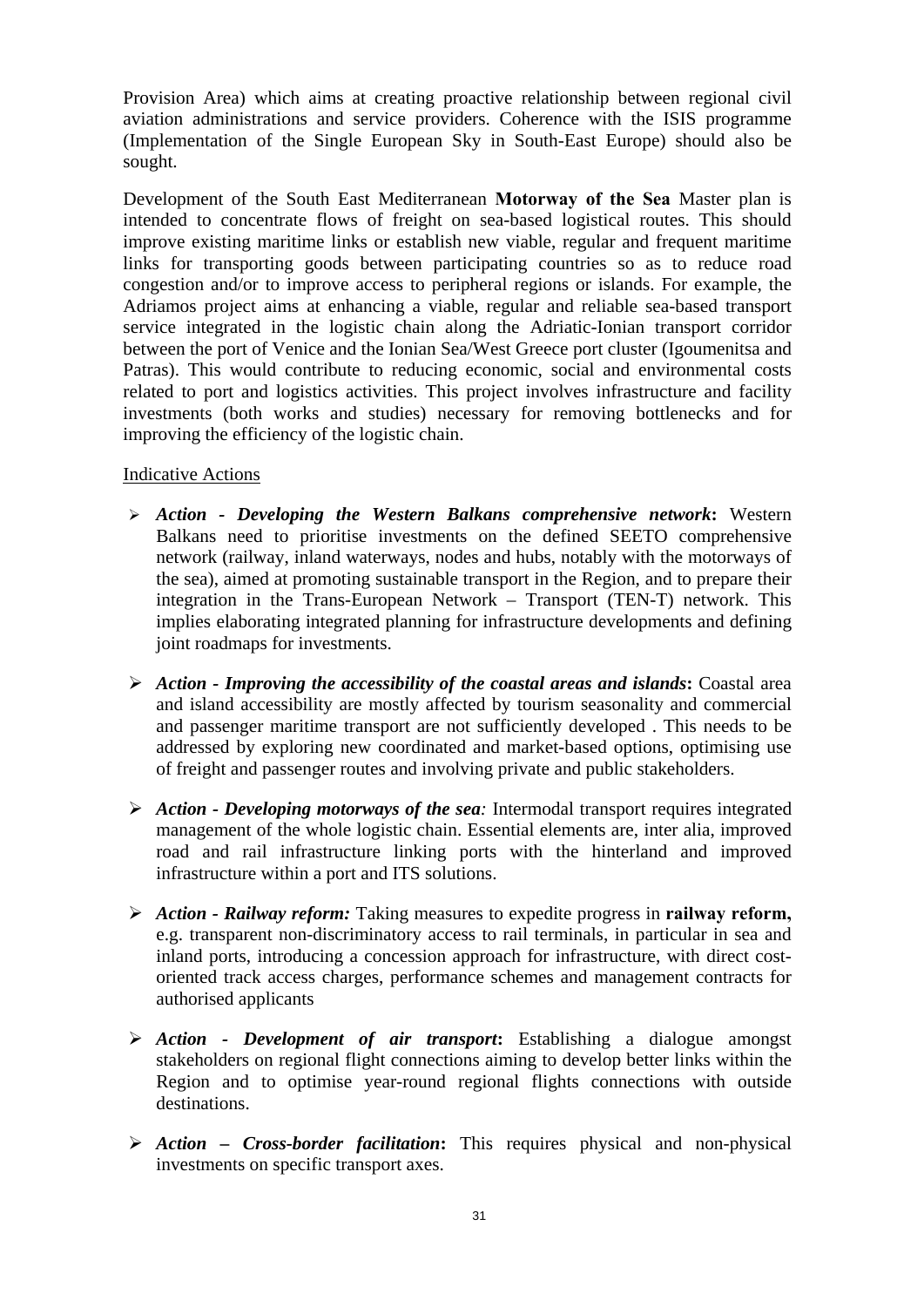The table below provides an overview of the mentioned actions, a non-exhaustive list of indicative actors, and examples of possible projects.

| <b>Actions</b>                                                           | <b>Indicative actors</b>                                                                                                                        | <b>Examples of possible projects</b>                                                                                                                                                                                                                                                                                                                                                                                                                                                                                                                                                                                                                            |
|--------------------------------------------------------------------------|-------------------------------------------------------------------------------------------------------------------------------------------------|-----------------------------------------------------------------------------------------------------------------------------------------------------------------------------------------------------------------------------------------------------------------------------------------------------------------------------------------------------------------------------------------------------------------------------------------------------------------------------------------------------------------------------------------------------------------------------------------------------------------------------------------------------------------|
| Developing<br>the Western<br><b>Balkans</b><br>comprehensiv<br>e network | <b>National</b><br>ministries of<br>transport and<br>infrastructure,<br>railway<br>undertakings, port<br>authorities, multi-<br>modal operators | Develop integrated planning for infrastructure developments<br>$\bullet$<br>and define joint roadmaps for investment.<br>Upgrade multimodal corridors linked to TEN-T core corridors<br>$\bullet$<br>(Baltic-Adriatic, Mediterranean) starting with cross-border<br>bottle necks. Ste-by-step renovation of the railway between Bar<br>and Belgrade.<br>Build capacity and develop communication activities (training,<br>$\bullet$<br>education programmes, seminars) aimed at improving the<br>application of international legal requirements in the field of<br>environmental impact assessment of transport and energy<br>infrastructures.                 |
| Improving the<br>accessibility<br>of the coastal<br>areas and<br>islands | Ship-owners, port<br>authorities.<br>public<br><i>authorities,</i><br>tourist operators<br>and associations                                     | Support feasibility studies and market analyses on maritime<br>$\bullet$<br>connections between neighbouring countries, islands and<br>mainland in order to (i) limit seasonality and (ii) draw new<br>routes.<br>Promote cooperation between relevant actors to set/improve<br>$\bullet$<br>maritime connections between neighbouring countries, between<br>islands and with mainland.                                                                                                                                                                                                                                                                         |
| Developing<br>motorways of<br>the sea                                    | Shipping<br>operators,<br>shippers,<br>maritime<br>transport<br>industry, ports,<br>customs                                                     | Analyse the comparative socio-economic and environmental<br>$\bullet$<br>costs and benefits of different modes of transport (motorway of<br>the sea, railway, motorway, including city bypass-roads) along<br>the eastern coast of the Adriatic and Ionian Seas from Trieste to<br>Patras.<br>Foster development of a Motorway of the Sea in the Adriatic-<br>$\bullet$<br>Ionian region by building on existing experiences, such as the<br>Adriamos project between the ports of Venice and Igoumenitsa.<br>Improving the railway connections at the port terminals instead<br>$\bullet$<br>of RO-RO.<br>Support the logistic chain with shared IT solutions. |
| Railway<br>reform                                                        | Railway<br>undertakings,<br>multi-modal<br>operators                                                                                            | Coordinate and align access and access charges.                                                                                                                                                                                                                                                                                                                                                                                                                                                                                                                                                                                                                 |
| Development<br>of air<br>transport                                       | Regional<br>airports, carriers,<br>public<br><i>authorities</i> ,<br>tourist operators<br>and associations                                      | Establish a cooperation platform between relevant actors to<br>$\bullet$<br>set/improve flight connections between countries in the Region<br>and optimise year-round flights connections with outside<br>destinations.                                                                                                                                                                                                                                                                                                                                                                                                                                         |
| Cross-border<br>facilitation                                             | <b>National</b><br>ministries of<br>transport and<br>infrastructure                                                                             | Re-launch cross-border bus or train connections for passengers.<br>$\bullet$<br>Agree on simplified border-crossing procedures.<br>٠                                                                                                                                                                                                                                                                                                                                                                                                                                                                                                                            |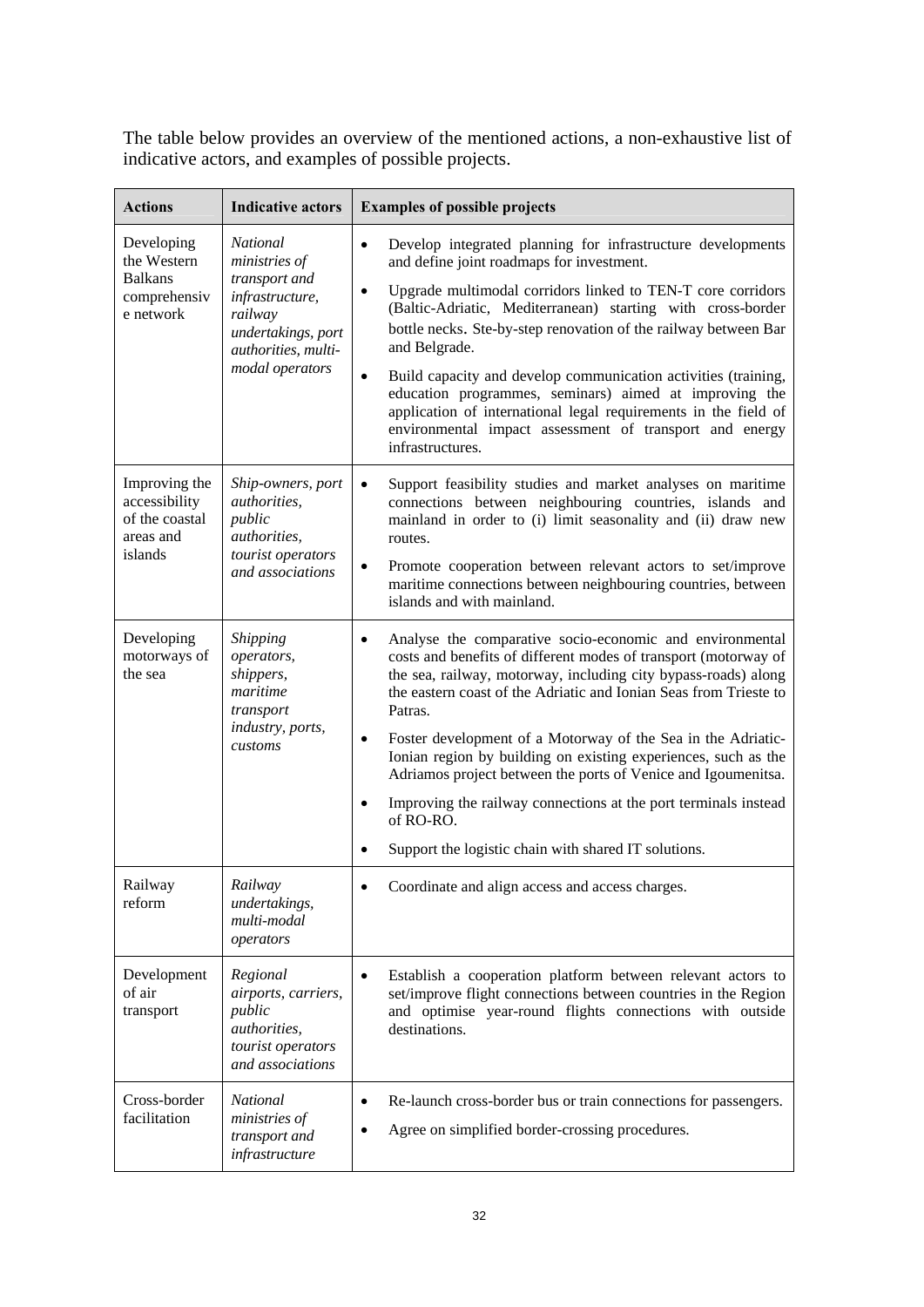## Examples of targets by 2020

- Agree on a master plan for coastal road traffic
- Double cross-region regular container train connections
- Reduce the time spent at regional border crossings by 50%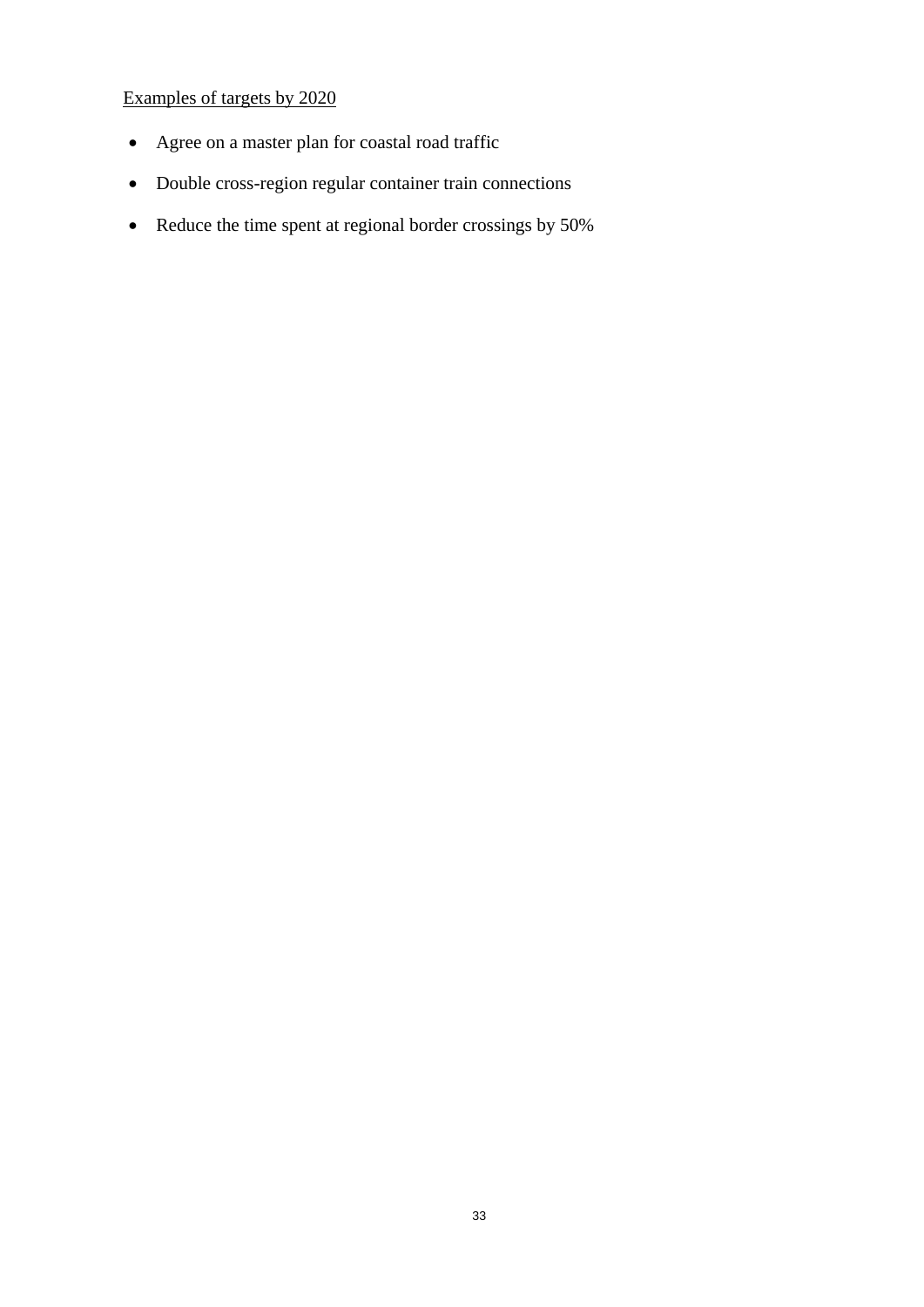## <span id="page-33-0"></span>**2.3. Energy networks**

#### Presentation of the issue

The energy systems are made up of energy networks and energy markets. The two are interrelated as networks are essential for the effective operation of the markets. The opening of the EU electricity markets, pursued by the third internal market package, contributes to both competition and security of supply and will be facilitated by creation of the European Network of Transmission System Operators and the Agency for Cooperation of Energy Regulators.

In particular in the gas sector, the interconnections between national markets have be improved and countries in the Region need to gain access to new external sources. Reinforcing gas transmission infrastructure will be pivotal for preventing potential supply disruption in the future. Well-functioning networks, interconnections and interoperability are needed for energy security, diversification and effective energy operation.

## Adriatic-Ionian Region specifics

The three energy policy objectives of the  $EU$  – competitiveness, security of supply and sustainability – can only be achieved through a well-interconnected and well-functioning internal energy market. For the Western Balkans, a treaty establishing the Energy Community was signed in 2005 and an energy strategy developed in 2012.

The energy markets remain fragmented. Integration of the electricity market is a goal which should be achieved by 2020. In the electricity market, the ultimate goals remain the removal of regulated electricity prices, the substantial easing of network congestion, and unhampered cross-border exchanges of energy. In gas, substantial investments are required in transmission and storage infrastructure, in order to improve market liquidity. Investment in infrastructure is crucial for achieving market competition for both electricity and gas. Development of freely accessible energy trading/ auctioning platforms is necessary to enhance market competition.

Unavailability of grid capacity to dispatch fluctuating energy from renewable sources is limiting the development of renewable energy. Hydropower is the most commonly used type of renewable energy in the Region. Only between 2012 and 2020, the installed generation capacity in the Western Balkans is forecast to grow by some 13 GW, which represents an increase of about 64% from 2009 capacity at a cost of some EUR 28 billion. The Energy Community interconnection plans include connecting new renewable energy to the grid, integrating energy markets, enhancing the security of supply, and improving the reliability and quality of energy services provided. Interconnection of electricity grids and adequate grids capacity are pre-conditions for large-scale investments in renewable energy.

Developing natural gas infrastructure will also help currently isolated regions to have access to natural gas supplies, to ensure continuous and secure supplies by having network renovated and modernised, and to bring natural gas from a new range of export markets via new routes (Trans Adriatic Pipeline – TAP, and the Ionian- Adriatic Pipeline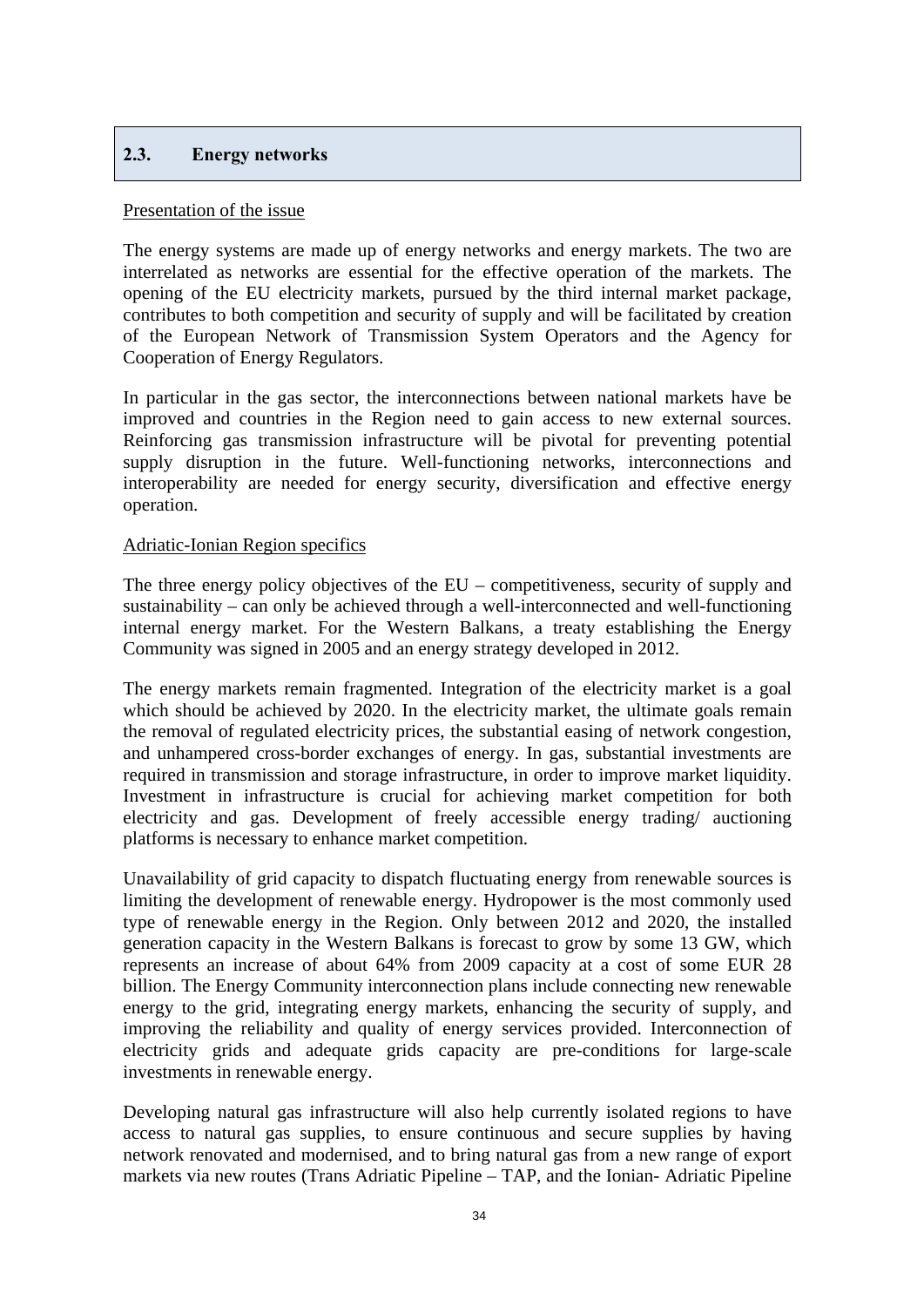- IAP). The TAP project is under development, while the IAP project still lacks a defined business model. In addition to this, LNG infrastructure in ports enabling fuel switching to LNG would also be welcomed, both for the benefit of ship operators and for the sake of air quality.

Wherever possible, energy efficiency improvements should be considered with a view to enhancing security of supply and to achieving a better degree of energy autonomy. Moreover, the participation of the demand side is particularly valuable for matching varying supply patterns and accommodating renewable energy sources in the system. However, owing to economies of scale, each country pursuing full energy independence and striving to achieve security of supply on its own would be far less efficient than cooperating and planning infrastructure developments with its neighbours, while at the same time increasing the reliance on the regional energy trade. In case of a coordinated approach, investment requirements in electricity generation would be significantly reduced – by around 10% of the energy expenses between 2005 and 2020, in South East Europe, according to the Power Generation Investment Study conducted for the World Bank.

Regulated and/or non-cost-reflective prices and tariffs constitute a major barrier to investment. In the majority of cases, regulated end-user prices do not reflect the real costs of electricity supply. The regulatory framework is not yet fully in line with the EU *acquis,* especially regarding wholesale market opening, transparency of capacity allocation and third party-access to energy networks. Slow progress in unbundling supply and distribution still constitutes an important barrier to market opening, creating an unequal playing field between the incumbent supplier and a new entrant. Differences in allocation of cross-border capacity (in particular non-market based allocation) and in pricing methodologies constitute obstacles to trading. When planning and developing cross-border connecting networks, potential impacts on the environment - e.g. on the marine environment from pipelines - need to be duly considered.

## Indicative Actions

- *Action Cross-border electricity interconnections:* Improving cross-border electricity interconnections is a fundamental prerequisite for supporting the investments required in energy generation.
- *Action Gas pipelines:* For gas, the objective is to enhance security of supply and to promote market integration through diversification of sources and routes to connect gas supply sources, as well as through necessary internal market actions. The creation of a gas ring in the Region will contribute to more secure gas supply.
- *Action Support the establishment of a well-functioning electricity market:* Energy needs an integrated and well-functioning market. One of the major requirements for harmonising South-East Europe a far as electricity supply is concerned is to establish a Coordinated Auction Office (CAO). A well-functioning Day Ahead Market for the whole SEE region thus requires, among other things, that all transmission capacity should be made available for the implicit auctions. In this respect, the main function of the CAO is to provide correct transmission capacities to the market, irrespective of the market concept applied.
- *Action Remove barriers for cross-border investments:* In order to facilitate development and implementation of Projects of Energy Community Interest, the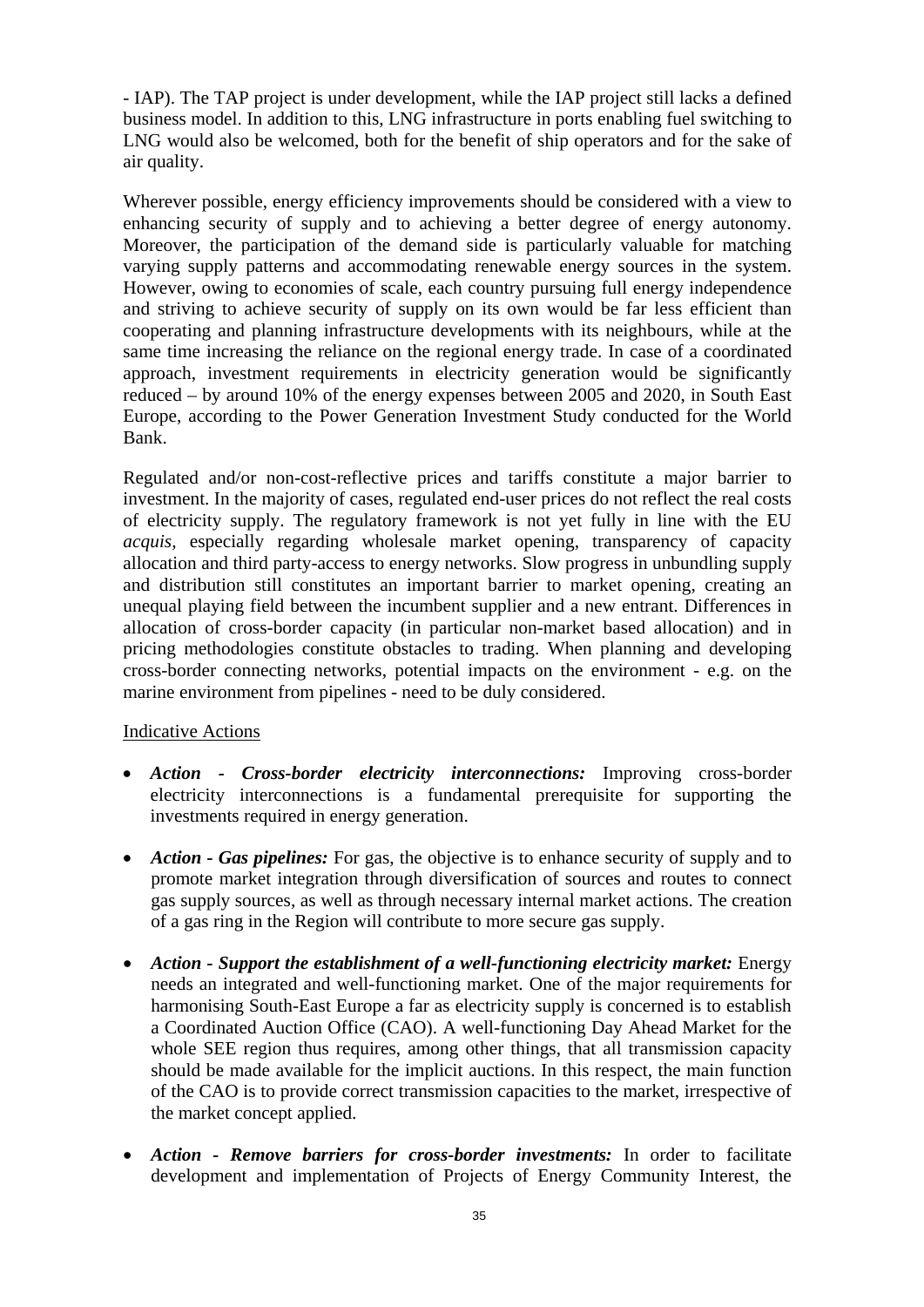Energy Community will adopt a holistic approach, in which regulatory measures will be enforced in order to remove some of the barriers to cross-border investment; these may involve permitting procedures, information for decision makers, cost benefit analysis, incentives for projects with a cross-border impact and others.

The table below provides an overview of the mentioned actions, a non-exhaustive list of indicative actors, and examples of possible projects.

| <b>Actions</b>                                                                                                                                                                                                                                                                                                                                                                                                         | <b>Indicative actors</b>                                                         | <b>Examples of possible projects</b>                                                                                                                                    |  |  |
|------------------------------------------------------------------------------------------------------------------------------------------------------------------------------------------------------------------------------------------------------------------------------------------------------------------------------------------------------------------------------------------------------------------------|----------------------------------------------------------------------------------|-------------------------------------------------------------------------------------------------------------------------------------------------------------------------|--|--|
| Transmission<br>Cross border<br>Example of possible projects amongst the 2013 PECI (Project of<br>Energy Community Interest) list:<br>electricity<br>system operators,<br>interconnections<br><i>project promoters</i><br>400 kV OHL Banja Luka (BiH) - Lika (HR)<br>$\bullet$<br>400 kV OHL Brinje - Lika - Velebit – Konjsko including 400<br>$\bullet$<br>kV sub-station Brinje<br>400 kV HVDC SS Vlora - Bari West |                                                                                  |                                                                                                                                                                         |  |  |
| Gas ring                                                                                                                                                                                                                                                                                                                                                                                                               | <b>Transmission</b><br>system operators,<br>project promoters                    | Realising the TAP and its IAP connection<br>$\bullet$<br>LNG infrastructure in ports to allow fuel switching in shipping<br>$\bullet$                                   |  |  |
| Support the<br>establishment<br>of a well-<br>functioning<br>electricity<br>market                                                                                                                                                                                                                                                                                                                                     | National and<br>regional<br>competent<br><i>authorities.</i><br>energy companies | Establishment of a Coordinated Auction Office (CAO)<br>$\bullet$                                                                                                        |  |  |
| Remove<br>barriers for<br>cross-border<br>investments                                                                                                                                                                                                                                                                                                                                                                  | National,<br>regional<br>competent<br><i><u>authorities</u></i>                  | Coordinate and align permits and regulations.<br>$\bullet$<br>capacity building and innovative solutions<br>Joined<br>for<br>$\bullet$<br>implementing a common market. |  |  |

## Examples of targets by 2020

- Complete the agreed PECI projects
- Security of gas supply at the same level as elsewhere in the EU
- "x" ports with LNG infrastructure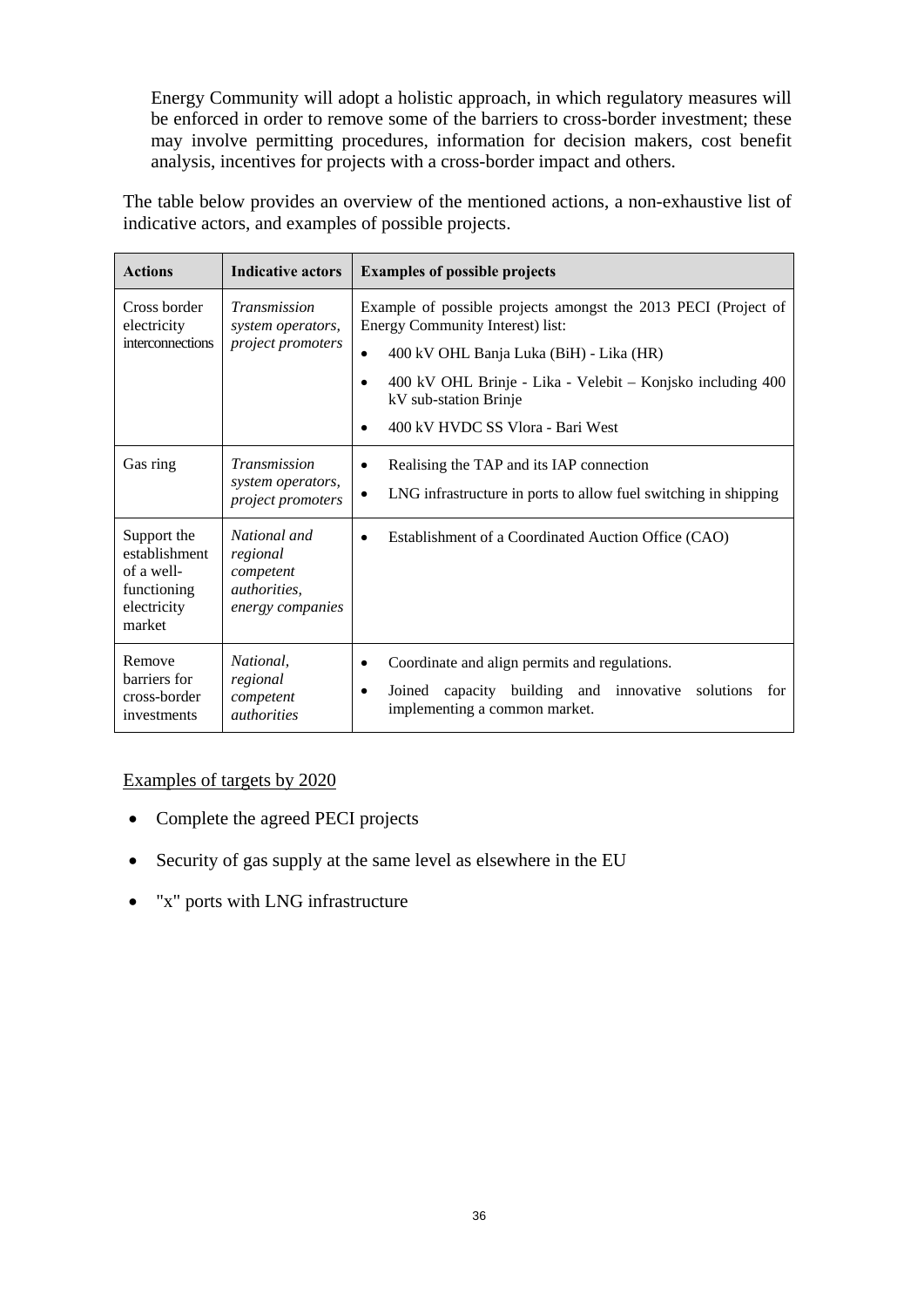## <span id="page-36-0"></span>**3. ENVIRONMENTAL QUALITY**

## COORDINATORS: SLOVENIA AND BOSNIA HERZEGOVINA

This **overall objective** of the pillar is to address the issue of environmental quality, with respect to marine, coastal and terrestrial ecosystems in the Region. Environmental quality is essential for underpinning human activities in the Region and for ensuring economic and social well-being for its peoples. The pillar will deal with the environmental issues that can only be adequately tackled through cooperation at the level and scale of the macro-region.

The **specific objectives** for this pillar are:

- 1. To ensure a good environmental and ecological status of the marine and coastal environment by 2020 in line with the relevant EU *acquis* and the ecosystem approach of the Barcelona Convention.
- 2. To contribute to the goal of the EU Biodiversity Strategy to halt the loss of biodiversity and the degradation of ecosystem services in the EU by 2020, and restore them in so far as feasible, by addressing threats to marine and terrestrial biodiversity.
- 3. To improve waste management by reducing waste flows to the sea and, to reduce nutrient flows and other pollutants to the rivers and the sea.

Two **topics** are identified as pivotal in relation to environmental quality in the Adriatic-Ionian Region:

## **Topic 1 - The marine environment;**

## **Topic 2 - Transnational terrestrial habitats and biodiversity.**

Actions under both topics are expected to contribute to attaining a good ecological and environmental status for marine, coastal and terrestrial ecosystems by 2020.

This pillar strongly supports the Europe 2020 Strategy:

- It contributes to **smart growth** by strengthening of technical and scientific capacities, and establishment of common platforms and innovative solutions for research, observation and monitoring;
- It contributes to **sustainable growth**, in particular to the objectives of 'A resource-efficient Europe – Flagship initiative under the Europe 2020 Strategy'. The actions under the pillar will support efficient and sustainable use of natural resources including fish stocks, materials and water, preservation of biodiversity, habitats and ecosystems, and will contribute to minimising the impact of climate change on marine and terrestrial ecosystems;
- It contributes to **inclusive growth** by promoting stakeholder involvement in exploring sustainable options, including the involvement notably of fishermen and farmers, thereby ensuring the economic and social sustainability of actions.

Taking appropriate actions to address environmental issues faced by the macro-region will contribute to implementing the EU Environmental *acquis*, particularly the Marine Strategy Framework, Maritime Spatial Planning, Water Framework, Urban Waste Water,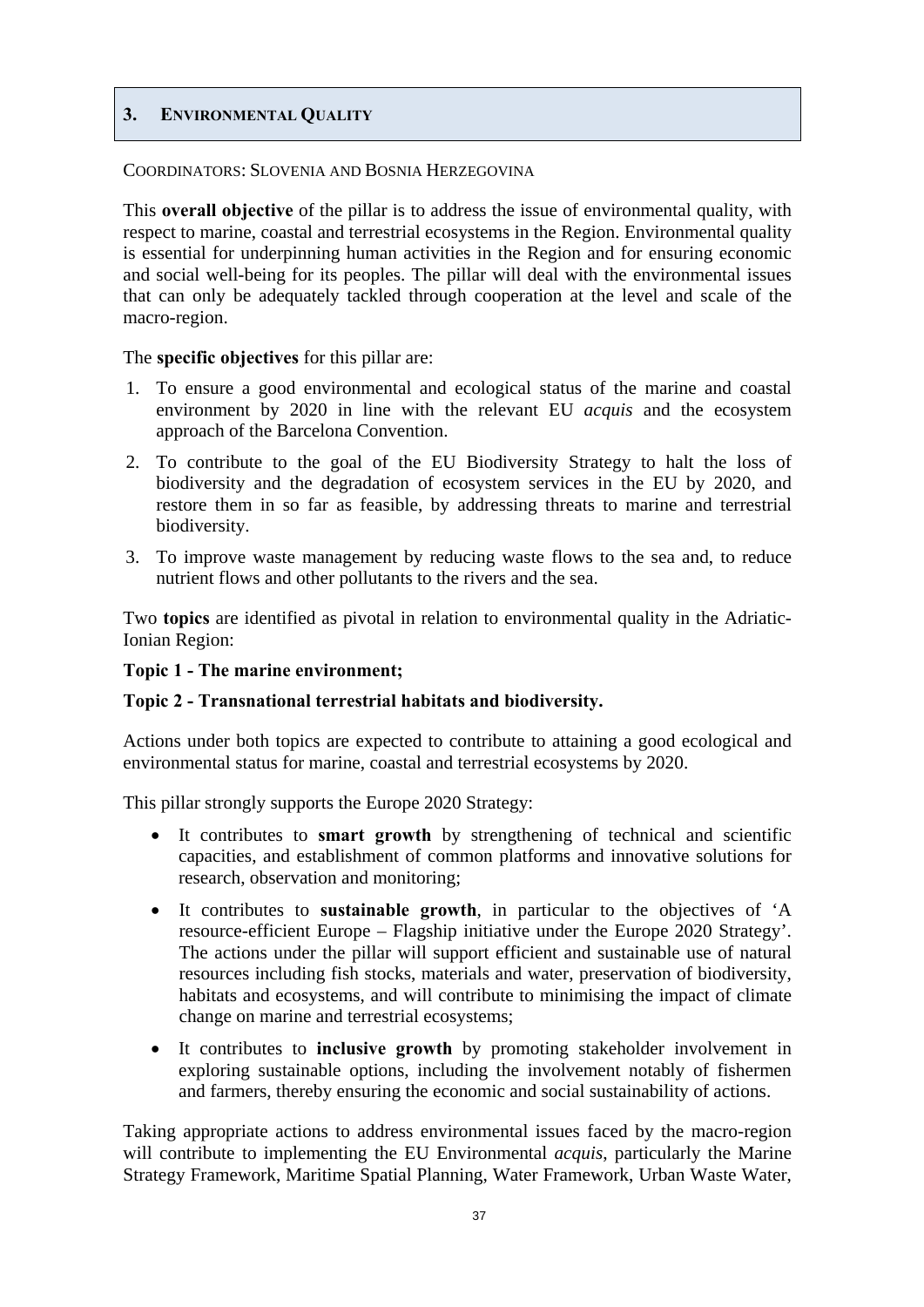Nitrates, Waste, Birds, Habitats Directives as well the Green Infrastructure Strategy. It will also contribute to achieving the goals set out in the Common Fisheries Policy, the EU Adaptation Strategy and the EU Biodiversity Strategy.

The Adriatic and Ionian Region is vulnerable to disasters and to the impact of climate change and comprehensive actions to adapt to those circumstances are needed. Enhancing cooperation in this area, through different actions such as conducting adequate comprehensive risk assessment, implementing a disaster risk management policy, as well as developing a regional strategy on adaptation to climate change, will make the Region more resilient to such changes.

The pillar also contributes to the South East Europe 2020 Strategy of the Regional Cooperation Council, in particular to the Environment Dimension of its Sustainable Growth Pillar, by addressing issues related to water quality, disaster risk reduction and climate change mitigation and adaptation.

Involvement of a wide range of stakeholders in the implementation of all actions proposed under this pillar and, more specifically, the social partners and private sector actors from fisheries and producers of packaging, as well as the scientific community and civil society, will further contribute to an integrated approach.

## *Links with other pillars*

While being addressed as a separate pillar, this issue runs across the other three pillars of the Strategy. In line with the Strategy's emphasis on an integrated approach tying together different policy areas and sectors, this pillar is to be linked to the other three pillars on which the Strategy is built. In addition to supporting low-carbon developments and helping limit the ecological footprint of, for example, transport and energy programmes and projects, it directs attention to how environmental quality can ultimately enhance prospects for smart and inclusive growth under the three other pillars. It thus reinforces Blue Growth, through actions related to ensuring the sustainability of fisheries and aquaculture. It also contributes to sustainable tourism by ensuring preservation of natural resources and cultural heritage on which tourism depends, and by addressing issues resulting in part from tourism, such as inappropriate coastal development and marine litter, and issues affecting tourism such as air emissions (e.g. from shipping and road transport). It also contributes to bolstering the resilience of the macro-region's economies and societies in the face of existing and/or potential impacts of climate change.

## *Cross-cutting issues*

In respect of cross-cutting issues:

• **Capacity building and communication** is of paramount importance for both topics under Pillar 3. Macro-regional cooperation in the field of environment can only be successful if there are adequate legislative and institutional conditions at the national level. Moreover, after the necessary legislation has been put in place, environmental protection requires monitoring and enforcement. Capacity building and communication can contribute to raising awareness of the issues and ownership of efforts to address them as well as to aligning national environmental legislation to existing EU legislation, thereby also improving implementation where relevant;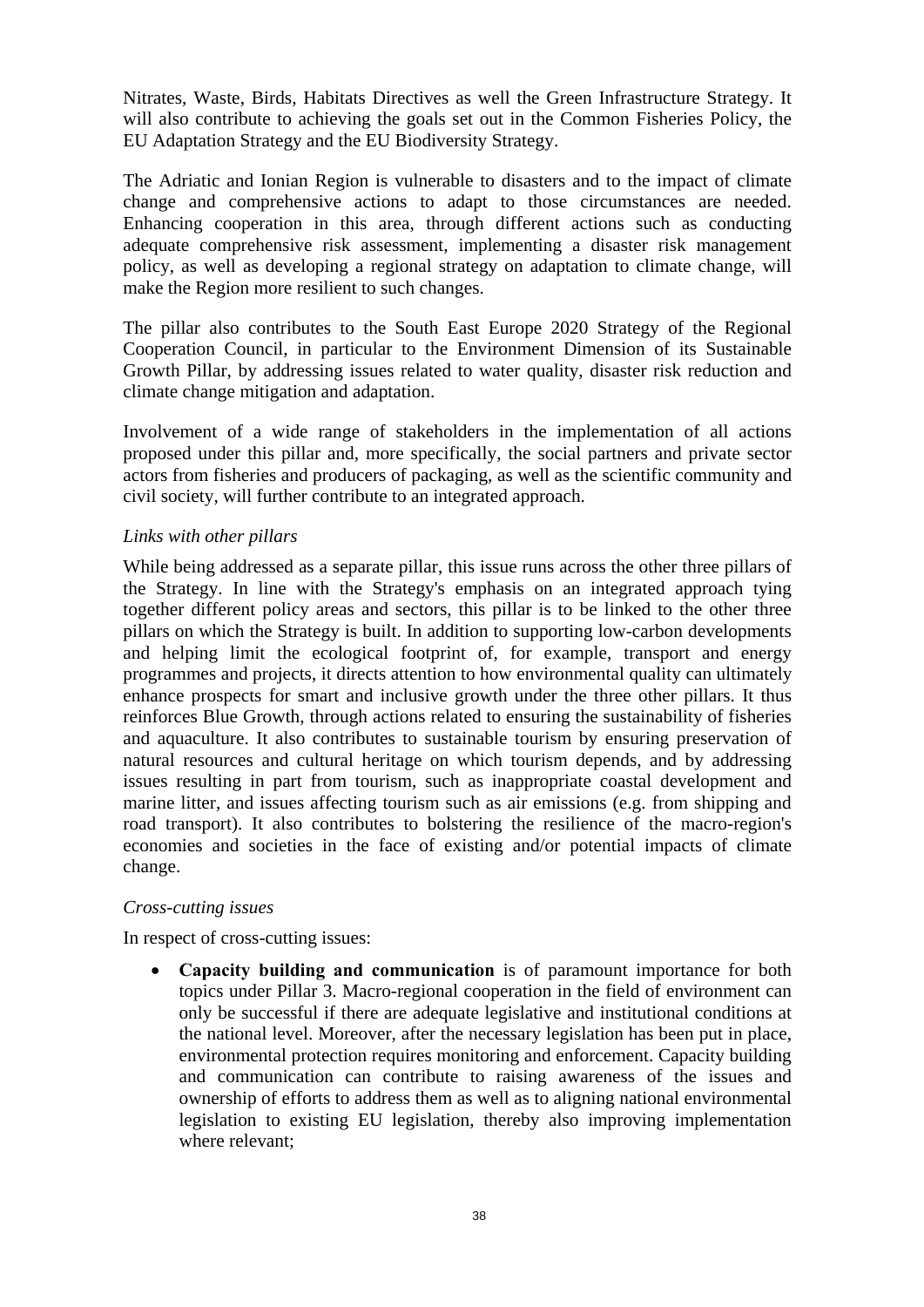• **Research and Innovation, and SMEs** - Many of the actions listed under both topics depend on research and innovation for reliable and up-to-date data for identifying baseline situations and hence for monitoring progress. There is a clear need for sharing existing knowledge and development of scientific cooperation, notably through innovative integrated observatory infrastructure and data exchange platforms across the Region and across sectors.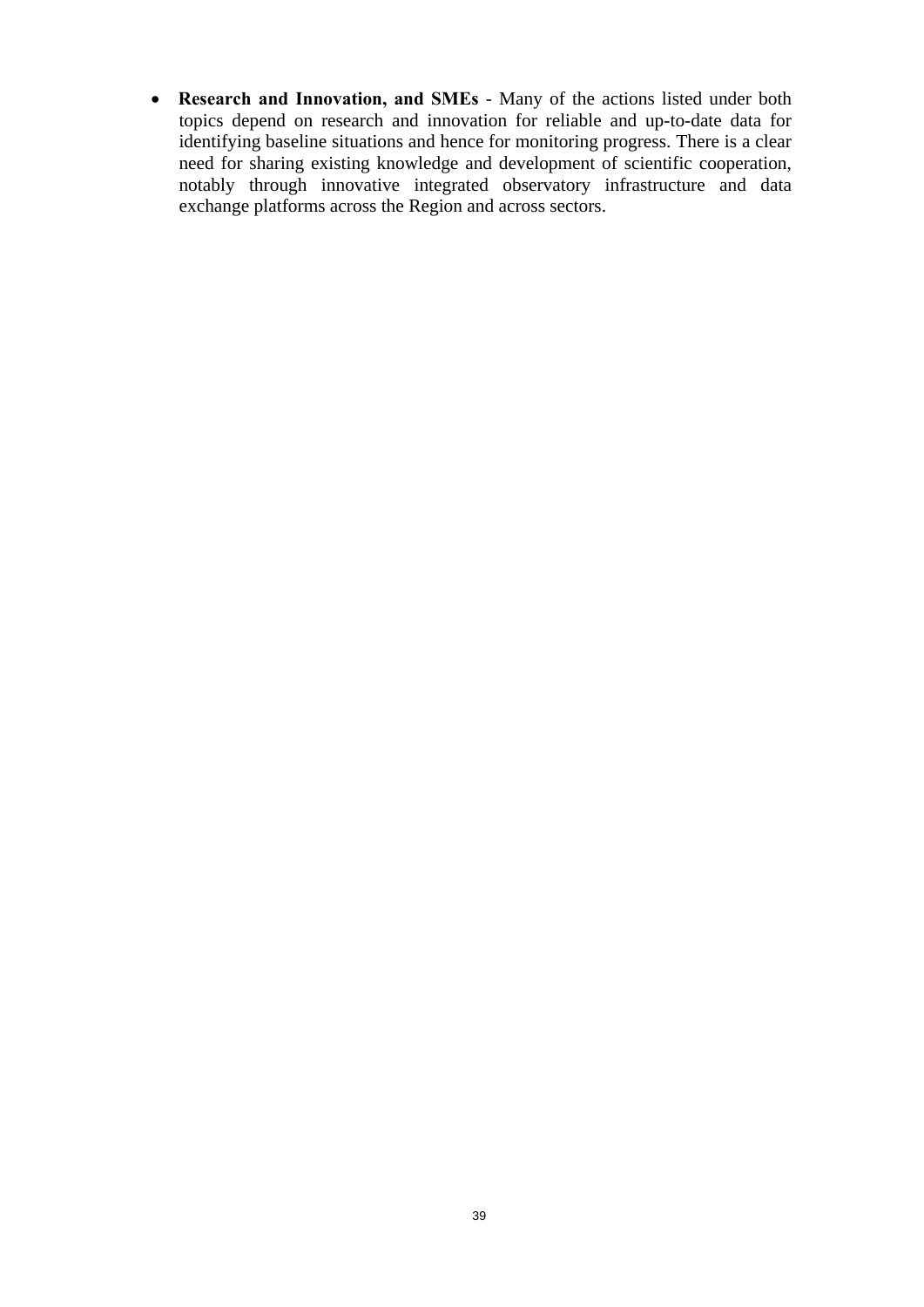## <span id="page-39-0"></span>**3.1. The marine environment**

Two issues can be identified as particularly relevant for the Adriatic-Ionian marine environment, namely threats to coastal and marine biodiversity and pollution of the sea.

## **a) Threat to coastal and marine biodiversity**

## Presentation of the issue

The Adriatic-Ionian Region is rich in biodiversity. However, our understanding of marine biodiversity is still not complete. While the marine sub-region has rare or unique habitats, there is a lack of habitat maps covering the Adriatic and Ionian Seas. The high biodiversity of the two seas is the basis for tourism, recreational and fishing activities and contributes to the cultural heritage of the macro-region.

Overfishing, habitat degradation and incidental catches pose serious threats to marine biodiversity, including fish, sea turtle, cetacean, seabird and other species. In addition, uncontrolled and illegal coastal development often leads to destruction of habitats. Invasive alien species from aquaculture and ballast water discharge also threaten ecosystem functions, and illegal collection of sponges, corals and bivalves are further cause for concern.

Increased human use of the marine and coastal space, in particular for fishing, maritime transport, tourism, and construction, has intensified pressures on coastal and marine ecosystems. Ecosystem-based approach to coordination of activities is needed within the framework of Integrated Coastal Management (ICM) and Marine Spatial Planning (MSP) in order to ensure sustainable use of resources. Both frameworks are important stimulants for trans-boundary collaboration and stakeholder cooperation across different coastal and maritime sector activities, and have potential for bringing together ecosystem services and Blue Growth opportunities in a sustainable way. They are key tools for achieving decision-making balancing sector-based interests competing for marine and coastal space.

## Adriatic-Ionian Region specifics

The Adriatic and Ionian Seas are home to almost half of all the recorded marine species found in the Mediterranean Sea. High variation in hydro-geographic and other conditions gives rise to a large number of diverse ecosystems and habitats, in turn generating rich biodiversity. A complete inventory of this rich biodiversity and marine habitat maps is however still missing. The highly indented eastern coast of the Adriatic also acts as a breeding ground and nursery to a large number of species. At the same time, the Adriatic and Ionian Seas are subjected to intense fishing activity, aquaculture and coastal development that pose serious threat to this natural capital. There is a general lack of information on small-scale fisheries, illegal fishing gear is not uncommon, and monitoring and enforcement are insufficient. Aquaculture is a rapidly growing industry which is not regulated in all countries so as to ensure sustainability. Raising the awareness of fishermen regarding marine species and fishing nets minimising by-catch, is needed for improving compliance and for strengthening their involvement in identifying the best measures for meeting sustainable fishing targets.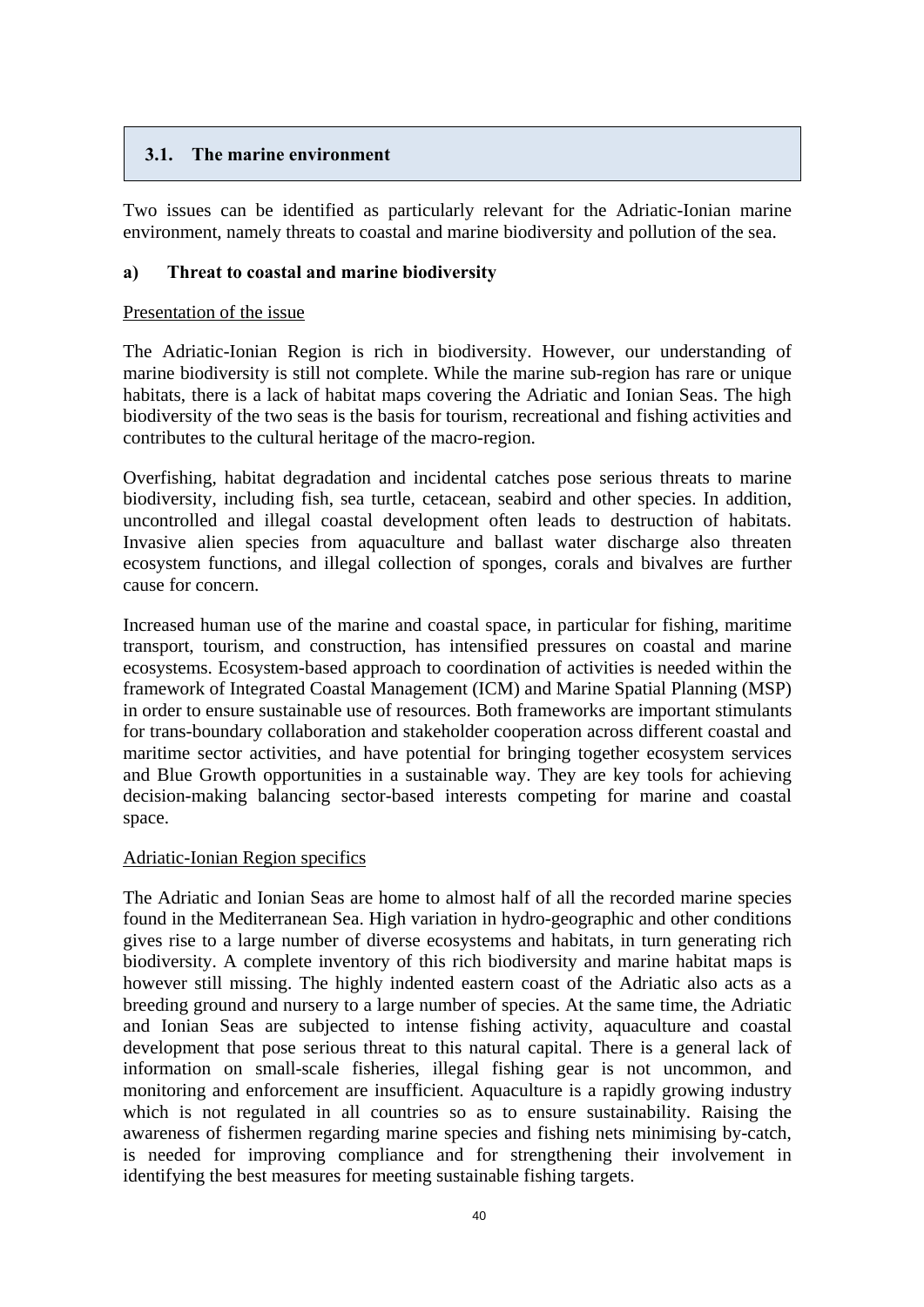Illegal and uncontrolled construction is a widespread phenomenon across much of the macro-region, with the demand for additional construction stemming from tourism further exacerbating the problem. Coverage in terms of offshore Marine Protected Areas (MPAs) beyond 12 nautical miles is the lowest of all EU marine regions<sup>20</sup>, while existing MPAs are often not adequately managed. Invasive marine alien species with possible detrimental effects to aquaculture and fisheries are introduced by shipping vectors.

## Indicative Actions

- ¾ *Action Increasing marine knowledge:* To ensure a sound basis for actions related to Maritime Spatial Planning (MSP), Integrated Coastal Management (ICM) and implementation of the Marine Framework Strategy Directive, it is important for the Region to:
	- Make an inventory of marine biodiversity and detailed habitat mapping in coastal and offshore areas
	- Agree on a common approach to be applied across the Adriatic and Ionian sea basin for monitoring diversity descriptors on the status of the marine environment the two seas, and for determining Good Environmental Status indicators and targets
	- Establish a common infrastructure platform in terms of data collection, marine research, lab analysis through common survey programs, research vessels and laboratories
	- Develop a Web-GIS Observatory Network to gather and process geographical and statistical data related to sustainable development and the marine environment.
- ¾ *Action Enhancing the network of Marine Protected Areas*: By possible designation of new areas in coordination with the process of designation of Specially Protected Areas of Mediterranean Importance under United Nations Environment Programme – Mediterranean Action Plan (UNEP MAP); by establishment of Fisheries Restricted Areas under the General Fisheries Commission for the Mediterranean (GFCM), by completing marine NATURA 2000 network under Birds and Habitats Directives; by designating further protected areas to form a coherent and representative network of MPAs according to the Marine Strategy Framework Directive; and by ensuring their joint or coordinated management, also in relation to maritime spatial planning and integrated coastal management;
- ¾ *Action Exchanging best practices among managing authorities of Marine Protected Areas:* Aiming to achieve and/or to maintain the Good Ecological Status of marine waters and to preserve biodiversity also by integrating a fishing component in each MPA (e.g. Fishing Protected Areas);
- ¾ *Action Implementing Maritime Spatial Planning and Integrated Coastal Management:* By ensuring coordination of different projects/initiatives with the frameworks provided by the Maritime Spatial Planning Directive and the Priority Action Plan of UNEP/MAP. The latter plays an important role in supporting ICM by

<sup>20</sup> 20 Forthcoming EEA report on Spatial analysis of Marine Protected Area networks in the Regional Seas surrounding Europe.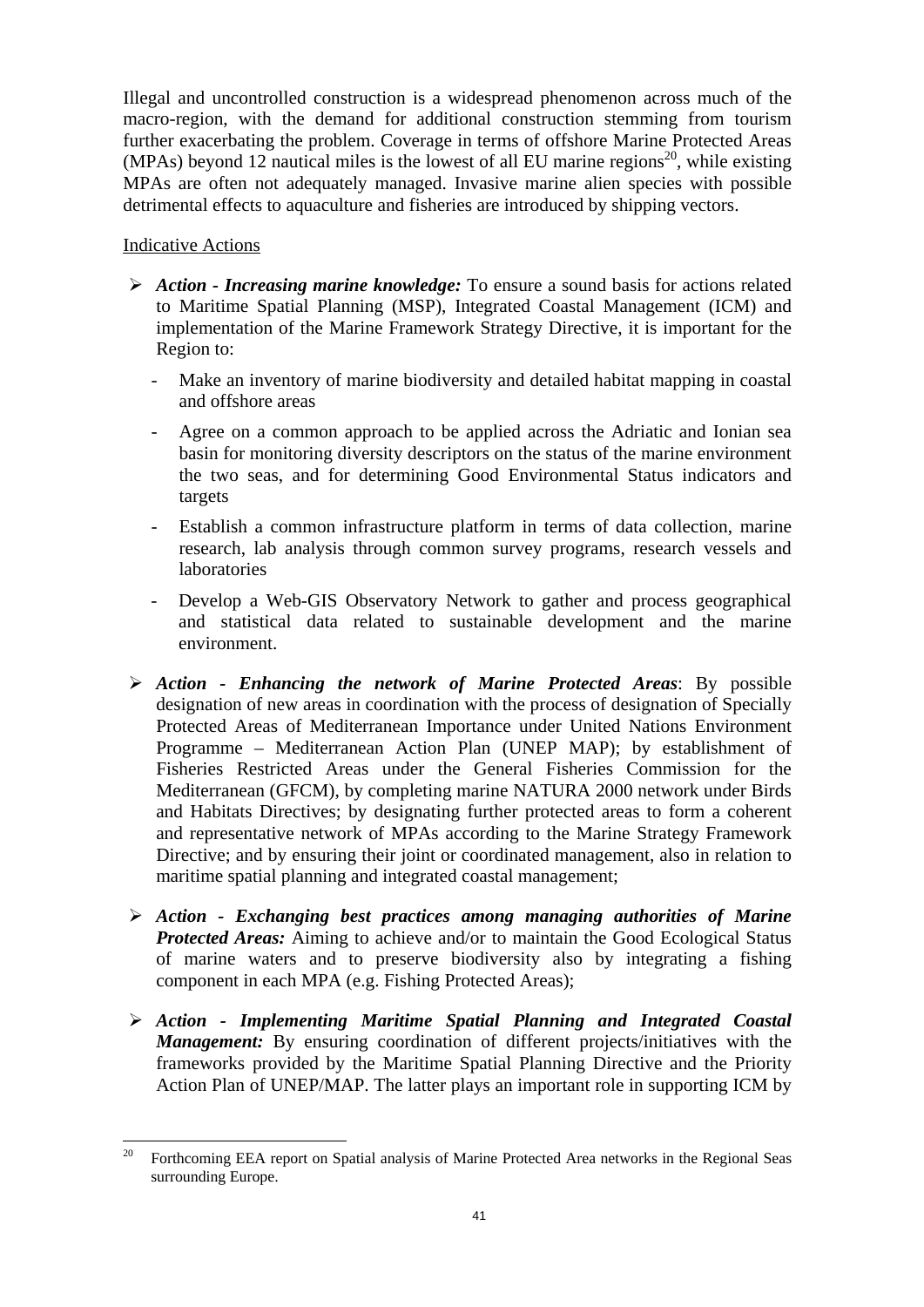Mediterranean countries and in implementing the ICZM (Integrated Coastal Zone Management) Protocol of the Barcelona Convention.

Several actions related to the environmental impact of fisheries and aquaculture have been included under the Blue Growth pillar of the Strategy, These actions make a strong contribution to preserving marine biodiversity, by supporting enhanced cooperation on data collection, scientific study, policy planning, monitoring, control and enforcement. In addition to the actions listed under this pillar, a number of other actions can favour preservation of marine biodiversity.

The table below provides an overview of the mentioned actions, a non-exhaustive list of indicative actors, and examples of possible projects.

| <b>Actions</b>                                              | <b>Indicative</b><br>actors                                          | <b>Examples of possible projects</b>                                                                                                                                                                                                                                                                                                                                                                                                                                                                                                                                                                                               |
|-------------------------------------------------------------|----------------------------------------------------------------------|------------------------------------------------------------------------------------------------------------------------------------------------------------------------------------------------------------------------------------------------------------------------------------------------------------------------------------------------------------------------------------------------------------------------------------------------------------------------------------------------------------------------------------------------------------------------------------------------------------------------------------|
| Increasing<br>marine<br>knowledge                           | Research<br>institutes.<br>national/regional<br>authorities,<br>NGOs | Building on the $CREAM21$ 2011-2014 FP7 project which<br>$\bullet$<br>coordinates research in fisheries management with a view to<br>establishing<br>guidelines<br>based<br>fisheries<br>on<br>ecosystem<br>management<br><b>Building</b><br>PERSEUS<br>(Policy-oriented<br>the<br>marine<br>on<br>$\bullet$<br>Environmental Research for the Southern European Seas)<br>project, which assesses the dual impact of human activity and<br>natural pressures on the Mediterranean and Black Seas by<br>merging natural and socio-economic science approaches to<br>predict the long-term effects of pressures on marine ecosystems |
|                                                             |                                                                      | Building on national marine biodiversity inventories and habitat<br>٠<br>mapping projects                                                                                                                                                                                                                                                                                                                                                                                                                                                                                                                                          |
| Enhancing the<br>network of<br>Marine<br>Protected<br>Areas | National/regional<br>authorities,<br>NGOs                            | Building on the ECOSEA project <sup>22</sup> for the protection,<br>$\bullet$<br>improvement and integrated management of the sea environment<br>and of cross-border natural resources<br>Building on the MediSeH project, an FP7 project focused on<br>$\bullet$<br>identifying Mediterranean Sensitive Habitats and gathering and<br>disseminating GIS data<br>Building on the CoCoNET project <sup>23</sup> , an FP 7 project aimed at<br>producing the guidelines to design, manage and monitor network                                                                                                                        |
|                                                             |                                                                      | of MPAs, and an enriched wind atlas for both the Mediterranean<br>and the Black Seas, creating a permanent network of excellent<br>researchers (e.g. with summer schools) that will work together<br>also in the future, making their expertise available to their<br>countries and to the European Union                                                                                                                                                                                                                                                                                                                          |
| Exchanging<br>best practices                                | MPAs' managing<br><i>authorities.</i>                                | Using the experience of MEDPAN <sup>24</sup> and building on the work of<br>the Adriatic Protected Areas Network (AdriaPAN), a network of                                                                                                                                                                                                                                                                                                                                                                                                                                                                                          |

 $21$ 21 This acronym stands for: **C**oordinating **R**esearch in support to application of Ecosystem **A**pproach to Fisheries and **M**anagement advice in the Mediterranean and Black Seas

- <sup>23</sup> The Project's full title is: " Towards COast to COast NETworks of Marine Protected Areas (from the shore to the high and deep sea), coupled with sea-based wind energy potential."
- <sup>24</sup> MedPAN is a network of managers of Marine Protected Areas in the Medite[rranean \(](http://www.medpan.org/)www.medpan.org)

<sup>&</sup>lt;sup>22</sup> Starting at the end of year 2012 and funded by the IPA Adriatic Programme, this project aims to promote, improve and protect the marine and coastal environment from the upper Adriatic District to the Ionian Sea through sustainable management of fishing activities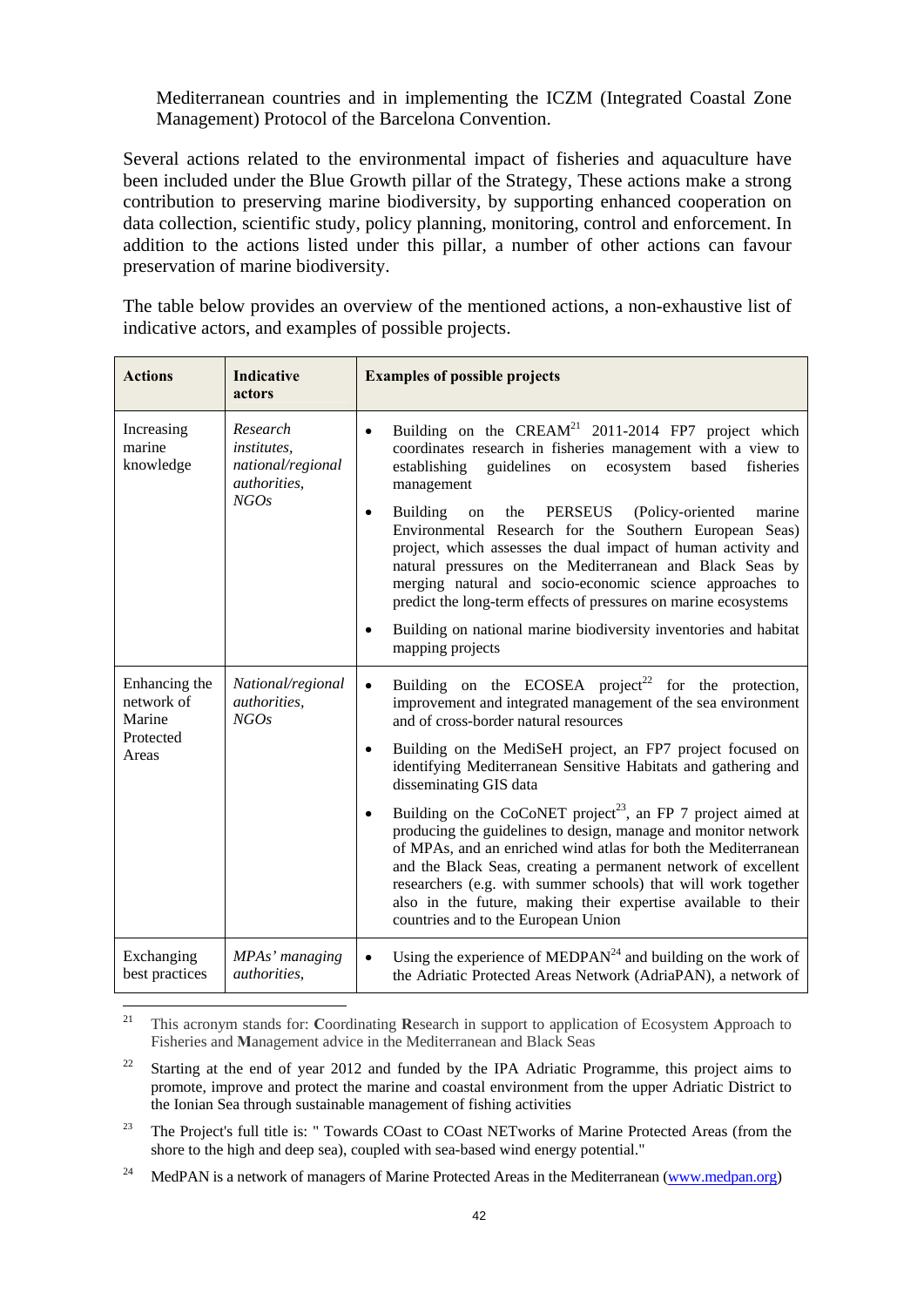| among<br>managing<br>authorities of<br>Marine<br>Protected<br>Areas                                          | national/regional<br><i>authorities.</i><br>civil society,<br>NGOs                                                    | all managing authorities of Marine Protected Areas of the<br>Adriatic and Ionian Seas, to exchange best practice and work on<br>measures to improve ecological status of the seas, including<br>through fishing measures<br>Exchanging best practices among Marine Protected Areas<br>$\bullet$<br>regarding actions, also outside PAs, and in coordination with<br>relevant actors, preventing introduction of Invasive Alien<br>Species (IAS), quickly eradicating newly emerging IAS, and<br>controlling established ones<br>Exchanging best practices for managing NATURA 2000 areas,<br>including designating fishery measures under the new Common<br><b>Fishery Policy</b>                                                                                                                                                         |
|--------------------------------------------------------------------------------------------------------------|-----------------------------------------------------------------------------------------------------------------------|-------------------------------------------------------------------------------------------------------------------------------------------------------------------------------------------------------------------------------------------------------------------------------------------------------------------------------------------------------------------------------------------------------------------------------------------------------------------------------------------------------------------------------------------------------------------------------------------------------------------------------------------------------------------------------------------------------------------------------------------------------------------------------------------------------------------------------------------|
| Implementing<br>Maritime<br>Spatial<br>Planning<br>(MSP) and<br>Integrated<br>Coastal<br>Management<br>(ICM) | National /regional<br>authorities,<br>research<br><i>institutes.</i><br>representatives of<br>private sector,<br>NGOs | Implementing common spatial information systems<br>$\bullet$<br>on<br>ecosystem components and human uses and activities<br>Implementing pilot projects for the Ecosystem Approach<br>$\bullet$<br>(ECAP) developed under the Barcelona Convention<br>Building on the ADRIPLAN <sup>25</sup> project aiming to promote a<br>$\bullet$<br>coherent transnational approach to the spatial planning of the<br>Adriatic and Ionian seas and implement common Maritime<br><b>Spatial Plans</b><br>Building on the SHAPE (Shaping an Holistic Approach to<br>$\bullet$<br>Protect the Adriatic Environment) project, which aims at the<br>development of a multilevel and cross-sector governance system,<br>based on an holistic approach and on an integrated management<br>of the natural resources, risk prevention and conflict resolution |
|                                                                                                              |                                                                                                                       | among uses and users of the Adriatic coast and sea<br>Building on the PEGASO (People for Ecosystem-Based<br>$\bullet$<br>Governance in Assessing Sustainable Development of Ocean and<br>Coast project, which establishes a shared 'Integrated Coastal<br>Management (ICM) Governance Platform' to bridge the gap<br>scientists and decision-makers to<br>support<br>the<br>between<br>implementation of ICM in the Mediterranean and Black Sea.                                                                                                                                                                                                                                                                                                                                                                                          |

## Examples of targets:

- Establishment of a common infrastructure platform with participation of all countries for data collection, research, and laboratory analysis by end of 2015
- 10% surface coverage of Adriatic and Ionian Seas by Marine Protected areas<sup>26</sup>
- Adoption of maritime spatial planning and integrated coastal management strategies by EU Member State by 2017 and for coastal candidate and potential candidate Countries by 2018
- Achieving Good Ecological Status of the Adriatic and Ionian Seas by 2020
- Enhancement of a marine NATURA 2000 network and a coherent and representative network of MPAs under the Marine Strategy Framework Directive by 2020

 $25\,$ See also http://adriplan.eu

<sup>&</sup>lt;sup>26</sup> In line with the Aichi Target 11 of the Convention on Biodiversity and related commitments of the EU and the Barcelona Convention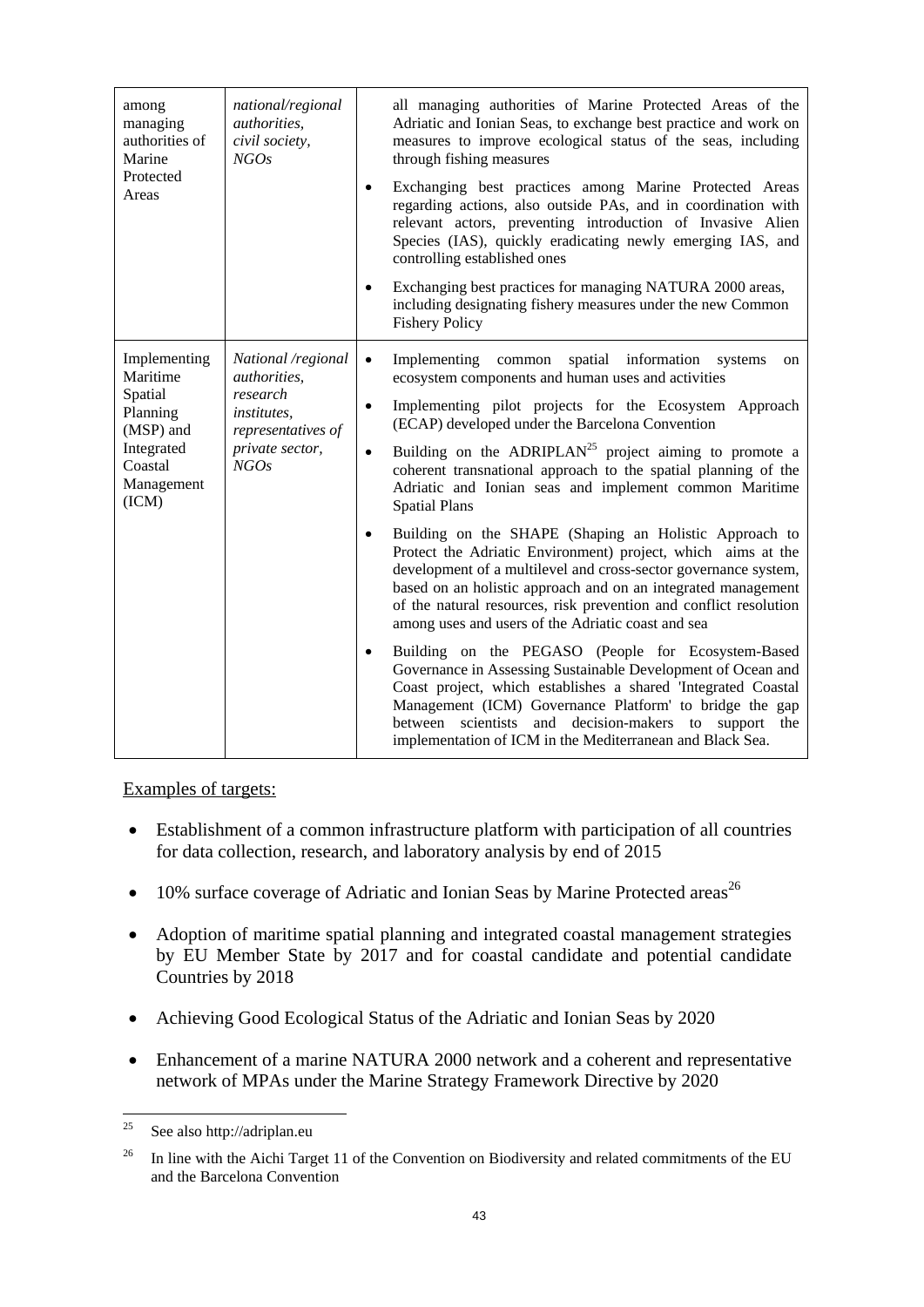## **b) Pollution of the sea**

## Presentation of the issue

Pollution of the sea originates from a number of different sources. Intense maritime transport activities and hydrocarbon exploration and exploitation result in oil spills, including large scale pollution events, and noise pollution. Insufficient waste water treatment in several participant countries leads to pollution from rivers, exacerbated by use of nitrates on agricultural lands. Pollution is also caused by ecologically-unsound aquaculture practices, entailing discharge of nutrient and chemicals into the sea.

Marine litter stemming both from land-based sources and lost and discarded fishing gear poses a serious problem. In addition to entailing significant costs to shipping, marine litter affects human safety and health, as well as marine wildlife, and it also has an aesthetic impact. Coastal and recreational activities account for more than half of the litter found on beaches. Poor management of solid waste and a large number of illegal landfills including hazardous waste result from a combination of scarce funding for solid waste treatment infrastructure, lack of awareness on the part of the general public, weak enforcement and increasing urbanisation of the coastlines. Facilities for treating waste water are equally poor in many places.

## Adriatic-Ionian Region specifics

Owing to its semi-enclosed and relatively shallow nature, the Adriatic is highly vulnerable to anthropogenic pressures. Its waters are exchanged with those of the open seas of the Mediterranean only once every 3 or 4 years and the North Adriatic is the shallowest part of the entire Mediterranean Sea, with an average depth of around 50 metres. The high degree of eutrophication, observed especially in this part of the Adriatic, is caused mainly by fertiliser run-off from agricultural lands. Industrial accidents on land and maritime accidents can potentially cause large damage to the marine ecosystems. The Ionian Sea is less vulnerable to such impacts as it is part of the open Mediterranean waters. However, pollution from the Adriatic is exchanged with the Mediterranean through the Ionian Sea, and the latter is therefore also affected by human activities in the Adriatic. The high vulnerability of the Adriatic is further compounded by high levels of human activity. With the increase of maritime traffic and interest for exploring seabed mineral resources, raising levels of marine noise will seriously threaten endangered marine wildlife like cetaceans and sea turtles.

## Indicative Actions

## ¾ *Action - Implementing a life cycle approach to marine litter*.

- Establishing a coordinated monitoring system and database on marine litter and marine pollution, including sources and types of litter and pollution and a GIS database on the location and sources of marine litter<sup>27</sup>.
- Strengthening collaboration between sectors for the development of new possibilities for marine litter recycling including production of packaging waste and fishing gears to enable recycling;
- Preparation of a joint strategy for the assessment, prevention and reduction of marine litter, building on the work of MED POL programme<sup>28</sup> and in line with

<sup>27</sup> 27 This action should help countries to align to the Marine Strategy Framework Directive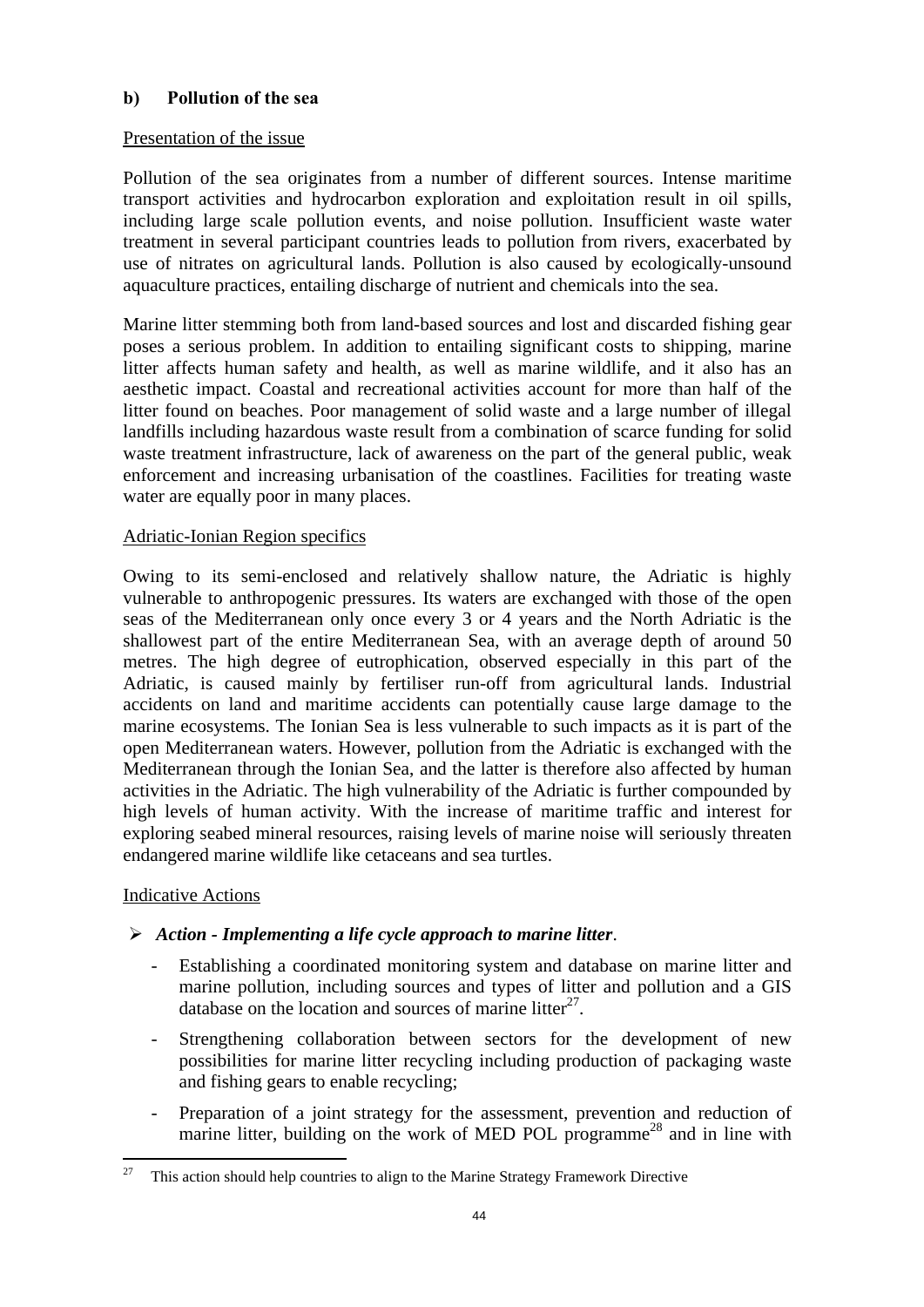the Regional Plan of the Barcelona Convention on Marine Litter Management in the Mediterranean, including an economic assessment of the costs and benefits of different options for reducing marine litter, as well as actions intervening at different stages of production, sources, transmission and loss.

- Supporting the preventative measures to address Abandoned, Lost or otherwise Discarded Fishing Gear (ALDFG), implementing gear marking and gear registration, marine spatial management, codes of practice for fishermen.
- ¾ *Action Supporting clean-up programmes* for both floating and sunken litter, integrating these activities with recycling programmes, and investing in necessary infrastructure.
- ¾ *Action Drafting and implementation of a joint contingency plan* for oil spills and other large-scale pollution events, building on the work on the sub-regional contingency plan developed by the Joint Commission for the protection of the Adriatic Sea and coastal areas, and on the forthcoming Action Plan for the Offshore Protocol of the Barcelona Convention. Implementation of measures to enable joint contingency planning and coordinated emergency response.
- ¾ *Action Identifying hotspots* and investing in reducing emissions of pollutants by realising a Hot Spot Inventory and aiming to depollute the sea.
- ¾ *Action Ensure prioritisation of investments to reflect the contribution to reducing pollution of the sea* in the catchment area of the Adriatic and Ionian Seas. Aligning existing funding instruments, including funding from the European Regional Development Fund, the Cohesion Fund and the European Agricultural Fund for Rural Development, to support investment in waste management, waste water treatment and environmentally-friendly agricultural practices.
- ¾ *Action Address diffuse sources* (e.g. nitrates from agriculture) by decreasing fertiliser use and by enhancing the recycling of nutrients through e.g. awarenessraising among farmers on the impacts of excessive use of fertilisers, education and training activities on the implementation and financial aspects of environmentallyfriendly farming practices.

The table below provides an overview of the mentioned actions, a non-exhaustive list of indicative actors, and examples of possible projects.

| <b>Actions</b>                                               | Indicative<br>actors                                                                               | <b>Examples of possible projects</b>                                                                                                                                                                                                                                                                 |
|--------------------------------------------------------------|----------------------------------------------------------------------------------------------------|------------------------------------------------------------------------------------------------------------------------------------------------------------------------------------------------------------------------------------------------------------------------------------------------------|
| Implementing<br>a life cycle<br>approach to<br>marine litter | <i>National</i><br><i>authorities,</i><br>Marine Protected<br>Area managing<br><i>authorities,</i> | Building on the CleanSea project, which provides analysis of<br>٠<br>marine litter, proposes monitoring tools and standard protocols to<br>facilitate monitoring marine litter in a harmonised way and<br>presents cost-effective management measures and policy options<br>for addressing the issue |
|                                                              | <i>producers of</i><br>packaging and<br>fishing gear,<br>fisheries                                 | Building on the MARLISCO (MARine LItter in Europe's Seas,<br>Social awareness and CO-responsibility) FP7 project, which<br>raises awareness of the issue of marine litter, triggers co-                                                                                                              |

 $28$  This programme is the marine pollution assessment and control component of the Mediterranean Action Plan under the Barcelona Convention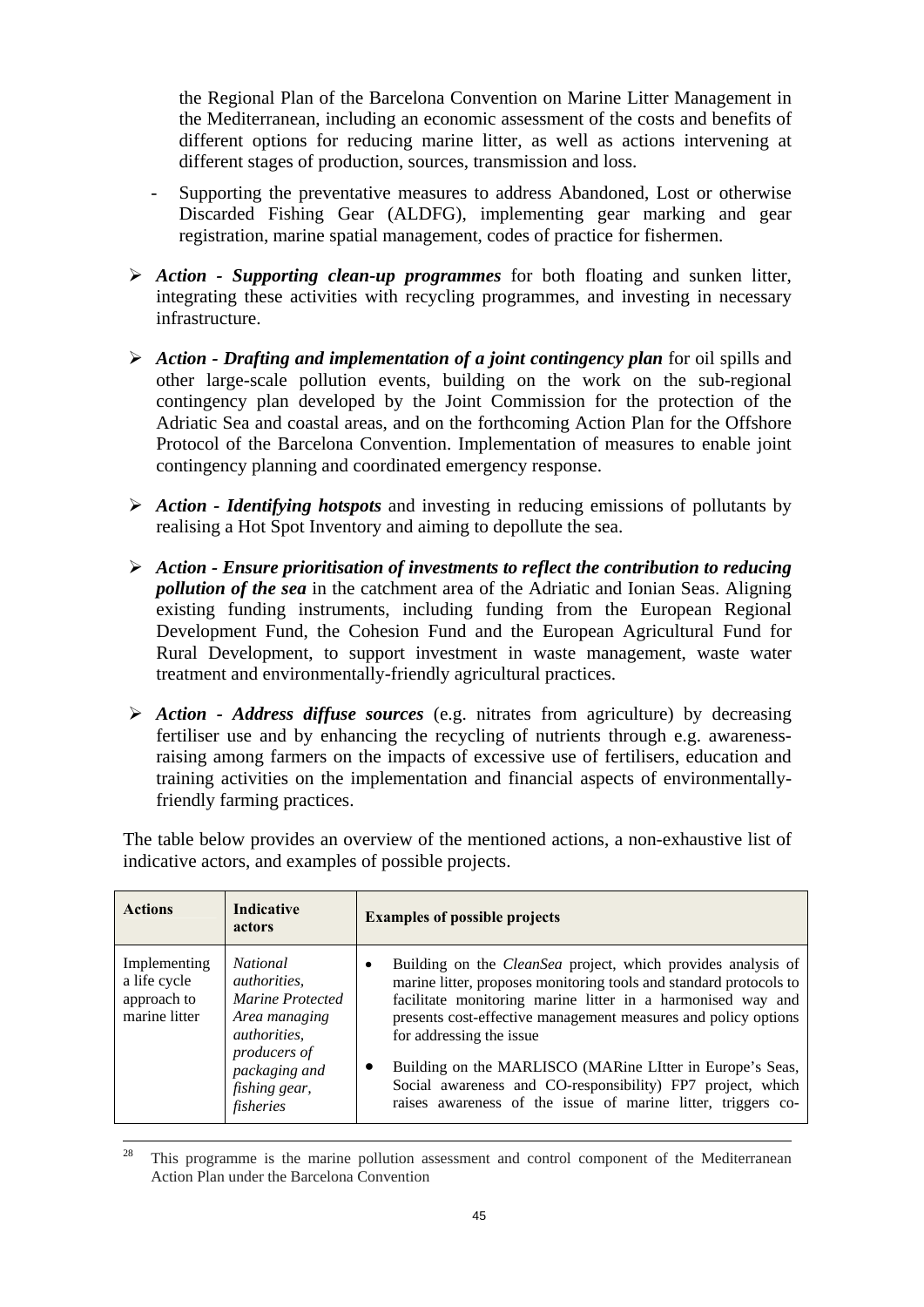|                                                                                                                                      | <i>representatives,</i><br>local population,<br>NGOs                            | responsibility and facilitates stakeholder dialogue.                                                                                                                                                                                                                                                                                                                                                                                                                                                                     |
|--------------------------------------------------------------------------------------------------------------------------------------|---------------------------------------------------------------------------------|--------------------------------------------------------------------------------------------------------------------------------------------------------------------------------------------------------------------------------------------------------------------------------------------------------------------------------------------------------------------------------------------------------------------------------------------------------------------------------------------------------------------------|
| Supporting<br>Clean-up<br>programmes                                                                                                 | <b>Fisheries</b><br>representatives,<br>local authorities,                      | Developing further the 'Fishing for litter' project, started by local<br>$\bullet$<br>municipalities to enlist local fishermen. It is designed to recover<br>marine litter whilst raising awareness in the Region                                                                                                                                                                                                                                                                                                        |
| for both<br>floating and<br>sunken litter                                                                                            | NGOs.                                                                           | Building on the Guardians of the sea project, which focused on<br>$\bullet$<br>reorienting fishermen and reassigning fishing vessels to carry out<br>other activities, including cleaning of the seas from marine litter                                                                                                                                                                                                                                                                                                 |
|                                                                                                                                      |                                                                                 | Building on the DEFISHGEAR (Derelict Fishing Gear<br>$\bullet$<br>Management System in the Adriatic Region) project, which<br>quantifies and monitors marine litter, constructs a marine litter<br>Geographic Information System (GIS), and also establishes a<br>permanent cooperation network to involve stakeholders in<br>generating new, more sustainable options                                                                                                                                                   |
| Drafting and<br>implementation<br>of a joint<br>contingency<br>plan for oil<br>spill and other<br>large-scale<br>pollution<br>events | National and<br>local public<br><i>authorities</i>                              | Building on the HAZADR (Strengthening common reaction<br>capacity to fight sea pollution of oil, toxic and hazardous<br>substances in Adriatic Sea) project, which includes activities<br>aimed at harmonising national, regional and country contingency<br>plans in Adriatic<br>Contributing to preparation and implementation of the Action<br>Plan for the Offshore Protocol of the Barcelona Convention by<br>building on the experience of REMPEC <sup>29</sup> and the Union Civil<br><b>Protection Mechanism</b> |
| Identifying<br>hotspots                                                                                                              | National and<br>local authorities,<br>local population,<br>$NGOs$ ,<br>industry | Building on the Horizon 2020 initiative for the depollution of the<br>$\bullet$<br>Mediterranean programme, which includes a working group on<br>pollution reduction investments, with a Hot Spot Inventory being<br>prepared for the Western Balkans, to complement the hot spot<br>inventory for the Southern Mediterranean prepared by the<br>Mediterranean Hot Spots Investment Programme aiming to de-<br>pollute the Mediterranean by 2020                                                                         |
| Ensure<br>prioritisation<br>of investments<br>to reflect the<br>contribution to<br>pollution of<br>the sea                           | National and<br>regional<br>authorities,                                        | Horizon 2020 initiative for the depollution of the Mediterranean<br>Building on the SURF nature project <sup>30</sup> aiming to improve<br>funding opportunities for nature conservation and biodiversity<br>through the European Regional Development Fund (ERDF).                                                                                                                                                                                                                                                      |
| Address<br>diffuse<br>sources                                                                                                        | Rural<br>communities,<br>agricultural<br>representatives,                       | Promoting networking in good practices and guidance for<br>$\bullet$<br>sustainable use of fertilisers in agriculture                                                                                                                                                                                                                                                                                                                                                                                                    |

<sup>29</sup> REMPEC is the Regional Marine Pollution Emergency Response Centre in charge of the marine pollution assessment and control component of the Mediterranean Action Plan under the Barcelona Convention. for the Mediterranean Sea, a Regional Activity Centre of the Barcelona Convention.

<sup>&</sup>lt;sup>30</sup> Funded through the ERDF INTERREG IVC programme, the SURF-nature is a project of 14 partners in 10 different EU member states who have come together to enhance regional policies for the promotion and preservation of biodiversity and nature.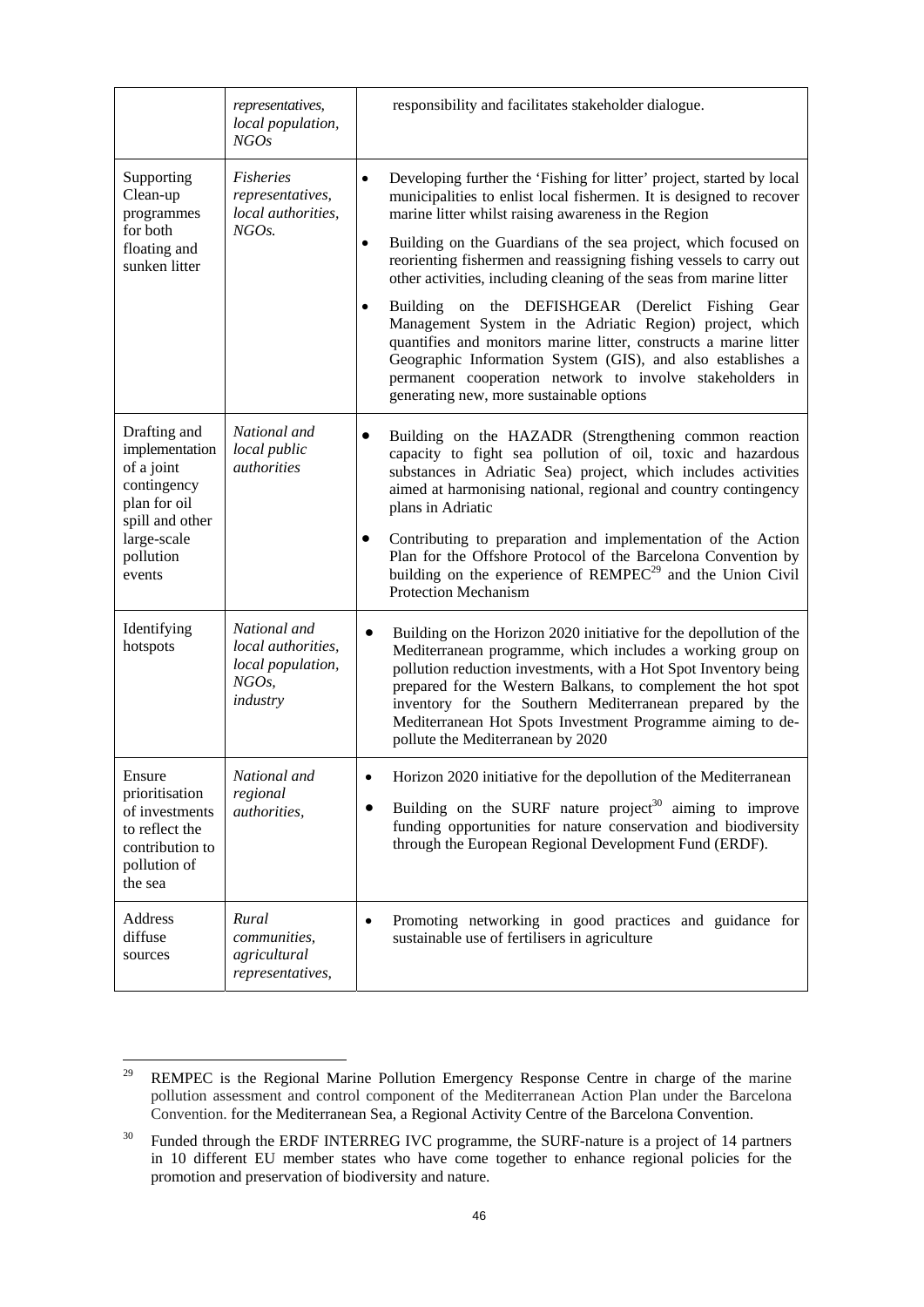|--|

Examples of targets:

- Reduction of marine litter in line with Marine Strategy Framework Directive and  $7<sup>th</sup>$  Environment Action Programme targets by 2020
- Reduction of anthropogenic nutrient flows to the Adriatic and Ionian seas to ensure that by 2021 eutrophication is minimised
- A joint contingency plan for oil spills and other large scale pollution events adopted by 2016 and measures to enable joint and coordinated emergency response implemented by 2020

 <sup>31</sup> Local Action Groups (rural development)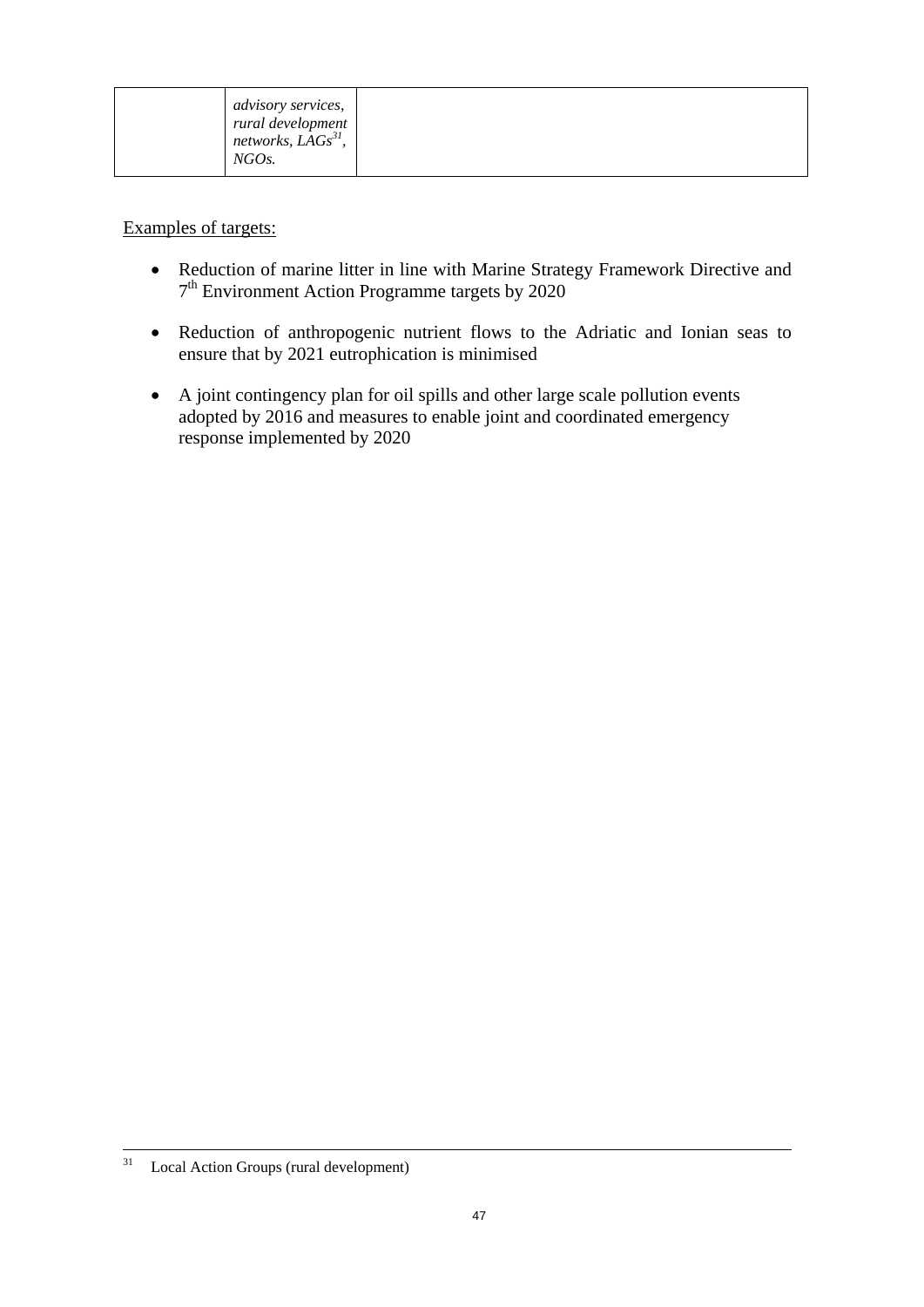## <span id="page-47-0"></span>**3.2. Transnational terrestrial habitats and biodiversity**

#### Presentation of the issue

Macro-regional cooperation also needs to focus on the protection and preservation of terrestrial ecosystems, in particular transnational habitats and landscape elements of central importance for large carnivores and migratory bird species.

Climate change is expected to affect much of the Adriatic- Ionian Region more severely than elsewhere in the EU, especially natural habitats and biodiversity. The risks of climate change to biodiversity can be reduced by bolstering the general resilience of ecosystems, thereby increasing their ability to adapt to its effects. Joint action in shared eco-regions (mainly forest areas) to better withstand and contain catastrophes (e.g. forest fires) can also be the focus of such cooperation.

## Adriatic-Ionian Region specifics

Several countries of the macro-region are home to shared eco-regions<sup>32</sup> stretching across borders. These eco-regions include the Illyrian deciduous forests, and the Dinaric Mountains and the Pannonian mixed forests. The Region also contains a number of unique ecosystems, including karstic regions and tectonic lakes. The preservation of these is essential to Europe's natural heritage and requires joint action from the countries concerned.

The macro-region has rich biodiversity in comparison to the average European region, with many species<sup>33</sup>. All countries of the macro-region provide habitats for Europe's large carnivores, including the wolf, the Eurasian lynx and the brown bear. These species require large habitats to sustain viable populations, and cooperation is therefore needed on joint management and on ensuring that infrastructure investments will not result in significant fragmentation of important landscape features.

The Adriatic Flyway is one of the main routes for millions of migratory birds crossing the Mediterranean, with birds making a resting stop along the eastern Adriatic. A number of bird species also spend winter in the area. The low number of undisturbed wetlands on the eastern coast of the Adriatic, lack of hunting ban areas and hunting rules which are not in line with EU legislation, (as well as low enforcement of the rules in place) result in vulnerable, threatened or endangered migratory bird species being killed. This has impacts for the entire EU, as efforts to protect species breeding risk are being undone if protection is not ensured during migration.

Indicative Actions

 $32$ According to the definition of eco-regions used by WWF, these are land or water areas that contain a geographically distinct assemblage of natural communities which (1) share a large majority of their species and ecological dynamics, (2) have similar environmental conditions, and (3) interact ecologically in ways that are critical for their long-term persistence.

<sup>33</sup> [http://195.97.36.231/publications/SoMMCER Eng.pdf,](http://195.97.36.231/publications/SoMMCER%20Eng.pdf) p. 64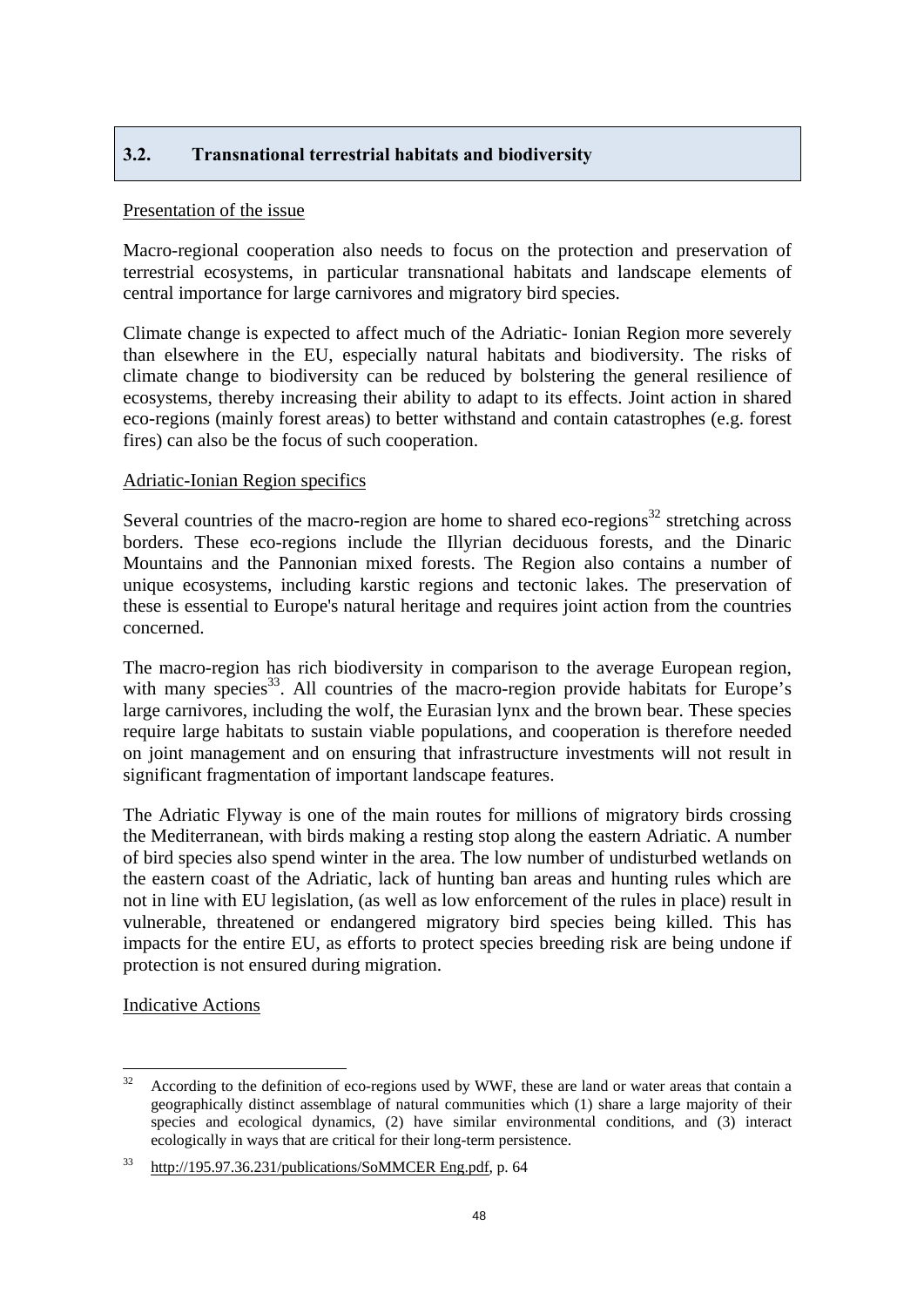- ¾ *Action Development of joint management plans for cross-border habitats and ecosystems,* which should include a transnational plan to deal with landscape fragmentation through Green Infrastructure investment and to enhance the NATURA 2000 network. It should also enhance the Emerald network of protected areas, launched by the Council of Europe in compliance with Resolution 4 and 6 of the [Bern Convention,](http://www.coe.int/t/dg4/cultureheritage/nature/bern/default_en.asp) and strengthen ecosystem resilience in preparation for potential impacts of climate change;
- ¾ *Action Joint population level management plans for large carnivores and awareness-raising activities*, e.g. developing GIS database of large carnivore habitats to underpin transnational planning, monitoring and management of large carnivore populations and their habitats and identifying needs for developing green infrastructure. Alleviating habitat fragmentation, and supporting awareness-raising activities, targeting the rural population, so as to increase awareness of benefits to be reaped from healthy carnivore populations, notably for species preservation and for marketing areas for eco-tourism.
- ¾ *Action Harmonisation and enforcement of national laws* with EU legislation, with respect to length and timing of hunting season, list of species which can be hunted, designation of 'no hunting' areas. Protecting migratory birds and other species through awareness-raising and capacity building, including assessing the impact of laws on species and communities. Improving the ability of nature protection authorities and customs officials to enhance enforcement of hunting laws. Awareness raising activities among local populations on the benefits of species preservation, and activities enabling the capitalisation of species preservation, including marketing of areas for eco-tourism;
- ¾ *Action Protection and restoration of coastal wetland areas and karst fields* relevant for the Adriatic Flyway: Activities to restore wetland areas including restoration of water flows and vegetation, investments in green infrastructure and removal of grey infrastructure; clean-up of sites and investment in waste water treatment.
- ¾ *Action Awareness-raising activities on implementation and financial aspects of environmentally-friendly farming practices* (e.g. organic farming, agrienvironmental measures) complementing restoration and preservation of biodiversity. Coordination should be ensured between actions foreseen at national level through use of the existing networking, coordination and cooperation instruments, such as those under the National Rural Networks and the European Network for Rural Development.

The table below provides an overview of the mentioned actions, a non-exhaustive list of indicative actors, and examples of possible projects.

| <b>Actions</b>                                                                     | <b>Indicative</b><br><b>actors</b>                                       | <b>Examples of possible project</b>                                                                                                                                                                                                                                                                                                                                                               |
|------------------------------------------------------------------------------------|--------------------------------------------------------------------------|---------------------------------------------------------------------------------------------------------------------------------------------------------------------------------------------------------------------------------------------------------------------------------------------------------------------------------------------------------------------------------------------------|
| Development<br>of joint<br>management<br>plans for<br>cross-border<br>habitats and | Nature protection<br><i>authorities,</i><br>research<br>institutes. NGOs | Trans-boundary management of shared natural resources in<br>$\bullet$<br>South Eastern Europe, building on projects of the Environment<br>and Security Initiative (ENVSEC), which includes publication of<br>the feasibility studies on establishing Trans-boundary Protected<br>Areas and the Network of Mountain Protected Areas in the<br>Balkans and the Dinaric Arc, and encourages regional |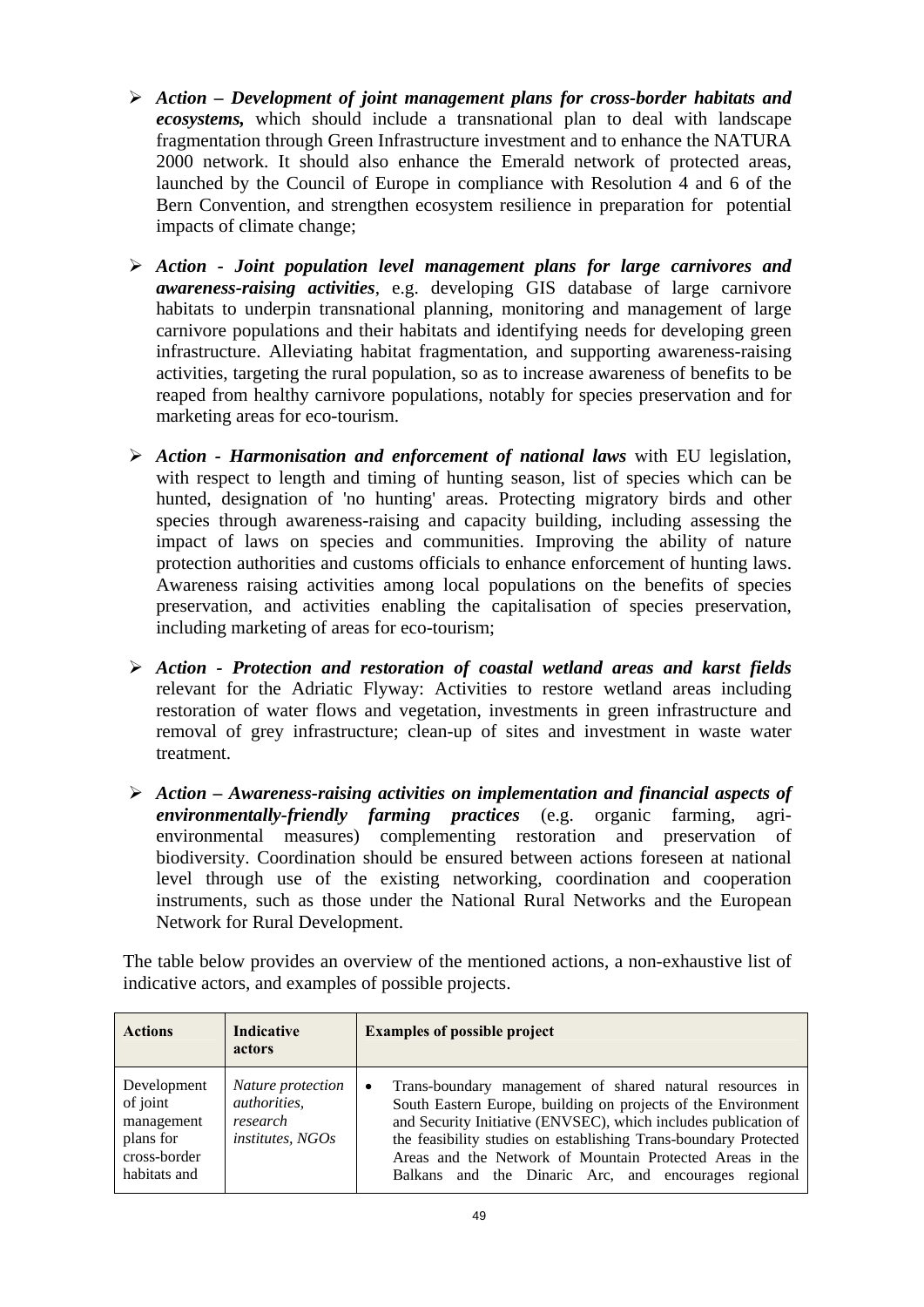| ecosystems                                                                                                     |                                                                                                                                              | cooperation for management of trans-boundary natural resources,<br>in particular water and mountain areas.                                                                                                                                                                                                                                                                                                                      |
|----------------------------------------------------------------------------------------------------------------|----------------------------------------------------------------------------------------------------------------------------------------------|---------------------------------------------------------------------------------------------------------------------------------------------------------------------------------------------------------------------------------------------------------------------------------------------------------------------------------------------------------------------------------------------------------------------------------|
|                                                                                                                |                                                                                                                                              | Building on the BE-NATUR (BEtter management<br>$\bullet$<br>and<br>implementation of NATURA 2000 sites) project, which<br>improves the management of rivers, lakes and coastal areas, in<br>order to implement the EU legislative framework and to develop<br>common tools for a better management and implementation of<br>NATURA 2000 sites.                                                                                  |
|                                                                                                                |                                                                                                                                              | Building on the European Green Belt initiative that aims to<br>preserve habitats along the former 'Iron curtain' through joint<br>cross-border activities in nature conservation and sustainable<br>development.                                                                                                                                                                                                                |
| Joint<br>population<br>level<br>management<br>plans for large<br>carnivores                                    | Nature protection<br><i>authorities,</i><br>research<br>institutes, NGOs,<br>local communities                                               | Development of national and transnational management plans for<br>$\bullet$<br>large carnivores                                                                                                                                                                                                                                                                                                                                 |
| Harmonisation<br>and<br>enforcement<br>of national<br>laws                                                     | National public<br>administration,<br>nature protection<br><i>authorities,</i><br>customs officials,<br>local<br><i>communities,</i><br>NGOs | Cooperation of all countries in joint implementation of CITES<br>regulations and fighting illegal wildlife trafficking                                                                                                                                                                                                                                                                                                          |
| Protection and<br>restoration of<br>coastal<br>wetland areas<br>and karst<br>fields                            | Nature protection<br>authorities, local<br><i>authorities, local</i><br>population, NGOs                                                     | Building on good practices developed under a successful LIFE<br>$\bullet$<br>NATURE project targeting an important karstic landscape in<br>Slovenia, including Lake Cerknica<br>Building on good practices developed under the LIFE Nature<br>$\bullet$<br>project aimed at improving water circulation and reducing<br>eutrophication in the PO delta.                                                                         |
| Awareness-<br>raising<br>activities on the<br>implementation<br>and financial<br>aspects of<br>environmentally | Local authorities,<br>Universities,<br>schools,<br>Chambers of<br>Agriculture                                                                | Building on good practices developed under the AGRI-KNOWS<br>co-financed in<br>2007-2013<br>under<br>project,<br>cross-border<br>cooperation between Italy and Slovenia under the European<br>Agricultural Fund for Rural Development (EAFRD), focusing on<br>raising awareness of young people working in agriculture about<br>practical application of scientific knowledge relative to<br>environmentally-friendly practices |
| friendly<br>farming<br>practices                                                                               |                                                                                                                                              | Building on the WWF "One Europe, More Nature (OEMN)"<br>$\bullet$<br>innovative pilot project in the trans boundary "Prespa Park"<br>region of Greece, Albania and the former Yugoslav Republic of<br>Macedonia, aimed at introducing environmentally-friendly<br>agricultural practises connected with the special environmental<br>needs of the area                                                                          |

## Examples of targets by 2020:

- Establishment of transnational management plans for all terrestrial eco-regions, shared by two or more participating countries
- Enhancement of NATURA 2000 and Emerald networks in the Region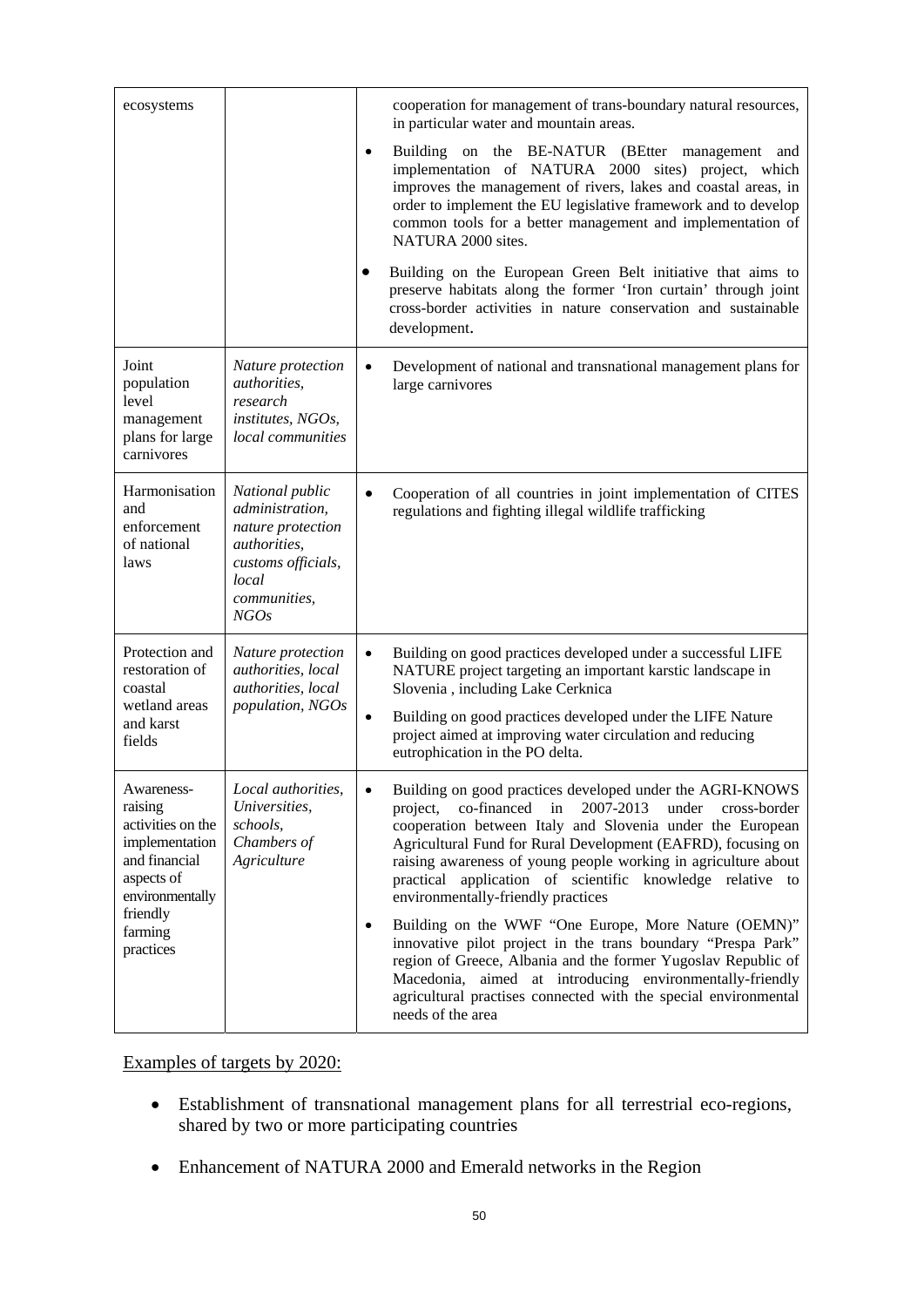## <span id="page-50-0"></span>**4. SUSTAINABLE TOURISM**

#### CO-ORDINATORS: CROATIA AND ALBANIA

This pillar focuses on developing the sustainable and responsible tourism potential of the Adriatic-Ionian Region, through innovative and quality tourism products and services. It also aims at promoting responsible tourism behaviour on the part of all stakeholders (wider public, local, regional and national private and public actors, tourists/visitors) across the Region. Facilitating the socio-economic perspectives, removing bureaucratic obstacles, creating business opportunities and enhancing the competitiveness of SMEs are essential for the development of tourism.

## The **specific objectives** for this pillar are:

- 1. Diversification of the macro-region's tourism products and services along with tackling seasonality of inland, coastal and maritime tourism demand.
- 2. Improving the quality and innovation of tourism offer and enhancing the sustainable and responsible tourism capacities of the tourism actors across the macro-region.

To achieve the above mentioned objectives the pillar will focus on two topics:

## **Topic 1 - Diversified tourism offer** *(products and services)***;**

## **Topic 2 - Sustainable and responsible tourism management** *(innovation and quality).*

This pillar strongly supports the Europe 2020 Strategy. It aims to contribute to **smart growth** through stimulation of competitiveness in the tourism sector of the Adriatic Ionian Region, as well as optimisation of the potential of EU policies and available financial instruments. It also aims to contribute to **sustainable and inclusive growth** through the promotion of resource-efficient, responsible and high-quality tourism with new, better and more long-term jobs and to consolidation of the Adriatic-Ionian Region's profile as a sustainable and high-quality destination.

As far as the EU Tourism Policy is concerned, the pillar reflects the Communication (COM(2010)352) "*Europe, the world's No 1 tourist destination – a new political framework for tourism in Europe*", in which the Commission focuses on two key concepts mutually influencing each other: the need for a sustainable approach and the need to boost the competitiveness of the European tourism sector. In addition it takes good note of the Communication COM(2014)86) "*A European Strategy for more Growth and Jobs in Coastal and Maritime Tourism*" that sets the framework for current challenges and proposes a strategy dedicated to enhancing the sector's sustainability and competitiveness so as to unlock the full potential of this growing and promising sector  $34$ .

Furthermore the pillar's objectives are in line with the South-East Europe Strategy 2020. Its smart growth objective in particular reinforces implementation of the Ljubljana Process which calls for integrated rehabilitation of cultural heritage in the Region.

<sup>34</sup> 34 The pillar takes also into account the "*Agenda for a sustainable and competitive European tourism*" COM (2007) 621, which outlined the objectives and principles for the sustainability of tourism and the challenges to be tackled at EU level.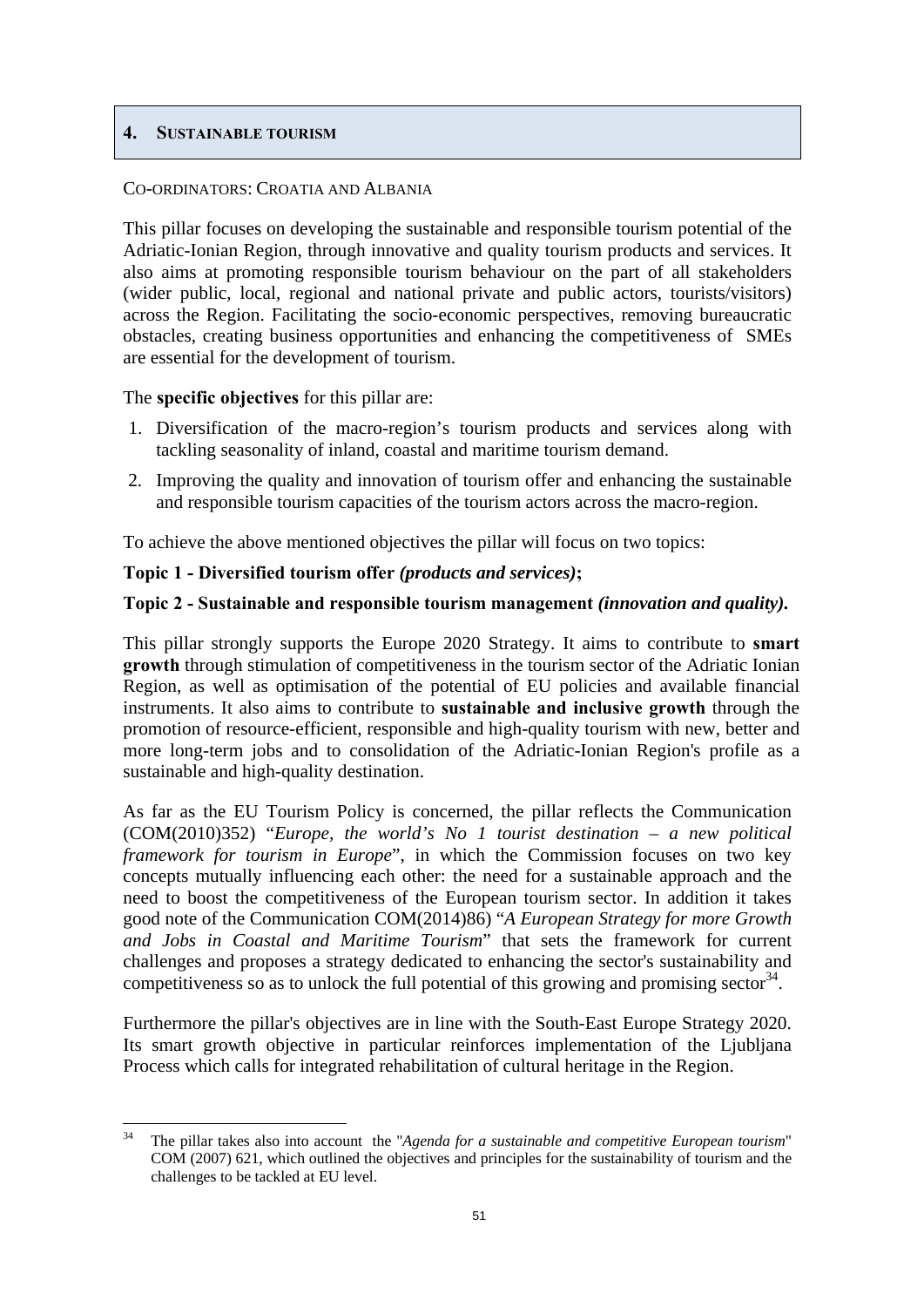Sustainability in tourism should be strongly linked to commercial and business perspectives. In this regard, the Forum of the Adriatic and Ionian Chambers of Commerce (AIC Forum) $35$  is linking the chambers of commerce of most of countries participating in this Strategy. Administrative barriers and red-tape must be removed and commercial opportunities facilitated and exploited. With a special thematic Round Table on Tourism, a Round Table on EU Project Management and the International Court of the Adriatic and Ionian Area, it aims at influencing policies targeting SMEs so as to increase the macro-region attractiveness in terms of tourism.

For several actions, the Action Plan could further build on the work already carried out in a bottom-up manner by established macro-regional actors. Such is the case of the Adriatic-Ionian Initiative (with a special group for Tourism and Culture), the network of the Adriatic and Ionian Universities (UNIADRION), the Adriatic-Ionian Euro-region (through its Thematic Committee on Tourism and Culture), the Forum of Adriatic and Ionian Cities and the mentioned AIC Forum.

## *Links to other pillars*

In line with the integrated approach encouraged by the Strategy, the 'Sustainable Tourism' pillar is strongly linked to the other three pillars. Successful implementation of the Action Plan for Pillar 4 could thus be reinforced thanks to increased and better intermodal connectivity, which is the focus of Pillar 2 ('Connecting the Region'). Pillar 3 ('Environmental Quality') and Pillar 1 ('Blue growth') play an evident role in ensuring the integrated sustainability sought through the 'Sustainable Tourism' pillar.

## *Cross-Cutting Issues*

The highlighted cross-cutting issues are of high relevance to both proposed topics: **Research and Innovation,** with particular attention to **SMEs development, and Capacity Building,** both for private actors and public bodies who need to engage in a much closer cooperation. **Communication** – especially publicity - to wider and specific audiences, as well as higher quality of **education**, life-long learning, vocational training, and development of skills, are incorporated in the proposed Action Plan as part of the "Capacity building" process.

<sup>35</sup> 35 http://www.forumaic.org/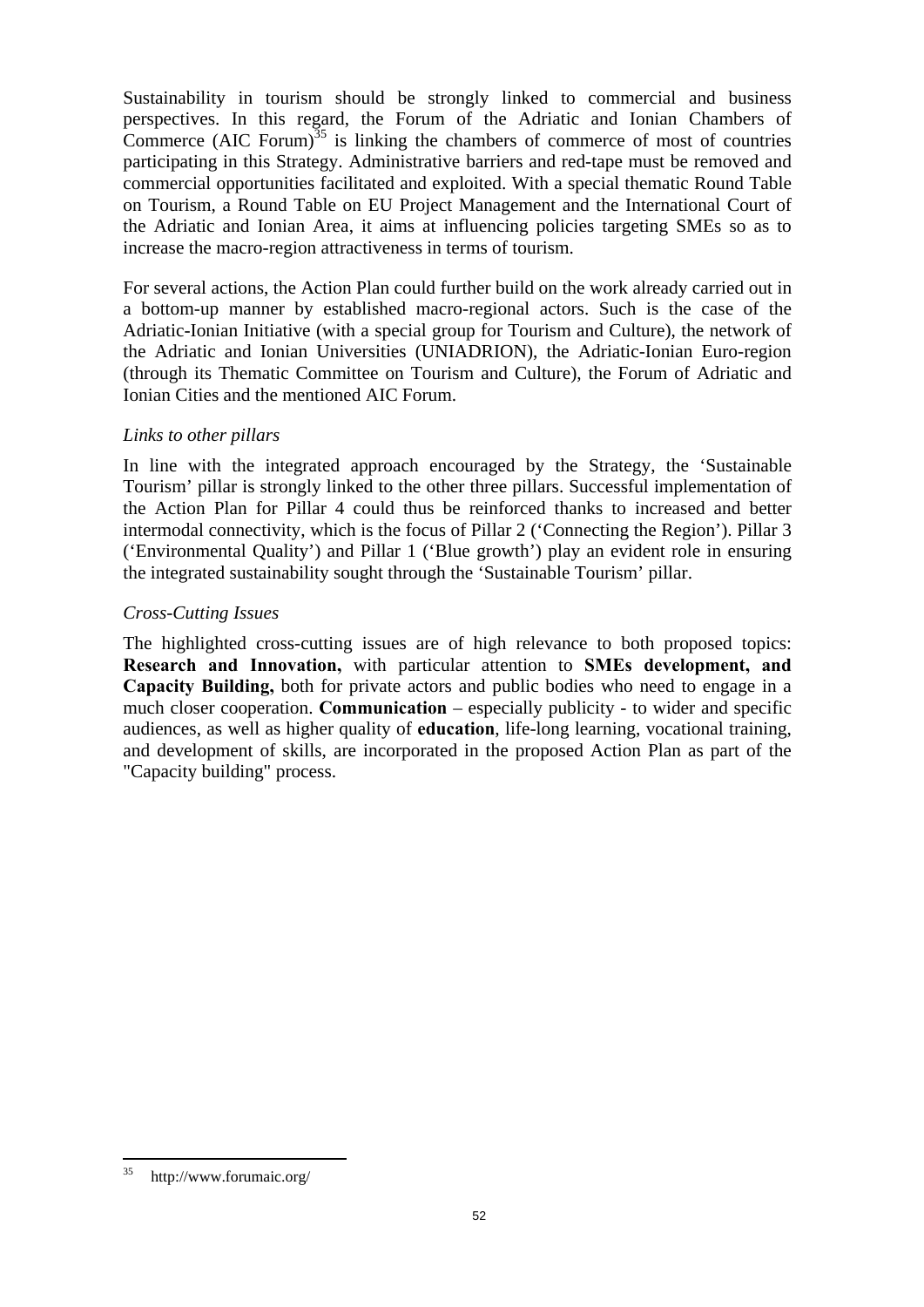## <span id="page-52-0"></span>**4.1. Diversified tourism offer (products and services)**

#### Presentation of the issue

Joint cooperation at macro-regional level will result in sustainable diversification of the Region's tourism offer (compared to other competitors), profiting from business opportunities, reducing the sector's dependence on the seasonal model, limiting the environmental footprint and taking into consideration the impacts of a changing climate. It will provide high value-added products and services. This diversification of products and services can be a vehicle for attracting more and/or different types of tourists, as well as prolonging tourist seasons, strengthening 'all year round tourism' and creating more and better jobs for the Region's economy. The overall Strategy should also combine every available support for an entrepreneurial approach<sup>36</sup>, in order to improve the quality of the Region's products, and encourage tourism in a way that would lead to diversification of the rural and coastal economy, linking it further to the tourism sector. It should, above all, have a strong commercial and business-oriented dynamic based on best practices (mainly at transnational and/or interregional level) and be implemented through regional integrated territorial development action plans linked to coherent sustainable transport plans and air quality plans.

#### Adriatic-Ionian Region specifics

Although tourism is already one of the fastest growing economic activities in the Adriatic- Ionian Region, and one of the main contributors to the area's GDP, the full potential of the Region's rich natural, cultural, historic and archaeological heritage is not yet exploited in a sustainable and responsible way. This should build on climatic as well as on existing market advantages. However, the concept of sustainable tourism<sup>37</sup>, as well as developing innovative, quality tourism products and services and making the Adriatic-Ionian destination even more attractive, has not yet been taken fully on board by the tourism actors across the Region. As a result, many alternative and potentially sustainable forms of tourism<sup>38</sup> have not been sufficiently developed, diversified and/or integrated in wider regional development strategies (e.g. sustainable tourism supported by creative and /or cultural industries, as well as cultural entrepreneurship) so as to reinforce the strong socio-economic tourist advantage the Region has already built. Improving quality is central for developing sustainable tourism products and services. In addition, this is needed for developing responsible tourism; including all stakeholders, the local population as well as tourists/visitors, is part of the sustainable tourism concept.

#### Indicative actions

¾ *Action - "Brand-building of the Adriatic Ionian tourist products/services''.* Gradual establishment of an Adriatic-Ionian brand which would posit the Region as one

<sup>36</sup> 36 Including possible involvement of the Enterprise Europe Network- EEN [\(http://een.ec.europa.eu\)/](http://een.ec.europa.eu)/)

<sup>&</sup>lt;sup>37</sup> Sustainability principles refer to the environmental, economic and socio-cultural aspects of tourism development, and a suitable balance must be established between these three dimensions to guarantee long-term sustainability

<sup>&</sup>lt;sup>38</sup> Including cultural tourism, sports tourism, eco-tourism, thermal, health and wellbeing tourism, nature tourism, historical, scholastic, pilgrim tourism, agro-tourism, rural tourism, business, or tourism capitalising on the maritime and sub-aquatic cultural heritage, industrial heritage or the economic fabric of a region, etc.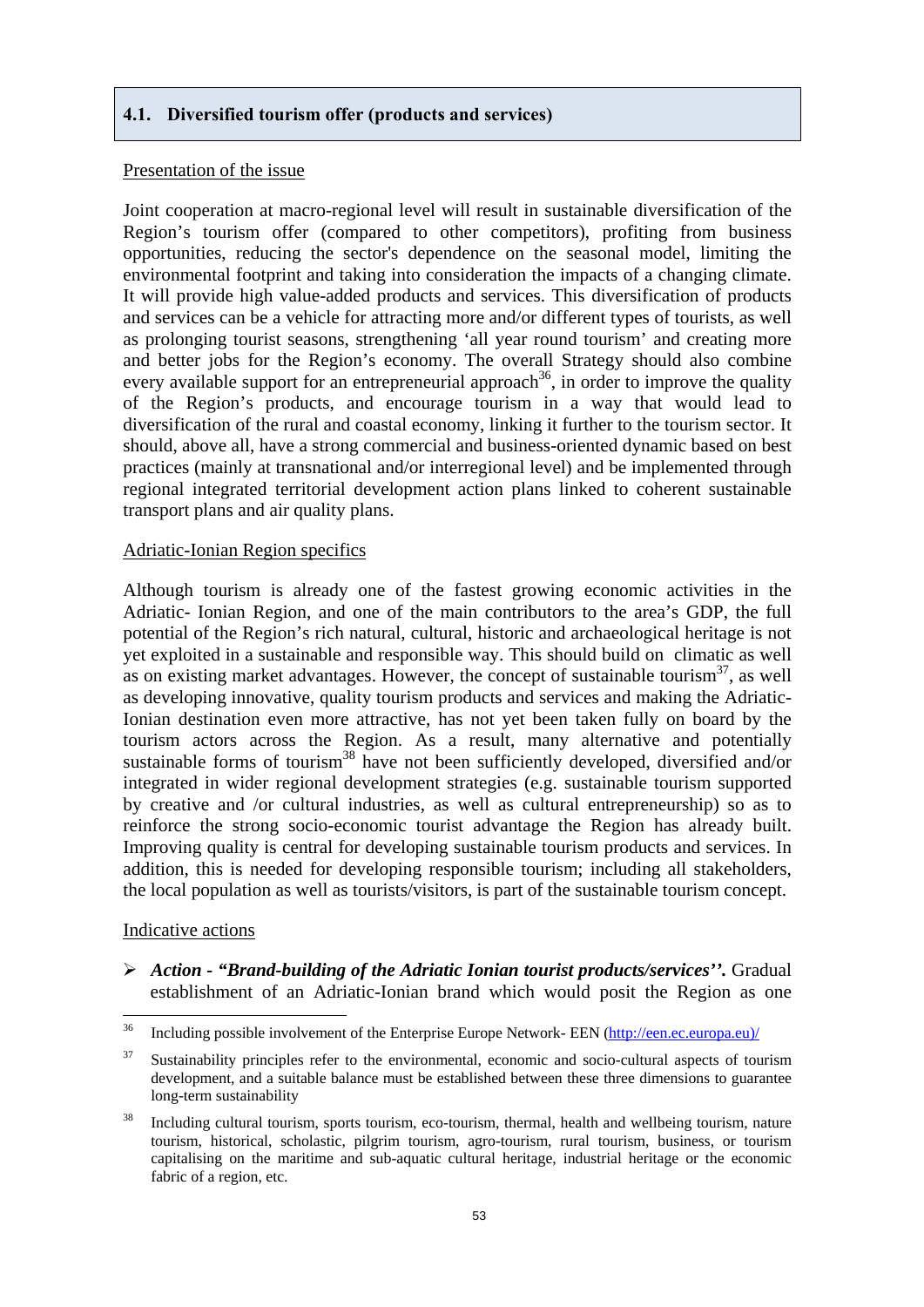destination in the eyes of visitors, residents and stakeholders. This strategic approach will only be effective through a brand-building process based on a common identity and strongly collaborative efforts, pooling of joint resources, networking, partnerships in association with an appropriate communication strategy. Overall, the branding exercise should formulate a vision emphasising the clear benefits that improved tourism products/services will bring to both residents and visitors in the Region. In this regard, actors should also explore how to take stock of existing synergies $^{39}$ .

- ¾ *Action "Initiative to improve quality for sustainable tourism offer".* Although improving quality in tourism offer is a horizontal issue that should touch upon all topics and actions, it is to be treated also as a distinct action. Improving the quality of the existing offer and delivering new services and products of enhanced quality should be at the basis of sustainable tourism offer In this context, a tourism offer addressing specific target of tourists, such as: seniors, youth or people with disabilities, would be of interest. The tourism offer in the Adriatic-Ionian Region could also derive its strength from individual excellences in each country, in particular with regard to quality and visibility. Thanks to a critical mass of interconnected niches of excellence, the overall offer of the Region will be significantly optimised.
- ¾ *Action "Diversification of the cruise and nautical sectors and enhancement of the yachting sector''*. While the cruise and nautical sectors are already operating at a macro-regional level with a strong potential for further growth, local coastal and hinterland economies have not tapped into their full potential. Subsequently, local economies have not developed appropriate ways of managing profitably effects of intensive influx of tourists within a relative short period. By exploring alternative routes and/or business model, linking better the cruise offer to local people and products, unsustainable congestion can be better tackled and the full potential could be better exploited, with more lasting economic benefits for local economies. To secure the support of the local population, such developments should be linked to sustainable transport plans.
- ¾ *Action "Sustainable tourism R&D platform on new products and services".* This action focuses on joining forces in the Region among university departments, research centres, innovation and technology transfer networks, together with the business community for development and marketing of new products and services, development of clusters and smart specialisation strategies.
- ¾ *Action "Sustainable and thematic tourist routes''.* This action focuses on development and branding of macro-regional tourism routes, through mapping and further promoting existing routes, (i.e. cruise, motor bike, walking/hiking, cycling, sailing). In addition, one should also explore creation of new routes building on the assets and diversity of the Adriatic-Ionian Region. This will include developing strategies for attracting new niche markets, especially for cultural, luxury and business tourism. The action should build on knowledge, skills and heritage assets, which would connect and promote lesser-known destinations of the Region.

 $30^{\circ}$ 39 Being patented brand and owned by the AIC Forum, ADRION aims to help tourist operators in the Region to present themselves to international tourist markets, to stimulate the growth of weak tourist areas by connecting them with the more established tourist destinations, and to assist consumers/tourists with immediate identification of services and tourist products of the Region.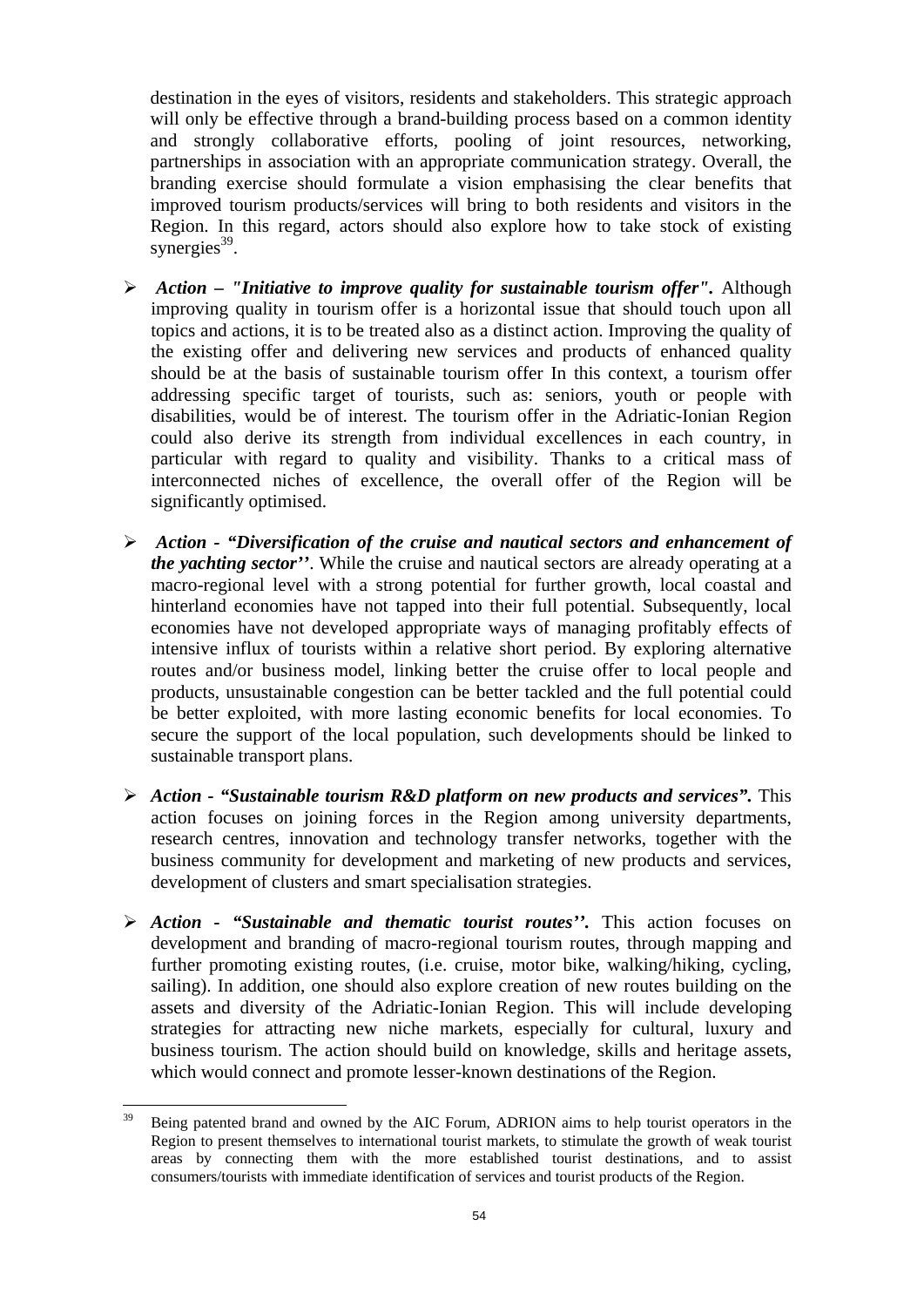- ¾ *Action "Fostering Adriatic-Ionian cultural heritage".* In order to diversify the Region's profile in the eyes of its visitors and to extend the tourism inflows beyond the summer season, the rich cultural background and assets should be further exploited. This could be achieved by strengthening cultural cooperation. In this way the implementation of the Ljubljana process<sup>40</sup> will be reinforced and there will be increased demand for use of the creative, cultural and natural industries sector. With a critical mass of cultural hotspots at macro-regional level certain areas could be rejuvenated and enjoy increased tourism attention.
- ¾ *Action "Improving accessibility for Adriatic-Ionian tourism products and services''.* This action is expected to adjust tourism products and services in the Region to the needs of both residents and visitors with special access needs (i.e. senior groups, young people and schools, disabled people, families with low income). By successfully creating a "critical mass" across the Region of 'year-round' accessible destinations, attractions, sights and tourism-related quality services, more tourists can be expected to be attracted while tourism flows could be maintained also in the low season.
- ¾ *Action "Upgrade of Adriatic-Ionian tourism products''.* The Region has a unique variety of products - especially in agriculture and food processing sector - generated through processes that are unique in the world. Investment opportunities may arise from exploration of new ways of entering the global markets. In addition, labelling and upgrading local products at macro-regional level is likely to result in stronger affiliation with the Region. At the same time development of local products could be an effective economic development tool.

| <b>Actions</b>                                                                    | <b>Indicative actors</b>                                                                                                                                                                                                                                      | <b>Examples of possible projects</b>                                                                                                                                                                                                                                                                                                                                                                                                                                                                                                                                                                                                                                                                                                                                                                                                   |
|-----------------------------------------------------------------------------------|---------------------------------------------------------------------------------------------------------------------------------------------------------------------------------------------------------------------------------------------------------------|----------------------------------------------------------------------------------------------------------------------------------------------------------------------------------------------------------------------------------------------------------------------------------------------------------------------------------------------------------------------------------------------------------------------------------------------------------------------------------------------------------------------------------------------------------------------------------------------------------------------------------------------------------------------------------------------------------------------------------------------------------------------------------------------------------------------------------------|
| Brand-<br>building of the<br>Adriatic-<br>Ionian tourist<br>products/<br>services | <b>National Tourism</b><br>Organisations,<br><b>Destination</b><br>management<br>organisations,<br><i>international</i><br>experts, research<br>and, cultural<br><i>institutes.</i><br>museums, non-<br>profit<br>organizations,<br>and private<br>operators, | Adriatic-Ionian brand strategy. Preparatory steps require<br>$\bullet$<br>targeting global travel, on the basis of important topics, such as<br>the target customer groups, the portfolio of value-added products<br>and services, administrative adaptations needed, as well as key<br>messages (based on the Region's values) that will effectively<br>communicate the brand.<br>Identification and development of an Adriatic-Ionian 'basket<br>$\bullet$<br>of products' that can be associated in a unique manner with the<br>Region.<br>Communication of the branding strategy, both within the<br>$\bullet$<br>Region, with targeted common niches, and internationally with<br>continuous campaigns promoting the Region so as to attract<br>visitors from other continents and from both established and<br>emerging markets. |
| Initiative to<br>improve<br>quality for<br>sustainable                            | Chambers of<br>commerce,<br>shipping and<br>environment,                                                                                                                                                                                                      | Digitalisation of communication and of available tourism<br>٠<br>offer data storage. The public and private sectors should use a<br>common Adriatic-Ionian tourism portal to upload all available<br>tourism offer and rating in order to facilitate dissemination of                                                                                                                                                                                                                                                                                                                                                                                                                                                                                                                                                                  |

The table below provides an overview of the mentioned actions, a non-exhaustive list of indicative actors, and examples of possible projects.

 $\overline{a}$ 40 http://www.coe.int/t/dg4/cultureheritage/cooperation/see/irppsaah/ljubljanaprocessii\_EN.asp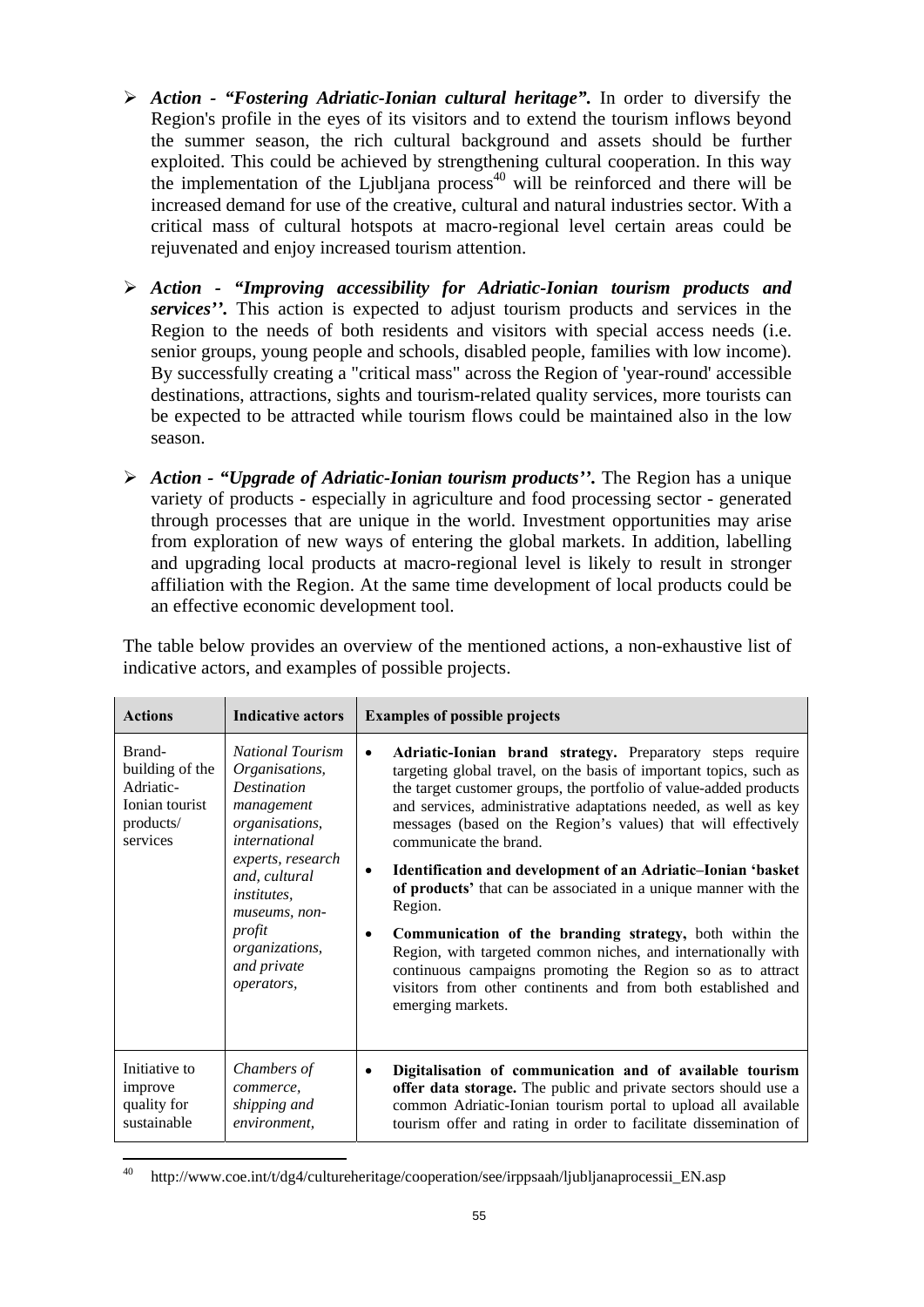| tourism offer                                                                                               | SMEs, tourism<br>organisations,<br>destination<br>management<br>associations,                                                                                                                                      | tourism information.<br>Public/private cooperation to enhance the quality of tourism<br>$\bullet$<br>offer. Defining common quality criteria for the specific Adriatic-<br>Ionian tourism offer. Based on those predefined criteria,                                                                                                                                                                                                                                                               |
|-------------------------------------------------------------------------------------------------------------|--------------------------------------------------------------------------------------------------------------------------------------------------------------------------------------------------------------------|----------------------------------------------------------------------------------------------------------------------------------------------------------------------------------------------------------------------------------------------------------------------------------------------------------------------------------------------------------------------------------------------------------------------------------------------------------------------------------------------------|
|                                                                                                             | ministries of<br>tourism, tourism<br>local actors,                                                                                                                                                                 | launching of a needs analysis of the tourism offer in terms of<br>quality. Defining niches of excellence in the broader Region and<br>interconnecting them so as to enhance the tourism offer.                                                                                                                                                                                                                                                                                                     |
|                                                                                                             | $LAGs^{41}$ and<br>FLAG <sub>s</sub> ,<br>municipalities and<br>regions                                                                                                                                            | Setting up modes for facilitating circulation of tourists<br>$\bullet$<br>throughout the macro-region. Creating common road signals and<br>cross-border/transnational information for tourism attractions,<br>using appropriate languages for the designation of products,<br>using common standards and classification systems.                                                                                                                                                                   |
|                                                                                                             |                                                                                                                                                                                                                    | Developing projects enhancing the economic potential of<br>$\bullet$<br>tourism by combining innovative facilities with ancient<br>routes (e.g. Odyssea project <sup>42</sup> )                                                                                                                                                                                                                                                                                                                    |
| Diversification<br>of the cruise<br>and nautical<br>sectors and<br>enhancement<br>of the yachting<br>sector | Port Authorities,<br>cruise lines,<br>nautical industry,<br>tourist operators,<br>local<br>municipalities,<br>university<br>departments in<br>relative fields,<br>leisure sports<br>organizations/ass<br>ociations | Consultation with the cruise sector and the local authorities for<br>$\bullet$<br>routes <sup>43</sup><br>possible<br>alternative sea<br>(including)<br>designing<br>alternative use of smaller-scale cruise) that could promote joint<br>coastal and rural tourism packages to attract tourists to the<br>hinterland as well as to reduce the environmental impacts Joint<br>promotion campaign in all the macro-region's cruise ports.                                                           |
|                                                                                                             |                                                                                                                                                                                                                    | Identifying new and innovative business and logistics models<br>$\bullet$<br>for supplying Adriatic-Ionian food and non-food products in the<br>cruise sector. Development of guidelines and study of the<br>carrying capacity of the call ports for the application of<br>sustainability criteria for the decongestion of cruise ports and<br>better development of these ports. This would include linking<br>such approaches with coherent sustainable mobility plans and air<br>quality plans. |
| Sustainable<br>tourism R&D<br>platform on<br>new products<br>and services                                   | Universities and<br>research centres<br>and networks, ,<br>Regional<br>development<br><i>agencies,</i><br>Ministries of<br>Competitiveness,<br>of Research and<br>Education                                        | Network of Adriatic - Ionian regional tourism innovation<br>$\bullet$<br>centres. Mapping and networking of the various innovation<br>structures for tourism-related sectors such as sustainable<br>construction, energy efficiency, waste management, ICT for<br>tourism to facilitate transfer of knowledge, best practices in<br>technology transfer and business cooperation.                                                                                                                  |
|                                                                                                             |                                                                                                                                                                                                                    | New business opportunities in environmental technology.<br>$\bullet$<br>Joint calls for proposals, at macro-regional level, with a view to<br>helping the environmental technology sector facing particular<br>challenges to exploit research results in the Region.                                                                                                                                                                                                                               |
|                                                                                                             |                                                                                                                                                                                                                    | Develop transnational new clusters in the field of tourism,<br>٠<br>encouraging trans-sectorial and cross-border cooperation.                                                                                                                                                                                                                                                                                                                                                                      |
| Sustainable<br>and thematic<br>tourist routes                                                               | Private operators,<br>national tourism<br><i>ministries.</i><br>regional and local<br>authorities,                                                                                                                 | Mapping and joint promotion of existing macro-regional<br>$\bullet$<br>routes.                                                                                                                                                                                                                                                                                                                                                                                                                     |
|                                                                                                             |                                                                                                                                                                                                                    | Further development of thematic tourism such as cultural<br>$\bullet$<br>tourism, sports tourism, eco-tourism, thermal, health<br>and                                                                                                                                                                                                                                                                                                                                                              |

41 Local Action Groups (rural development) and Fisheries Local Action Groups

42 www.odyssea.eu

<sup>43</sup> Promotion of transnational thematic itineraries like cultural, pilgrim or ancient trade routes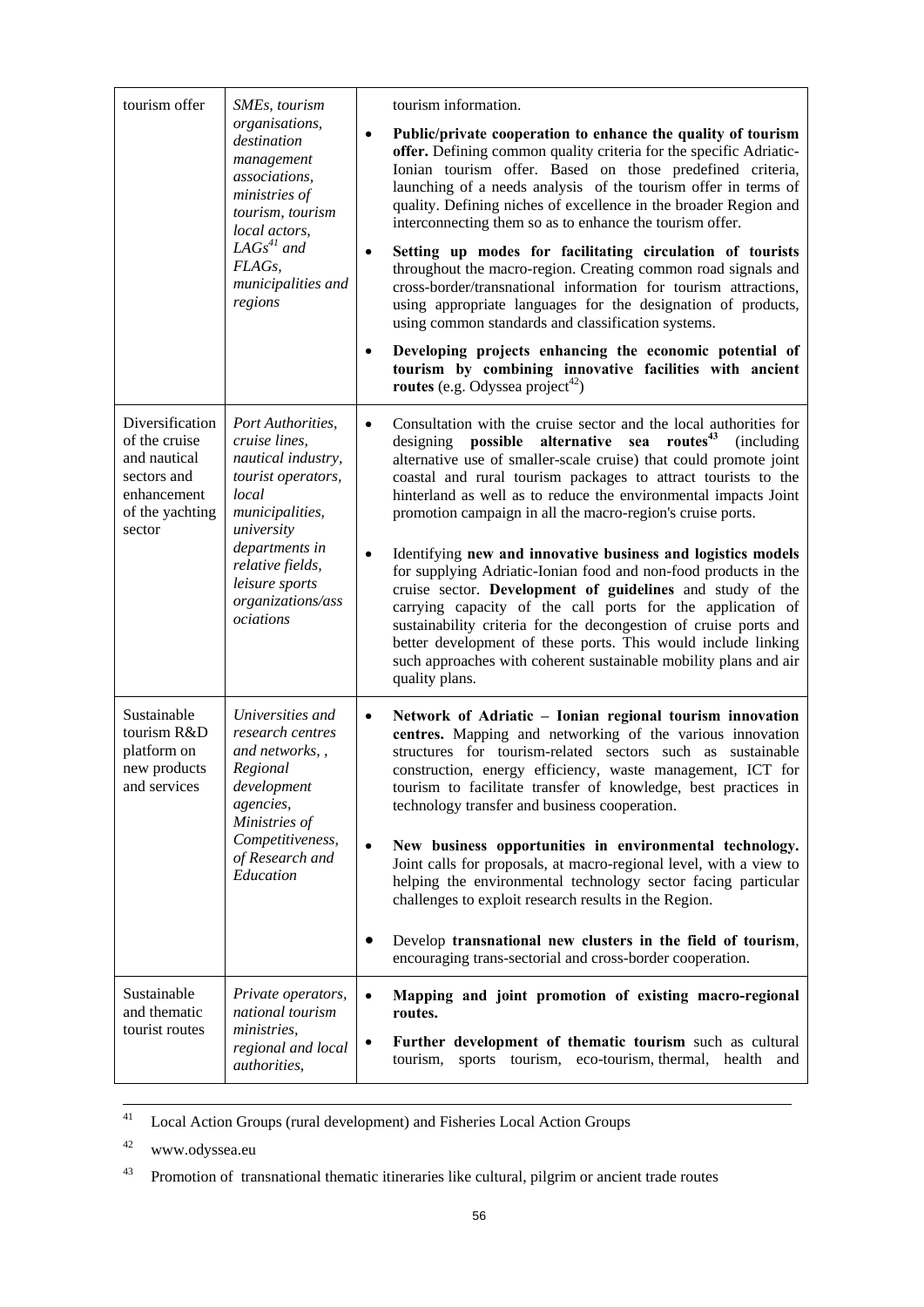|                                                                                            | destinations<br>management<br>associations,<br>chambers of<br>commerce                                                                                                           | wellbeing tourism, nature tourism, historical, scholastic, pilgrim<br>tourism, agro-tourism, rural tourism, business, or tourism<br>capitalising on the maritime and sub-aquatic cultural heritage,<br>industrial heritage or the economic fabric of a region, etc.<br>Establishing synergies between macro-regional routes and<br>$\bullet$<br>local communities.                                                                                                                                                                                                                                                                                                                                                                                                                                                                                                                         |
|--------------------------------------------------------------------------------------------|----------------------------------------------------------------------------------------------------------------------------------------------------------------------------------|--------------------------------------------------------------------------------------------------------------------------------------------------------------------------------------------------------------------------------------------------------------------------------------------------------------------------------------------------------------------------------------------------------------------------------------------------------------------------------------------------------------------------------------------------------------------------------------------------------------------------------------------------------------------------------------------------------------------------------------------------------------------------------------------------------------------------------------------------------------------------------------------|
| Fostering<br>Adriatic-<br>Ionian cultural<br>heritage                                      | Ministries of<br>Culture and<br>Tourism, regional<br>authorities and<br>municipalities,<br>NGO <sub>s</sub> ,<br>Universities,<br>museums                                        | Adriatic-Ionian Museum Network for the establishment of a<br>$\bullet$<br>regional network that will direct visitors to the various museums,<br>cultural events and premises across the Region.<br>More emphasis on archaeological sites for the promotion of the<br>$\bullet$<br>Region as a global destination for archaeological tourism.<br>Creative Adriatic-Ionian Region. Globally, creative industries<br>$\bullet$<br>are among emerging drivers of the economy. Networking of<br>creative industries actors for exchanging ideas, know-how and<br>experience will help distribute the creative potential across the<br>entire region. This project would identify issues of common<br>interest and concentrate on knowledge, experience, information<br>and sharing of excellence in support of artistic entrepreneurship,<br>creative start-ups and contemporary art festivals. |
| Improving<br>accessibility<br>for Adriatic -<br>Ionian tourism<br>products and<br>services | Relevant tourism<br>authorities and<br>agencies, tourism<br>operators, SMEs,<br>training providers<br>across the Region<br>and disability<br>stakeholders                        | Improving specific skills and training relative to accessibility<br>$\bullet$<br>in the tourism supply chain.<br>Disseminating good practices among tourism stakeholders in<br>$\bullet$<br>accessible tourism <sup>44</sup> .<br>Promoting the Adriatic-Ionian Region as an accessible<br>$\bullet$<br>Region to key markets; promoting the Region through means<br>based on, but not limited to, use of new technologies and social<br>networks oriented towards different target users. An example<br>could be creation of accessible and safe marinas, mainly for<br>people with reduced mobility, in particular in the field of leisure<br>boating.                                                                                                                                                                                                                                   |
| Upgrade of the<br>Adriatic<br>Ionian tourism<br>products                                   | Farmers,<br>producer groups,<br>processing<br>industry, short<br>supply chains,<br>LAGs, and<br>$FLAGs^{45}$ ,<br>universities,<br>Venture capitals,<br>regional<br>authorities, | Connecting local agricultural, fisheries, tourism and food<br>$\bullet$<br>supply sectors, partnerships between businesses participating in<br>local food projects in order to develop new strategies for placing<br>their products and attracting new types of customers.<br><b>Exchange of good practices</b> $46$ and know-how transfer from the<br>$\bullet$<br>European Network for Rural Development.<br>Linking with technology transfer and business cooperation<br>$\bullet$<br>networks such as Enterprise Europe Network for facilitation of<br>technology transfer and identification of business cooperation<br>opportunities, new production, labelling and marketing methods.                                                                                                                                                                                               |

Examples of targets by 2020:

• 5 new macro-regional routes created

 $44$ 44 E.g: Calypso project, and Holiday4All project, managed by Serbia and Montenegro. They aim at developing sustainable social-off season tourism for disadvantaged people, and at making tourism leisure activities accessible to all.

<sup>45</sup> Local Action Groups (rural development) and Fisheries Local Action Groups

<sup>46</sup> http://enrd.ec.europa.eu/app\_templates/filedownload.cfm?id=18EC541F-CB32-ED81-55DF-AFB25B27E01E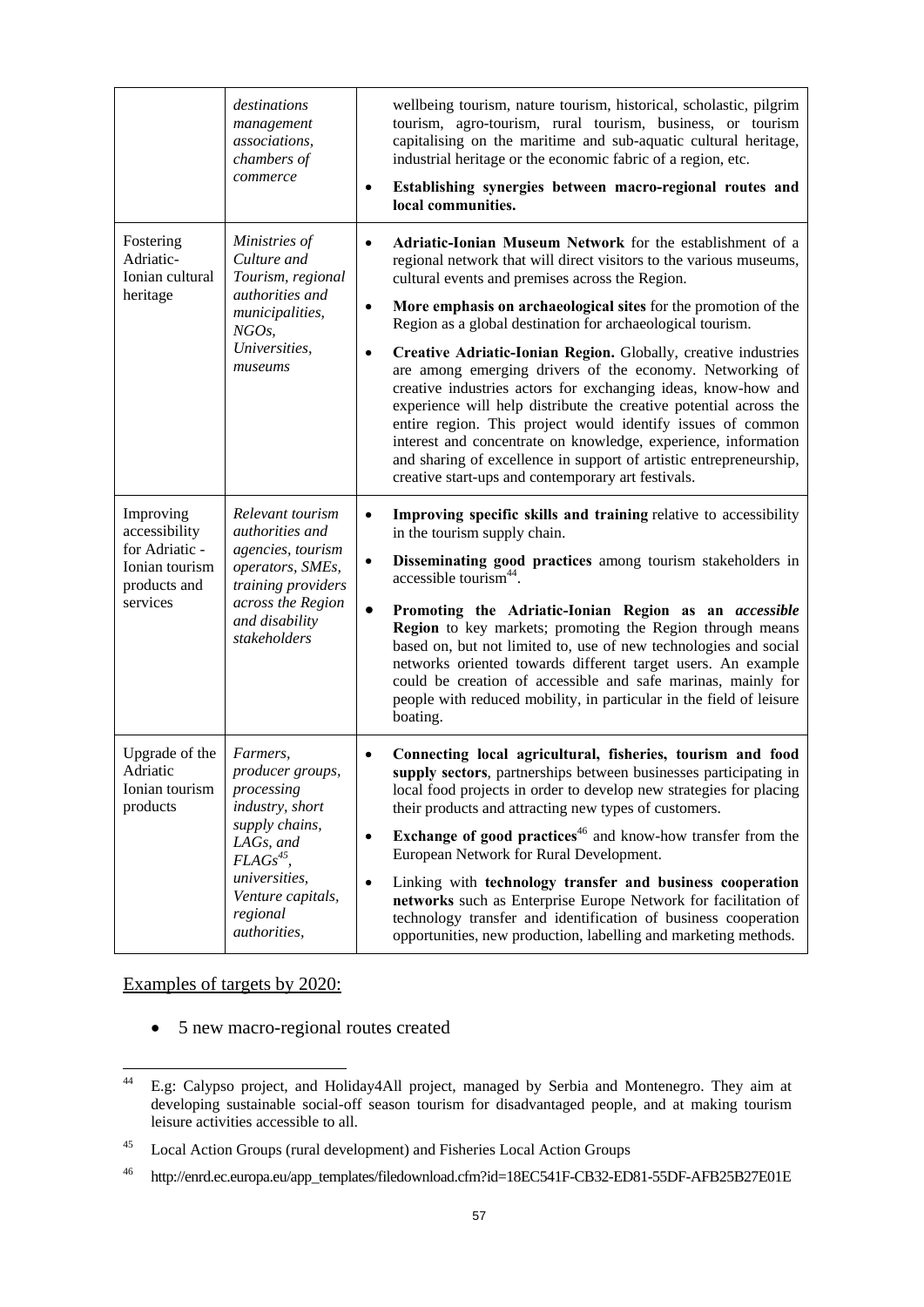• Conformity with EU standards and best practice by hotels and museums in the Adriatic-Ionian, to be fully accessible by special needs groups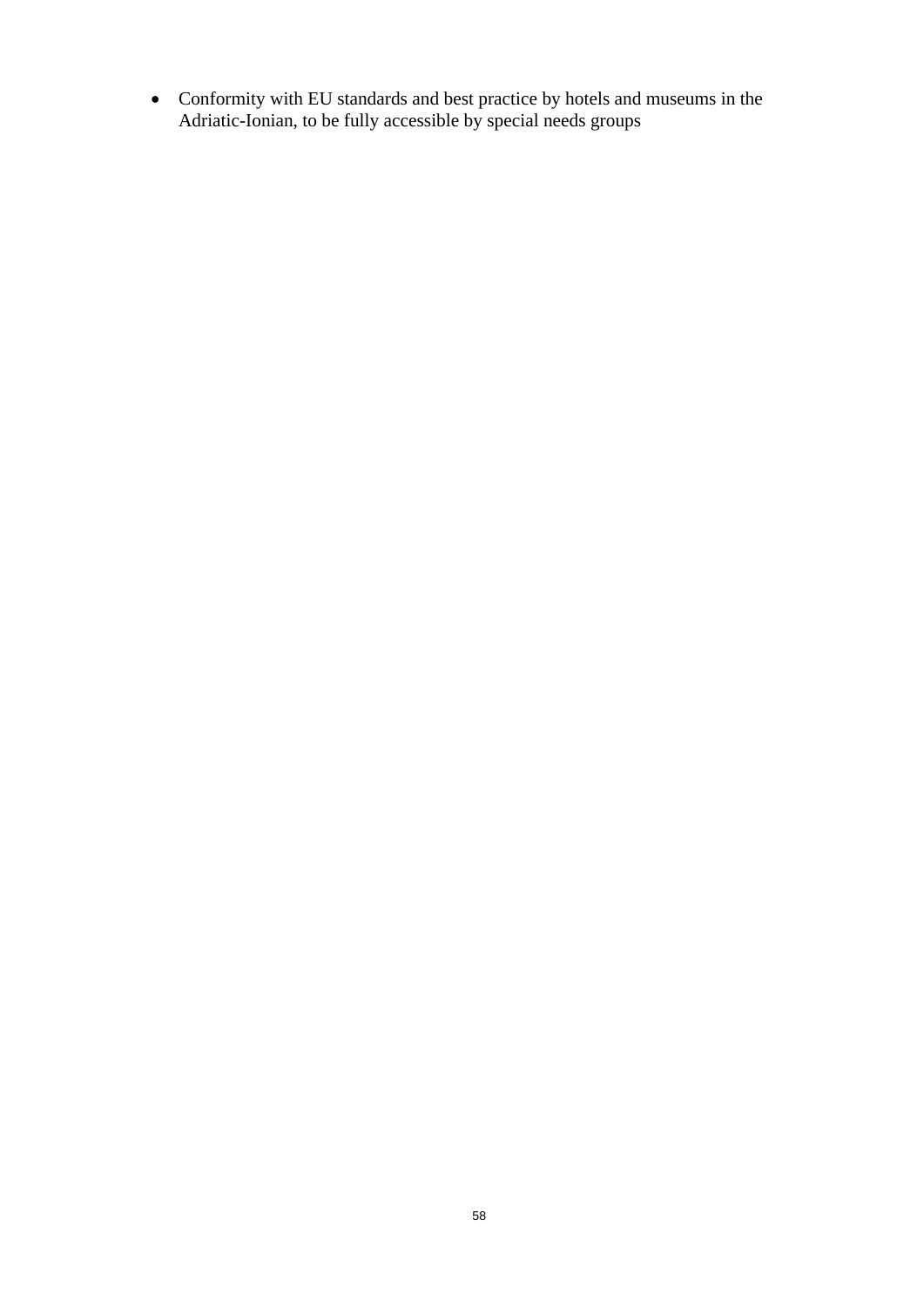## <span id="page-58-0"></span>**4.2. Sustainable and responsible tourism management (innovation and quality)**

## Presentation of the issue

The current state of Adriatic and Ionian cooperation in the management of the sustainable tourism is rather limited. This in turn results in limited options addressing common organisational, human resources and financial problems. A series of actions aiming at better understanding the concept of "sustainable development" among tourism stakeholders are therefore needed, including: horizontal interventions promoting establishment of generally accepted standards and rules, and improved cooperation between public bodies and private tourism associations. The net gains of a joint approach will include increased tourist flows and access to new tourism markets, more business opportunities, diffusion of new technologies and know-how, increased employment and enterprise development, better resource efficiency and preservation of natural capital and cultural heritage.

## Adriatic-Ionian Region specifics

Currently intensive tourism activities are very important and profitable. However, they are not always managed soundly, and can even have negative effects (production of waste, pressure on water supply, impact on land and biodiversity, etc.) on the coastal, marine, and hinterland environment. By integrating sustainability approaches<sup>47</sup> into their activities, tourism stakeholders will increase business by protecting the competitive advantages (its intrinsic diversity, its variety of landscapes and cultures) that make the Adriatic Ionian an attractive tourist destination.

The tourism industry also needs to build innovation transfer networks, in order to develop better its products and services and to increase its quality and value. Sustainability needs, however, to be linked strongly to commercial perspectives. A commercial approach needs to be developed together with the sustainable and smart approach of tourism. The objectives of this particular topic are: enhancing, strengthening cooperation between key public and private stakeholders; fostering competitive and innovative tourist SMEs; tackling the seasonality issue, and promoting the sustainability of the tourism sector.

## Indicative actions

¾ *Action - Network of Sustainable Tourism businesses and clusters:* Stimulating innovation through interaction between different tourism actors and creation of strong synergies with complementary sectors along the value chain. Useful lessons could be also learnt from applying the Smart Specialisation approach and, in particular, through adapting the Entrepreneurial discovery process, actively involving the private sector in identifying sustainable tourism activities with the most promising potential for growth and for absorbing research outputs.

 $47$ Such as, the responsible use of natural resources, taking into account the environmental impact of activities, the use of 'clean' energy, protection of the heritage and preservation of the natural and cultural integrity of destinations,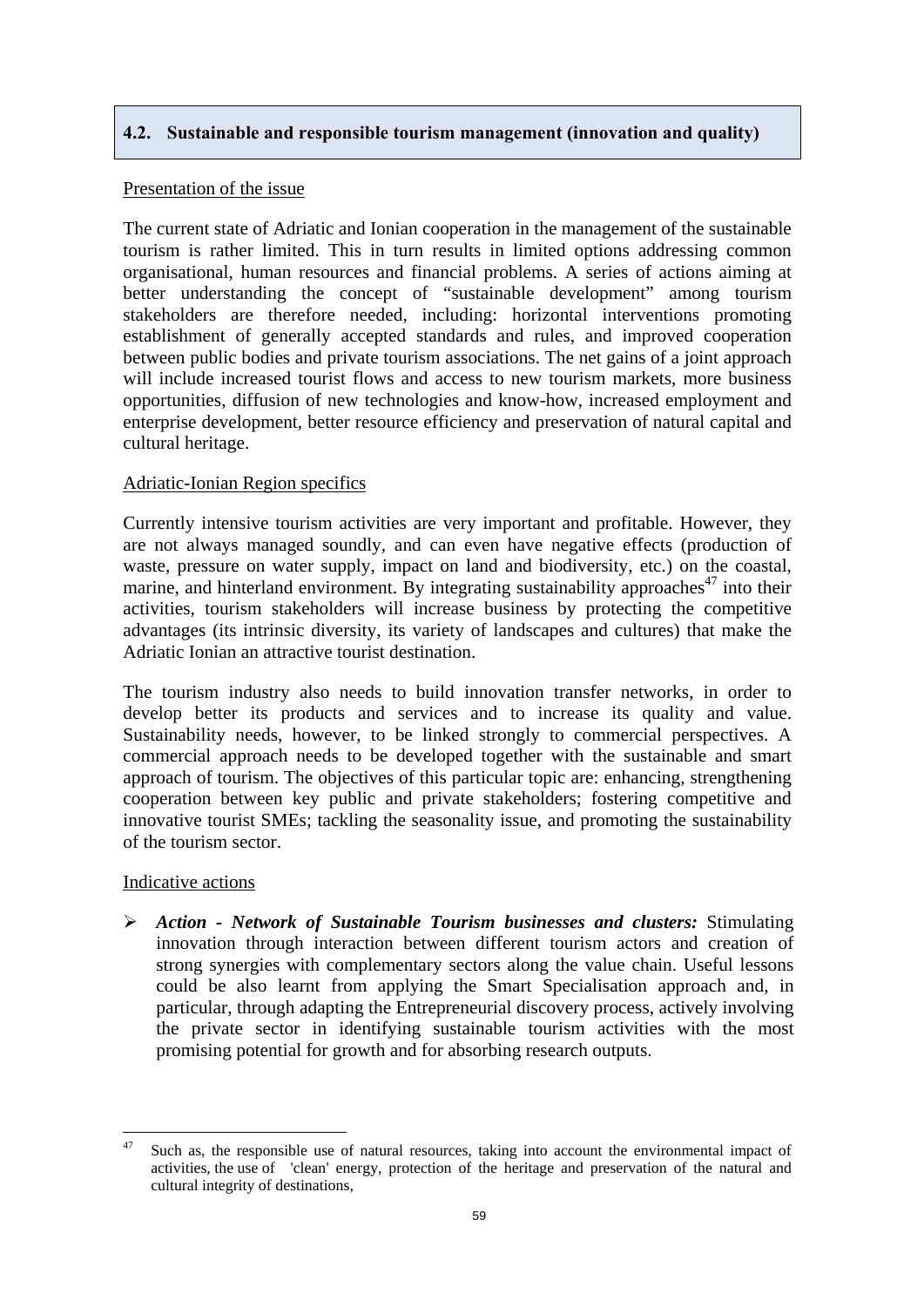- ¾ *Action Facilitating access to finance for new innovative tourism start-ups:* This action would facilitate access to information on funding possibilities for innovative sustainable tourism start-ups, and for SMEs and university spin-offs capitalising on new research results and bringing new products and services into the sector. Establishment of joint ventures and innovation incubators can also boost the Adriatic- Ionian SMEs at an international level. This could be done through European Structural and Investment Funds, COSME<sup>48</sup> programme for the competitiveness of Enterprises and small-medium-sized enterprises, and other relevant funding programmes.
- ¾ *Action Promoting the Region in world markets:* Improving the promotion of destinations in international key markets is needed for increased tourist flows. More tourists want to discover the rich artistic and monumental heritage of a destination and to discover new places beyond the mainstream attractions of Europe. The attractiveness of the Region could, therefore, be enhanced from common promotion campaigns in key markets<sup>49</sup>. Creating B2B and B2C European platforms would link the Region's business actors among themselves and with customers. This can give the Region a comparative advantage.
- ¾ **Action** *Expanding the tourist season to all year-round:* The Action will seek to alleviate seasonality in the Adriatic Ionian, and expand the tourist season. It will promote off-season tourism (such as culture activities, comfortable transport and accommodation), target markets (such as senior and accessible tourism, business and conference tourism, winter tourism, rural tourism) and design a strategy for setting Adriatic-Ionian as an excellent off-season destination.
- ¾ *Action Training in vocational and entrepreneurial skills in tourism:* Tourism in the Region is experiencing a gap in skills; a lack of qualified and skilled labour represents (together with increased competition from other destinations) a main threat for the sector. Tourism entrepreneurship is also in need of strategic information, new learning concepts taking into account new global tourism trends and new management concepts. The action will focus on the need for training for SMEs (including e-training), the creation of an Adriatic-Ionian Observatory on Sustainable Tourism skills, and training for tourism entrepreneurship.
- ¾ *Action Adriatic Ionian cooperation for facilitating tourist circulation:* Given the current fragmented cooperation at macro-regional level, framework conditions for better overall cooperation in tourism are needed. Common procedures on visas, and nautical licenses valid for visitors wishing to visit a range of Adriatic and Ionian attractions, revising the legislative regime for skippers and recreational boating and establishing stable and simplified legislative and fiscal framework are some of the actions needed for considerably increasing the tourism inflows.
- ¾ *Action Adriatic-Ionian action for more sustainable and responsible tourism:* This action would include the establishment of an Adriatic-Ionian Charter to encourage sustainable and responsible tourism practices in the Region. It would be based on tested ideas and practices to be easily taken up by the sector actors, and especially

<sup>48</sup> Regulation (EU) n.1287/2013 of the European Parliament and of the Council

<sup>49</sup> AIC Forum studies.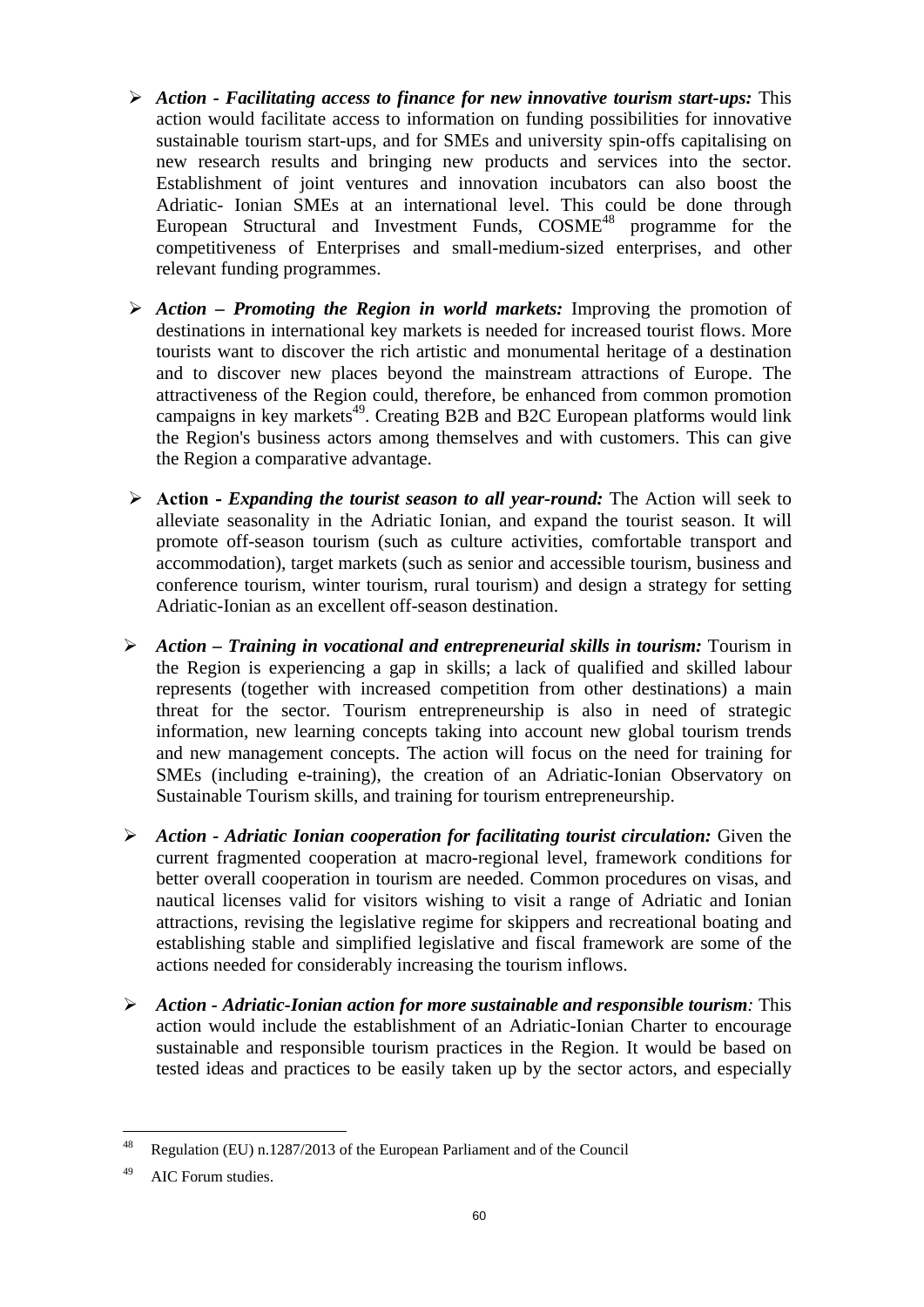the SMEs that form the majority of tourism enterprises. It would promote the use of indicators to measure sustainable development at destination level<sup>50</sup>

The table below provides an overview of the mentioned actions, a non-exhaustive list of indicative actors, and examples of possible projects.

| <b>Actions</b>                                                                          | <b>Indicative actors</b>                                                                                                 | <b>Examples of possible projects</b>                                                                                                                                                                                                                                                                                                                                                                                                                                                                                                                                                                                                                                                                                                                                                                                                                                                                                                                                                                              |
|-----------------------------------------------------------------------------------------|--------------------------------------------------------------------------------------------------------------------------|-------------------------------------------------------------------------------------------------------------------------------------------------------------------------------------------------------------------------------------------------------------------------------------------------------------------------------------------------------------------------------------------------------------------------------------------------------------------------------------------------------------------------------------------------------------------------------------------------------------------------------------------------------------------------------------------------------------------------------------------------------------------------------------------------------------------------------------------------------------------------------------------------------------------------------------------------------------------------------------------------------------------|
| Network of<br>Sustainable<br>Tourism<br>businesses and<br>clusters                      | SMEs, tourism<br>clusters,<br>technology<br>transfer and<br>innovation<br>support networks,<br>research centres          | $\bullet$<br>Tourism smart specialisation platforms to develop an<br>extended macro-regional Entrepreneurial Discovery Process,<br>building on experience gained by the Smart Specialisation<br>Strategies, with a particular emphasis on commercial tourism<br>opportunities.<br>Enhancing the use of ICT tools and information packages for<br>$\bullet$<br>setting-up, managing and promoting tourism business and<br>tourism business opportunities, and the digital connection<br>between SMEs in source and destination markets.<br>Strengthening links with industries with real growth potential,<br>$\bullet$<br>including environment-based industries and the cultural and<br>creative sector, and with a strong overall commercial<br>perspective.<br>Exchange of business cooperation opportunities and best<br>$\bullet$<br>practices in sustainable tourism innovation. The existing<br>Enterprise Europe Network, in particular with the Tourism and<br>Cultural Heritage Sector Group, can help. |
| Facilitating<br>access to<br>finance for<br>new<br>innovative<br>tourism start-<br>ups. | Financial<br><i>institutions,</i><br>private operators,<br>relative university<br>departments and<br>research institutes | The 'Adriatic-Ionian Sustainable Tourism Financing' can<br>$\bullet$<br>develop innovative financial and incentives instruments<br>facilitating access to seed and venture capital European<br>Investment bank (EIB) and European Investment Fund (EIF) or<br>other international financial bodies for new start-ups.                                                                                                                                                                                                                                                                                                                                                                                                                                                                                                                                                                                                                                                                                             |
| Promoting the<br>Region in<br>world markets.                                            | Destination<br>Management<br>Organisations,<br><b>Tourism Business</b><br>Associations,<br>Ministries of<br>Tourism      | Joint promotion strategy and campaigns in the world market.<br>$\bullet$<br>Supporting internationalisation of tourism SMEs in the<br>$\bullet$<br>macro-region through establishment of "one-stop shops", "BtoB"<br>or "BtoC" shops, in order to provide assistance and guidance to<br>businesses and customers, to promote partnerships, and to define<br>new entry strategies to foreign markets. An example can be the<br>TOURISMlink <sup>51</sup> project which aims at bringing together                                                                                                                                                                                                                                                                                                                                                                                                                                                                                                                   |

<sup>50</sup> e.g. European Tourism Indicator System (ETIS)

<sup>51</sup> http://www.tourismlink.eu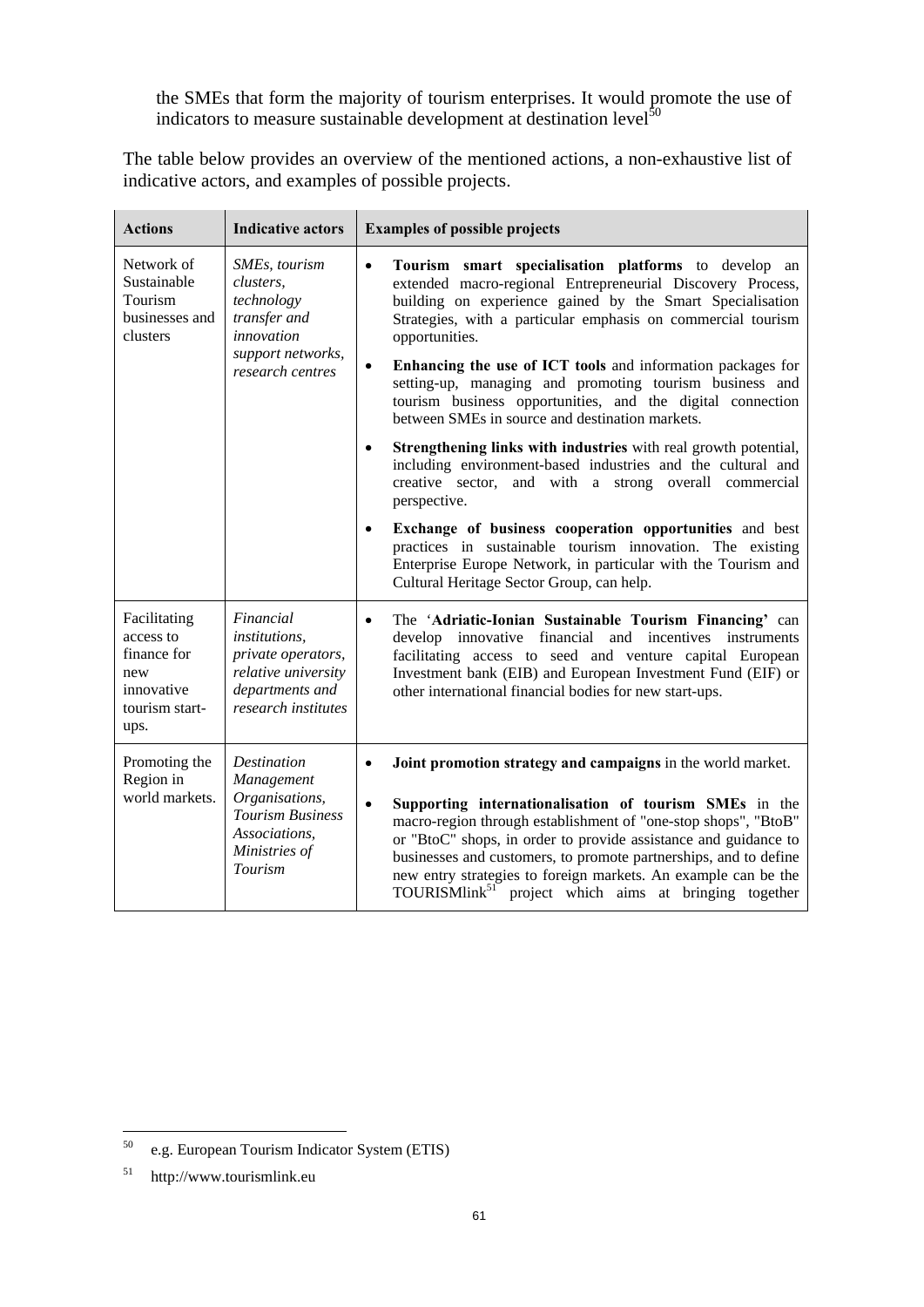|                                                                                 |                                                                                                                                                                                                                                                                                                                                          | European business on a common IT platform.                                                                                                                                                                                                                                                                                                                                                                                                                                                                                                                                                                                                                                                                                                                                                                                                                                                                                                                                                                                                                                                                                                                            |
|---------------------------------------------------------------------------------|------------------------------------------------------------------------------------------------------------------------------------------------------------------------------------------------------------------------------------------------------------------------------------------------------------------------------------------|-----------------------------------------------------------------------------------------------------------------------------------------------------------------------------------------------------------------------------------------------------------------------------------------------------------------------------------------------------------------------------------------------------------------------------------------------------------------------------------------------------------------------------------------------------------------------------------------------------------------------------------------------------------------------------------------------------------------------------------------------------------------------------------------------------------------------------------------------------------------------------------------------------------------------------------------------------------------------------------------------------------------------------------------------------------------------------------------------------------------------------------------------------------------------|
| Expanding the<br>tourist season<br>to all year-<br>round.                       | Regional<br>Authorities,<br><b>Destination</b><br>Management<br>Organisations,<br><b>Tourism Business</b><br>Associations,<br>Ministries of<br><b>Tourism</b>                                                                                                                                                                            | Adopt and implement a strategy for all year-tourism, by<br>$\bullet$<br>Building on the EU initiatives $SENIOR^{52}$ and Accessible<br>tourism $53$<br>Promoting rural tourism<br>-<br>Promoting the Region for year round conference and<br>$\overline{\phantom{0}}$<br>business tourism, and especially during the off-season<br>Promoting winter tourism and cooperation, with exchange<br>$\qquad \qquad \blacksquare$<br>of best practice, in winter sports infrastructure and<br>management of sport events.                                                                                                                                                                                                                                                                                                                                                                                                                                                                                                                                                                                                                                                    |
| Training in<br>vocational and<br>entrepreneurial<br>skills in<br>tourism.       | Chambers of<br>Commerce and<br>Industry, Adriatic<br>Ionian Initiative<br>Forums, National<br>vocational<br>training<br>foundations,<br>CEDEFOP,<br>European<br><b>Training</b><br>Foundation                                                                                                                                            | Adriatic-Ionian Observatory on Sustainably Tourism skills<br>$\bullet$<br>for monitoring and getting feedback from the sector stakeholders<br>on key issues and latest trends. This project aims at<br>matching supply and demand in specific labour skills<br>and to stimulate reforms in vocational training. An<br>integrated information management system (for business,<br>clients and Public Authorities) should also be connected to<br>this Tourism Observatory.<br>Training for tourism entrepreneurship, for developing key<br>skills in managing tourism businesses; this training will<br>include an update on new market trends and transfer of<br>know-how regarding destination management.<br>E-learning platform for SME training.<br>$\bullet$<br>Link with the EURES portal, which provides information for<br>$\bullet$<br>jobseekers and employers in a special 'blue jobs' section. <sup>54</sup>                                                                                                                                                                                                                                              |
| Adriatic<br>Ionian<br>cooperation<br>for facilitating<br>tourist<br>circulation | Ministries of<br>$interior$ affairs $-$<br>ministries of<br>foreign affairs,<br>national tourism<br>organisations,<br>ministries of<br>tourism, national<br>statistics<br>organisations,<br>Universities,<br>Chambers of<br>Shipping, Tourism<br>SMEs, Ship-<br>owners, Marinas,<br>yacht skippers,<br>and Yacht brokers<br>associations | Developing harmonised visa procedures for tourists visiting<br>$\bullet$<br>the Adriatic-Ionian region.<br>Developing common system for delivering and recognising<br>$\bullet$<br>nautical licenses within the Region; Assessing the need for<br>EU action on qualification requirements for skippers and<br>recreational boating; Addressing the "insularity" and the<br><b>public service character</b> as key issues for coastal shipping <sup>55</sup> .<br>Joint Set of Quality Standards for the Adriatic-Ionian Tourism,<br>$\bullet$<br>for a high level of tourist satisfaction while protecting<br>environment<br>and culture.<br>This<br>should<br>address<br>tourism<br>professions,<br>tourism jobs<br>qualifications,<br>and<br>common<br>classification systems as an important benchmarking instrument.<br>Harmonisation of national statistics on tourism for more<br>$\bullet$<br>detailed, more comparable and more comprehensive data to<br>measure the impact of the sector on the economy and to better<br>design policy options and macro-regional tools (including<br>building on the existing European Tourism Indicator System -<br>ETIS). |

<sup>52</sup> 52 [http://ec.europa.eu/enterprise/sectors/tourism/tourism-seniors/index\\_en.htm](http://ec.europa.eu/enterprise/sectors/tourism/tourism-seniors/index_en.htm)

<sup>53</sup> http://ec.europa.eu/enterprise/sectors/tourism/eden/index\_en.htm

<sup>54</sup> http://ec.europa./eures

<sup>&</sup>lt;sup>55</sup> University of Aegean, stakeholders' report of the department of Shipping, Trade and Transport on the Strategy for coastal and maritime tourism.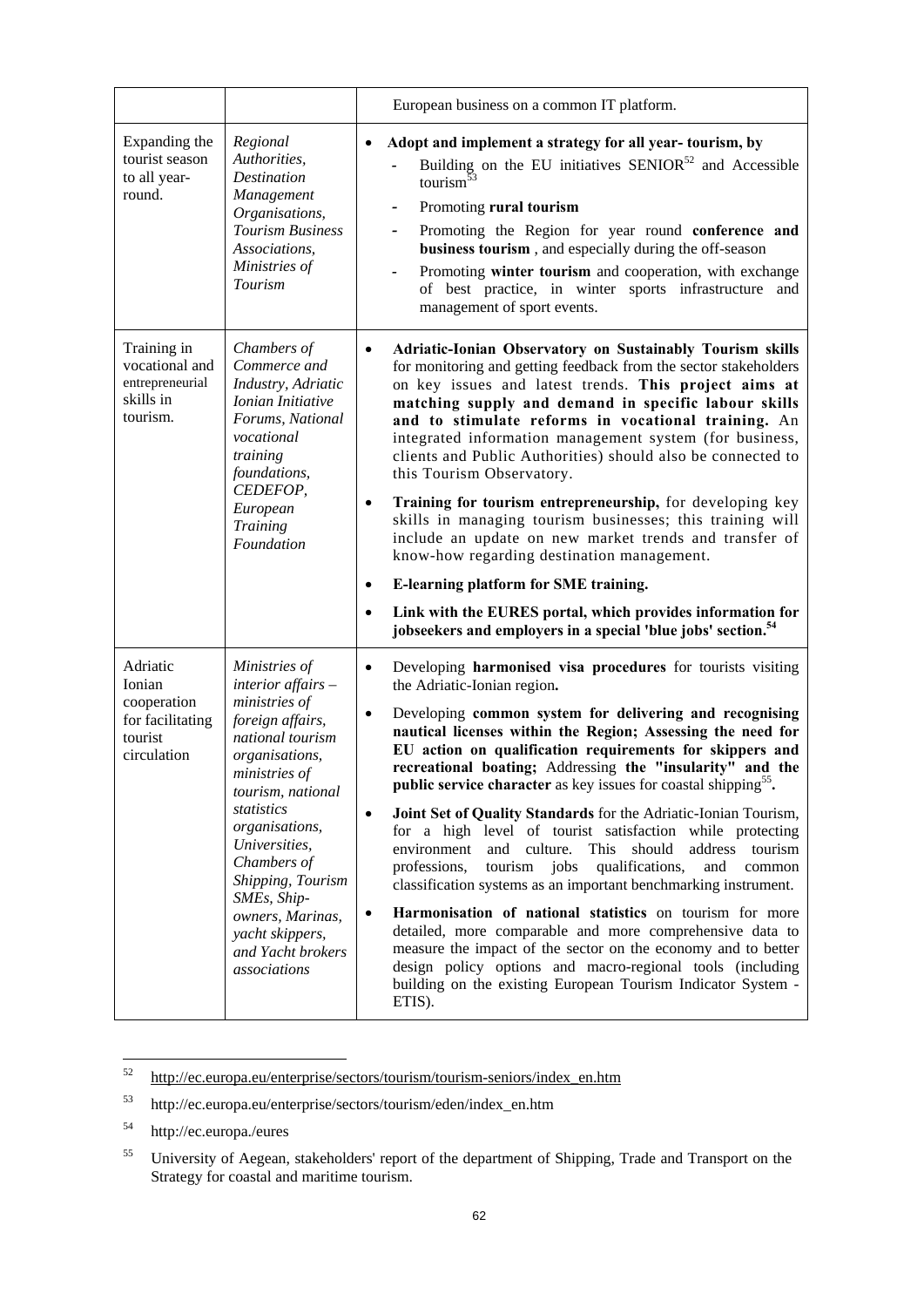|                                                                                 |                                                                                                                                                                                                                    | Guidelines for Green Public procurement across the<br>$\bullet$<br>Adriatic- Ionian Region and dissemination of best practices<br>among national and regional authorities to help them procure<br>low-carbon, environmentally-friendly goods, works and services<br>in the tourism sector.<br>Annual Adriatic Ionian Sustainable Tourism Forum<br>٠                                                                                                                                                                                                                                                                                                                               |
|---------------------------------------------------------------------------------|--------------------------------------------------------------------------------------------------------------------------------------------------------------------------------------------------------------------|-----------------------------------------------------------------------------------------------------------------------------------------------------------------------------------------------------------------------------------------------------------------------------------------------------------------------------------------------------------------------------------------------------------------------------------------------------------------------------------------------------------------------------------------------------------------------------------------------------------------------------------------------------------------------------------|
| Adriatic-<br>Ionian Charter<br>for sustainable<br>and<br>responsible<br>tourism | Ministries of<br>Tourism, Business<br>Associations.<br>Chambers,<br>Environmental<br>state agencies,<br>regional and<br>international<br>experts, regional<br><i>administrations,</i><br>University<br>departments | Development of an Adriatic-Ionian Charter to encourage<br>$\bullet$<br>sustainable and responsible tourism with a set of principles<br>and guidelines, It could promote implementation of the<br>European Tourism Indicator System (ETIS) <sup>56</sup> for Sustainable<br>Management of Tourist Destination, allowing measuring of<br>destinations' performance, to enable their<br>sustainable<br>development and improvement.<br>The Charter could be supported by actions such as the<br>$\bullet$<br>application of the EU Eco-Management and Audit Scheme<br>(EMAS), and training of tourism companies to evaluate, report,<br>and improve their environmental performance. |

# Examples of targets by 2020:

- 50% increase in tourist arrivals from countries outside the Region
- 50% increase in tourism arrivals during the off-season period

<sup>56</sup> 56 http://ec.europa.eu/enterprise/sectors/tourism/sustainable-tourism/indicators/index\_en.htm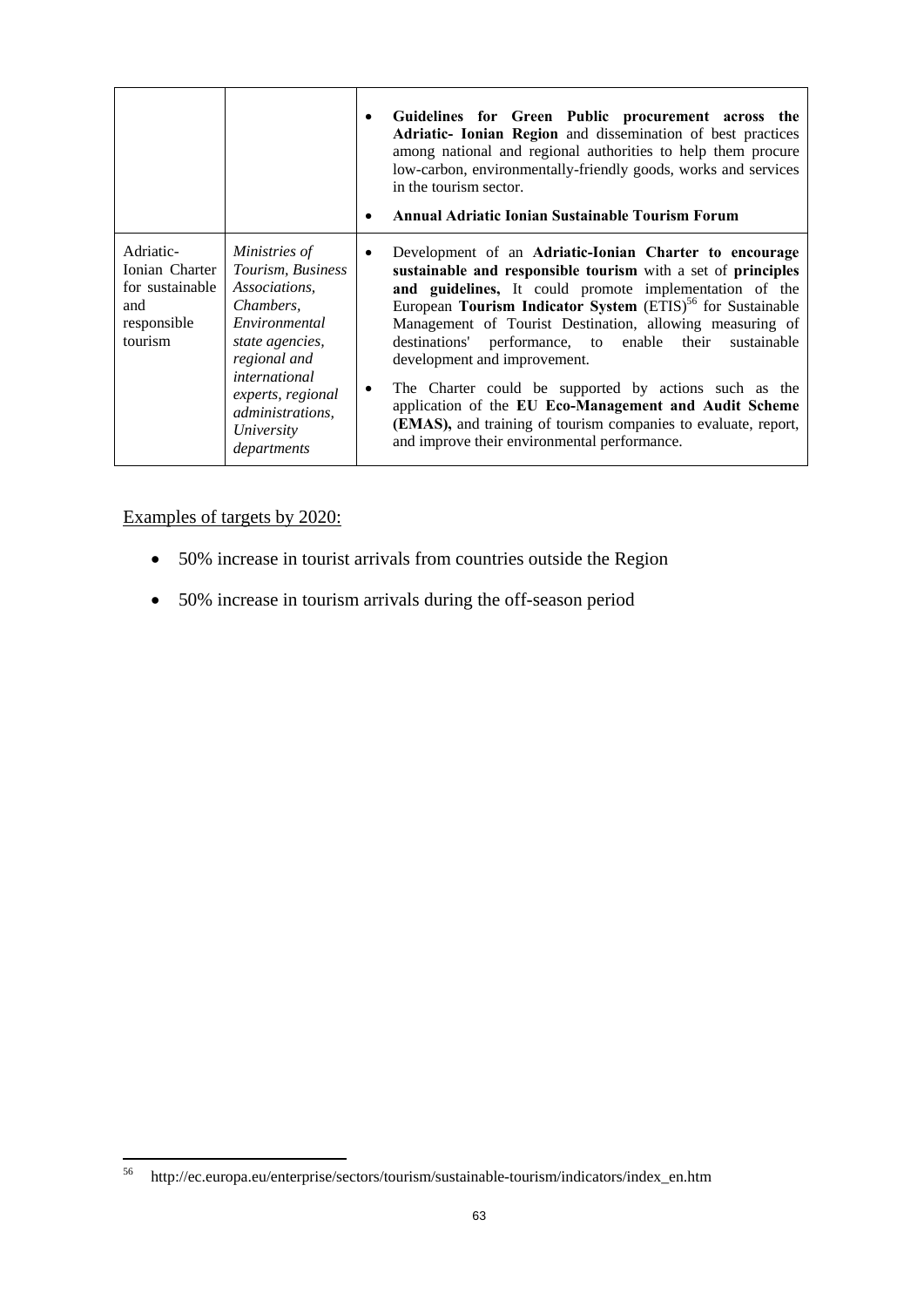## **5. FUNDING**

The Action Plan accompanying the Strategy shall be implemented by mobilising and aligning all available EU, international, national and private funding of relevance for the four pillars and the specific topics identified under each pillar.

The new regulatory framework for European Structural and Investment Funds (ESIF) for 2014-2020 and the Instrument for Pre-accession Assistance (IPA) for non-EU countries provide significant financial resources and a wide range of tools and technical options.

The macro-regional approach has already been included in the new generation of Regulations for the programming period  $2014-2020^{57}$ . As Partnership Agreements and Operational Programmes for EU countries (Greece, Italy, Slovenia and Croatia) are advised to take the forthcoming Adriatic-Ionian macro-regional strategy into account, attention is being paid to the Strategy in the current negotiation process. In addition, due to the coordinated approach of the Directorate General for Regional and Urban Policy and the Directorate General for Enlargement, Strategy Papers for non-EU countries (Montenegro, Serbia, Bosnia and Herzegovina, Albania) will also explicitly refer to the Strategy. Moreover, considering that the macro-regional strategy will contribute directly to national objectives, thereby becoming an integral component of national, regional and local strategies, all kinds of existing funding sources beside EU level can be harnessed, dramatically increasing funding possibilities in support of cooperation activities throughout the macro-region.

<span id="page-63-0"></span>Other means are also available. In addition to interventions of international financial institutions, the Western Balkan Investment Framework (WBIF) provides finance and technical assistance for strategic investments, particularly in infrastructure, energy efficiency and private sector development. Capitalising on the work done in the framework of the two other macro-regional strategies on innovative financing<sup>58</sup>, implementation of projects - also in the non-EU countries - can benefit from innovative options involving, among others, the WBIF. The European Investment Bank (EIB), for its part, stands ready to mobilise its financing tools and expertise in support of suitable projects under the topics included in the Action Plan. The EIB can extend support to both public and private sector activities in the form of lending, blending and technical advice. It offers a variety of financing instruments, ranging from investment loans for both direct and indirect financing to equity funds via the European Investment Fund. An overview of how the EIB can contribute to implementation of the Strategy for the Adriatic-Ionian Region is enclosed in this document.

Funds of relevance for the specific pillars are also available. The European Maritime and Fisheries Fund as well as Horizon 2020, which targets Blue Growth as one of its focus areas for RTD, can lend key support to implementation of actions and projects under Pillar 1.

<sup>57</sup> 57 Report concerning the added value of macro-regional strategies COM (2013) 468 final of 27.6.2013

<sup>58</sup> E.g. the Danube Financing Dialogue This Dialogue brings together projects, available sources of funding and international financial institutions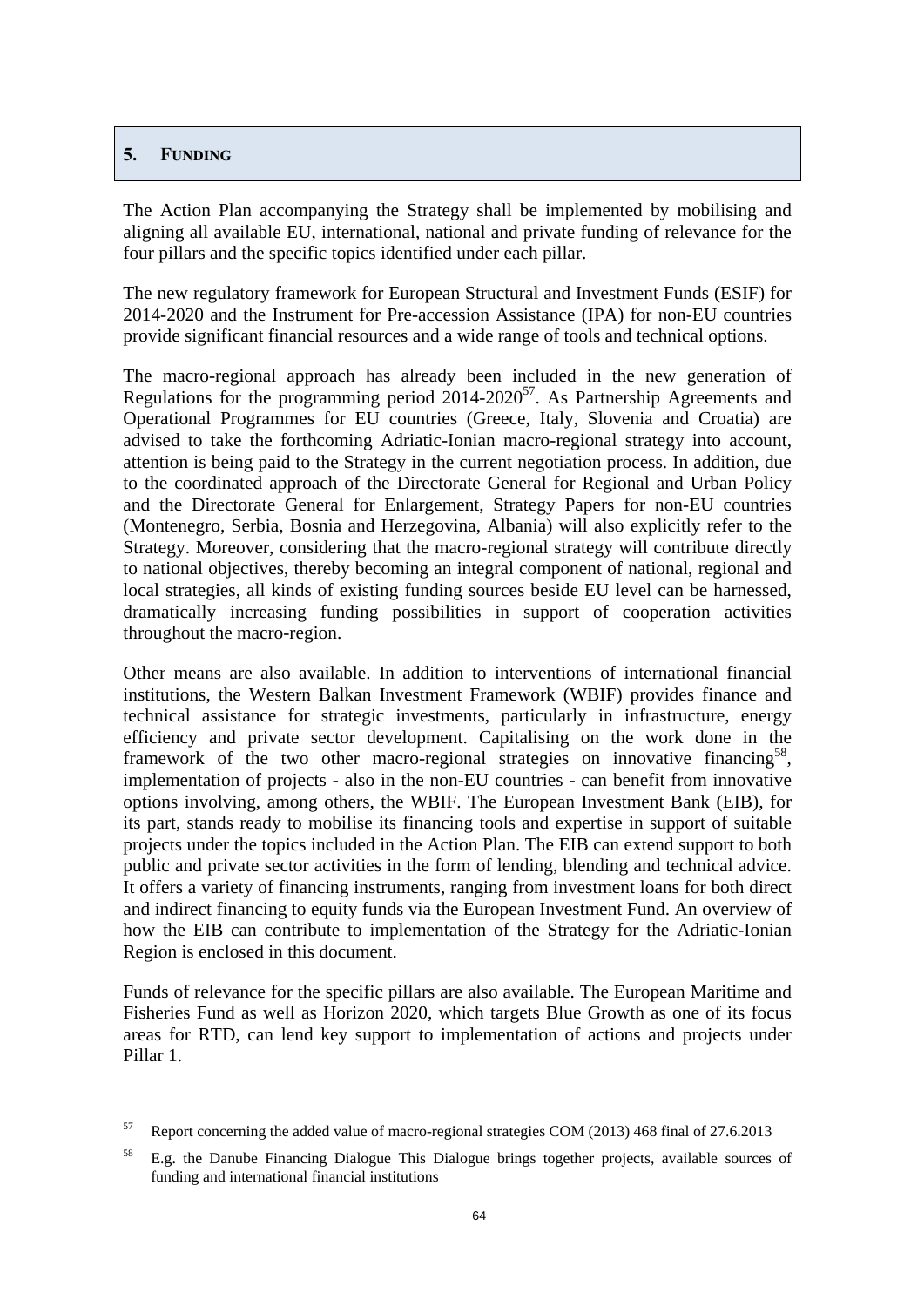Of high relevance for Pillar 2, the Connecting Europe Facility (CEF) 2014-2020 supports the development of high-performing, sustainable and efficiently interconnected trans-European networks in the field of transport, energy and digital services. The Facility focuses on projects with high EU added value, such as building missing cross-border links and removing bottlenecks along main trans-European transport corridors. The CEF creates significant leverage and attracts additional public and private funding through the use of innovative financial instruments, notably EU project bonds. CEF financing for actions in pre-accession countries can be granted if these actions are necessary for implementing projects of common interest<sup>59</sup>. CEF coordination with the Horizon  $2020$ research and innovation programme as well as with the Cohesion and Structural Funds will be central. The Commission has proposed that important parts of the budget of the ESIF for 2014-2020 be dedicated to projects related to energy, transport and ICT infrastructure.

As for Pillar 3, funds under the LIFE programme are open also to non-Member States. This programme explicitly mentions cross-border actions and includes mitigation as well as an adaptation pillar. Pillar 4 may, among others, benefit from the COSME programme for SMEs.

<sup>59</sup> 59 A "project of common interest" means a project identified in Regulation (EU) No 1315/2013 or Regulation (EU) No 347/2013 or in Regulation on guidelines for trans-European networks in the area of telecommunication infrastructure.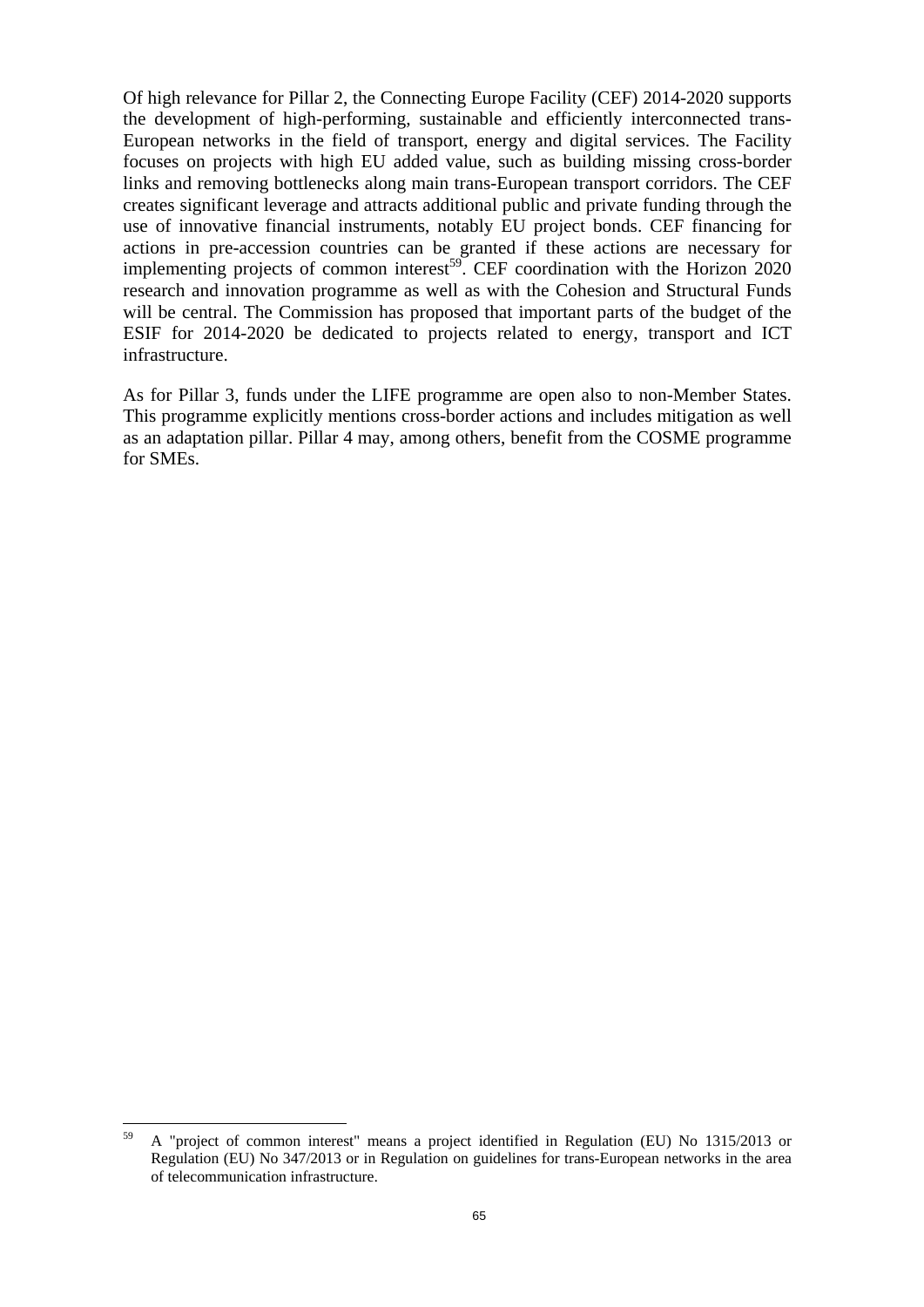## **6. MONITORING, REPORTING AND EVALUATION**

The experience reaped from the two existing macro-regional strategies notwithstanding, the macro-regional approach remains new and hence somewhat experimental. Moreover, despite substantial overlaps between the Danube and the Adriatic-Ionian macro-regional strategies in terms of countries involved (five out of eight countries are engaged in both strategies), certain challenges specific to the Adriatic-Ionian macro-region call for *sui generis* responses, not only in terms of action/project implementation, but also in terms of action/project monitoring and evaluation.

<span id="page-65-1"></span>While there should be a description of the *status quo* in the participating countries with regard to the topics identified under each pillar as well as prioritisation of actions under each topic, data and analyses currently available do not make this possible. Collecting and analysing reliable and comparable data throughout the Region, on which sound description of baseline situations can be delivered and well-founded prioritisation of actions can be done, will form an integral part of further development of the macro-regional approach.

<span id="page-65-0"></span>Setting, already at this early stage, tentative result indicators aimed at capturing the change hoped for, with respect to specific aspects of the problems identified, can nonetheless facilitate understanding of these problems as well as of the kinds of response(s) required. It will furthermore facilitate ex-post evaluation of the extent to which actions or projects carried out contributed to alleviating the problems identified in the baseline situation. Evidence, in particular regarding economic geography for fisheries and aquaculture, and marine environmental assessment and modelling to be provided by the Joint Research Centre will be used to this end.

A data base including existing projects and providing data on the basis of which the necessity of possible projects can be justified should furthermore be established. For the sake of comparability, monitoring of the Action Plan will preferably make use of available statistical indicators from the European Statistical System (ESS). If appropriate, statistical data collections and territorial analyses will furthermore make use of harmonised spatial definitions (e.g. NUTS) and existing typologies for coastal regions (based on NUTS 3 regions) and coastal areas (based on Local Administrative Units).

Far from relating to beneficiaries of the actions or projects alone, result indicators should relate to entire segments of the macro-regional territory. Result indicators often relate to concrete achievements with a macro-regional or transnational impact. They may however also relate to results that are less easily quantifiable, such as: increased coordination of policies across national boundaries; creation of cooperative networks; joint ventures initiated by SMEs; growing sense of ownership and raised awareness of interdependencies across national boundaries; raised level of engagement among municipalities and other public authorities, SMEs as well as civil society; greater acknowledgement among decision makers of mutual effects of national decisions with a territorial impact and hence better compliance with the requirements of the Strategic Environmental Assessment (SEA), etc. Consequently, result indicators will not exclusively be variables to be measured in quantitative terms. Depending on the context they can also be assessed in qualitative terms.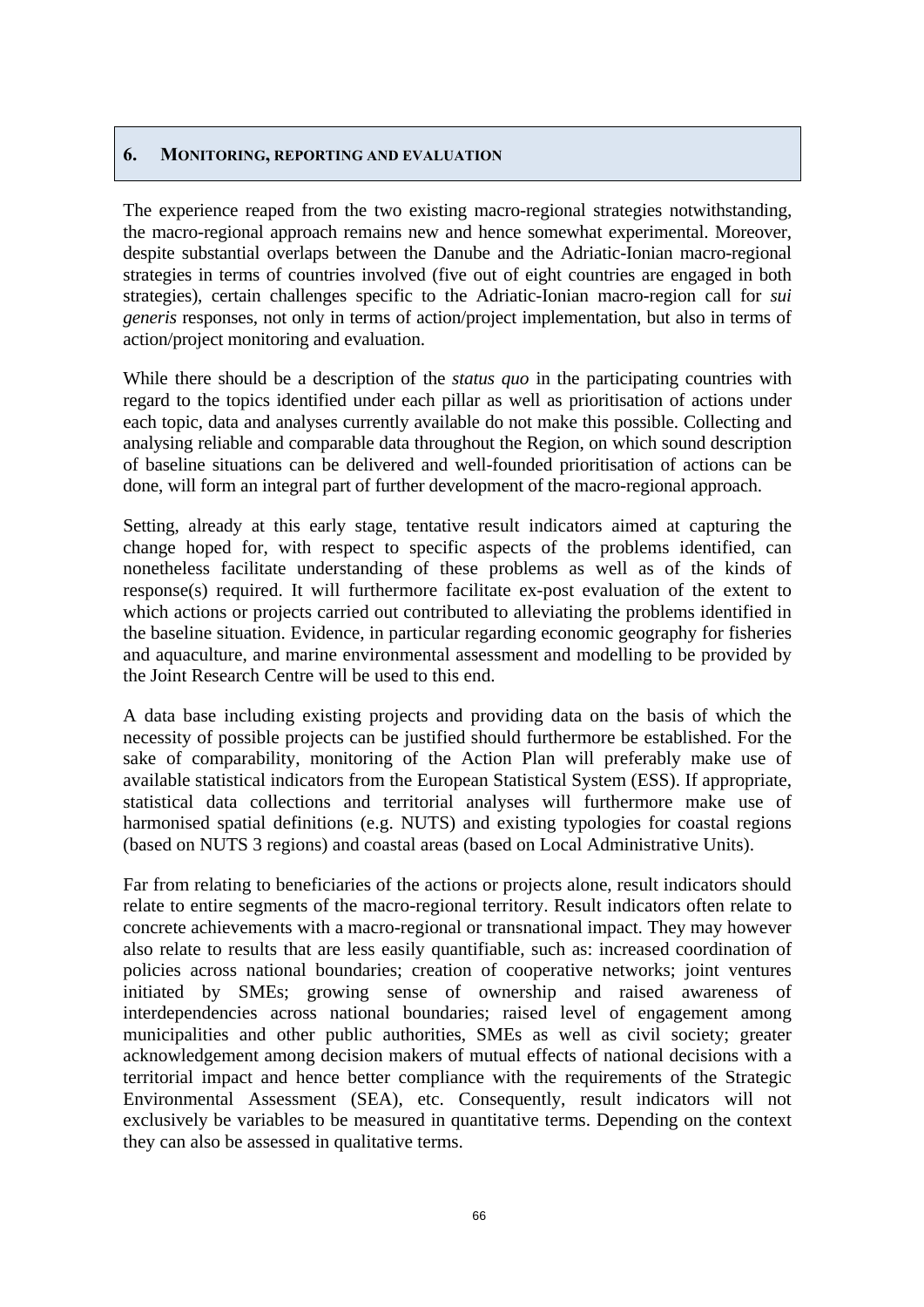In order to convey a sense of direction to the actions/project, it is useful to associate targets for result indicators. These targets can however at best be approximate estimates subject to regular revision and adaptation in pace with implementation of the Action Plan. Like result indicators, they may be set in quantitative terms (e.g. attaching a quantified value or a range of quantified values to the change expected)<sup>60</sup> or indicate in qualitative terms the expected direction and pace of change as compared to a baseline situation.

While the Action Plan should ideally remain relatively stable for a certain period of time, new issues may emerge along the way and priorities may evolve, requiring actions and projects and their associated targets to be updated, transformed or replaced. In other words, the Action Plan will be "rolling", and will retain a certain flexibility.

To further reflect this situation, reasonable buffer time must be built into implementation plans for each project and caveats foreseen acknowledging that impacts might only be measurable in the medium and longer term. While the Strategy itself is open-ended and therefore has no deadlines attached to it, the time-horizon for the first phase of the Action Plan will coincides with that of the multi-annual financial framework. Within this overall time-horizon the specific time-frame for actions and projects can vary. Some can be implemented in a short time (1-2 years) and some will need longer.

 $\overline{a}$ 

 $60$  For the fisheries sector, it is suggested to refer to Maximum Sustainable Yields and to have assessment/evaluation carried out by experts groups (such as the Sceintific , Technical and Economic Committee for Fisheries –TECF- and Working Groups on Stock Assessment of Demersal and Small Pelagic species under the General fisheries Commission for the Mediterranean - SAC/GFCM) in sessions dedicated to the Region.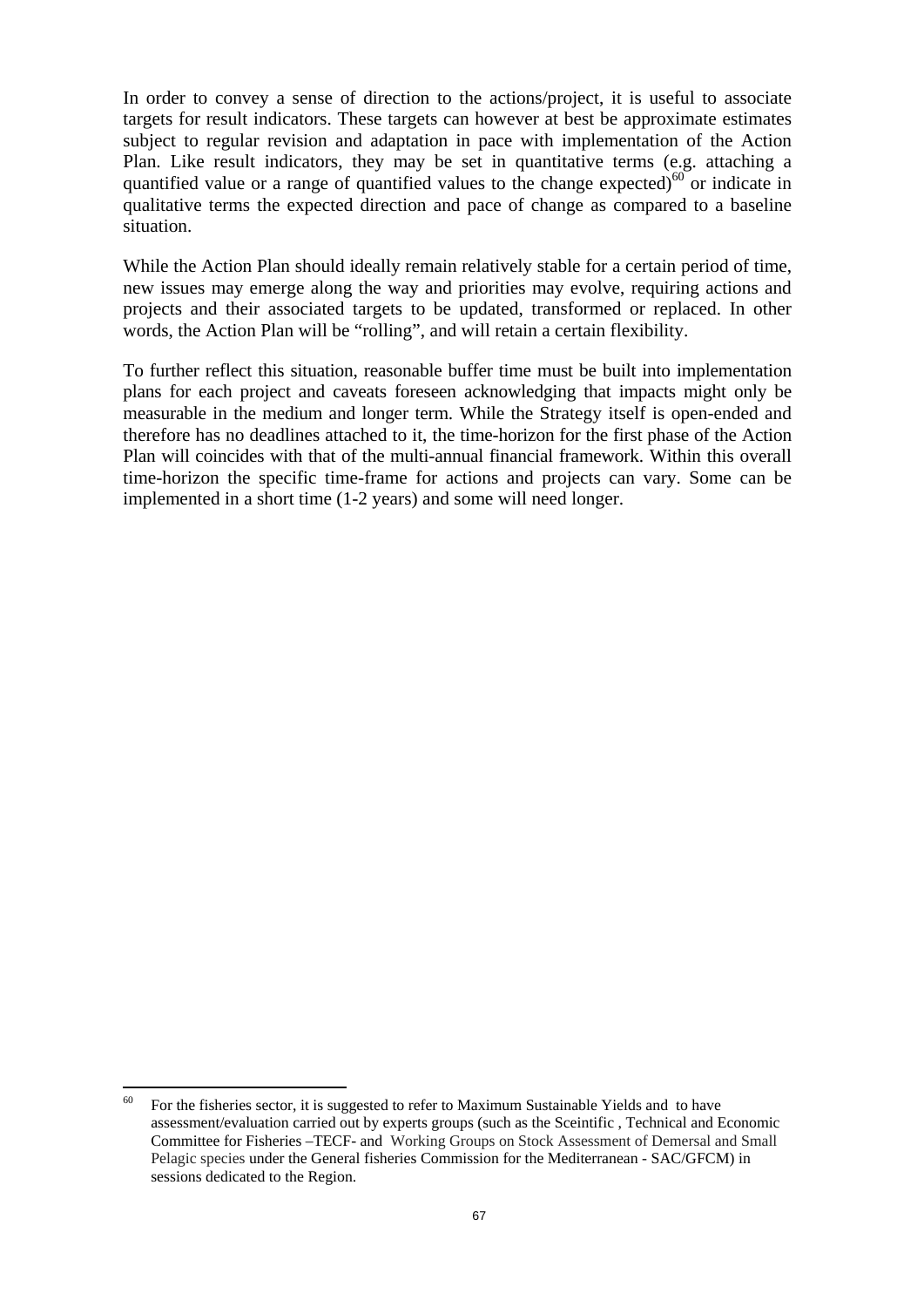## <span id="page-67-0"></span>ANNEX I **Role of the European Investment Bank (EIB) in the EU Strategy for the Adriatic and Ionian Region**

The role of the EIB in the Strategy can be crucial, especially in mobilising and blending sources of finance for bankable projects. The EIB has much experience of cooperation with most of the countries in the Adriatic and Ionian Region across a range of different sectors. EIB's key role in ensuring the availability of long-term financing to key infrastructure and industrial projects is underlined by the already substantial support provided by the Bank in the Region over the course of the last 10 years. Additionally, the JASPERS (Joint Assistance to Support Projects in European Regions) initiative<sup>61</sup>, is also supporting projects in the Region.

EIB presence in the Adriatic and Ionian Region is marked by increased lending volumes: in the last 4 years (2010-2013), the EIB lent EUR 46.6bn. in the countries covered by the Strategy. The main sectors supported have been: (i) intermediated loans to SMEs, midcaps and small infrastructure, with EUR 16bn. of loans signed; (ii) transportation and storage, with EUR 9.4bn. of loans; (iii) electricity and gas with EUR 8.4bn.; (iv) manufacturing, with EUR 4.3bn; (v) water supply, sewerage and waste management, with EUR 2.2bn; and (vi) information technologies with EUR 2.1bn.

The sectors financed contribute directly or indirectly to the four pillars of the Adriatic and Ionian Strategy. For instance, in Italy, one can mention as relevant to the 'Blue Growth' and 'Connecting the Region' pillars, the support given by the Bank to the ports included under the TEN-T network, for which a loan of EUR 120m was approved at the end of last year for the modernisation and expansion of the port of Ravenna.

Furthermore, the EIB is assisting Member States in the Region, such as Greece and Slovenia, to finance the national contribution to EU funded projects under the respective National Strategic Reference Frameworks (NSRFs). Many of these projects have a transregional impact. For example, the PATHEP (Patras-Athens-Thessaloniki-Idomeni/Promahonas) Railway Corridor, TEN-T priority project, is expected to have a broad impact on transport and logistics in the Balkans, which suffered till now of poor rail connections.

Other examples of EIB projects contributing to the 'Connecting the Region' pillar are the Port of Koper in Slovenia; and the support of the TEN-T networks in Western Balkans. The Bank supported investment in the Port of Koper as well as the construction of the energy and gas transmission networks, which have clear regional relevance for all the Western Balkans. With regards to TEN-T project in Western Balkans, one can mention in particular the sizeable projects financed by loans on Corridor Vc in Croatia and Bosnia and Herzegovina, as well as on Corridor X in Serbia and FYROM. In Croatia in 2013 the Bank also signed the first 80m loan for a PPP project for Zagreb airport. In Greece, the Bank signed in 2013 a first tranche of EUR 350m (out of EUR 650m approved by the EIB) for the re-launch of the 4 stalled Motorway concessions, which are also TEN-T networks.

<sup>61</sup> Shared by the EU Commission, the EIB, KfW and EBRD.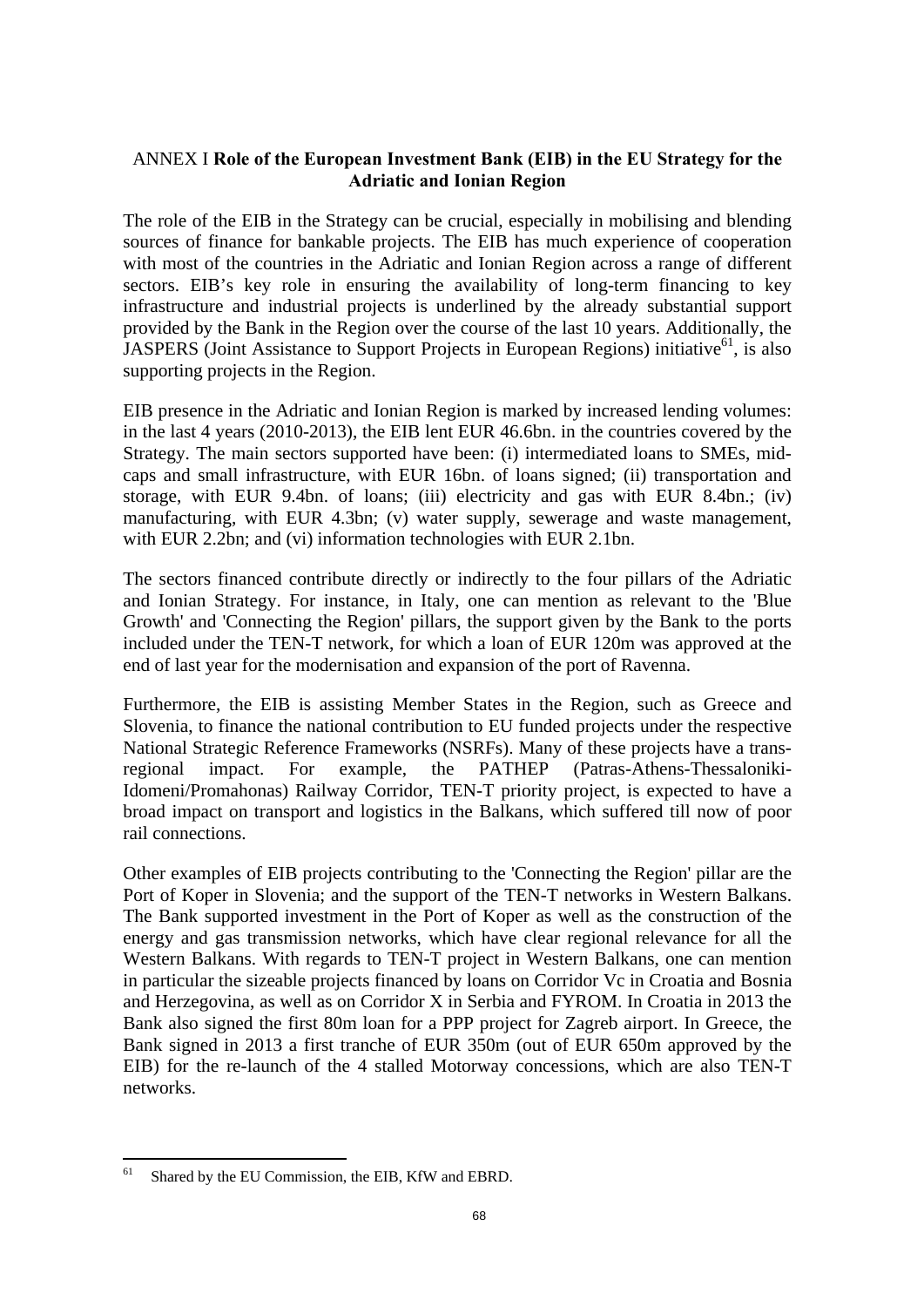The Bank also plays an important role in supporting investments aiming to preserve, protect and improve the environmental quality. For example, in Serbia the Bank supports investments in rehabilitation and upgrading of water supply and wastewater collection and treatment networks in the city of Novi Sad, while in Montenegro EIB supports the rehabilitation and construction of water and waste water infrastructure of different municipalities.

EIB's intermediated loans in the Italian Adriatic regions and the other seven countries covered by the Strategy supported EUR 749m of investment in sectors related to the touristic activity in the last 4 years.

Furthermore, the EIB, in line with its mandate for Western Balkan, supports investments that spur growth and increase employment in the Region, therefore these investments are considered to create added value to the Strategy. The Bank´s EUR 500m loan to the investment in the FIAT factory in Kragujevac, is deemed to create considerable indirect employment effects in addition to the employment at the plant itself, as well as creating export income for Serbia, having a positive effect on the trade balance.

Given EIB's experience from the Baltic Sea and Danube strategies and its priority lending objectives, the Bank is well positioned to support developments in all sectors specified in the Adriatic and Ionian Region strategy.

In addition to the EIB's lending activity in the Region, EIB provides technical and financial advisory assistance to support countries of the Region and their intergovernmental organisations. The Bank's 5-year (2011-2015) pilot project to provide technical assistance (TA) to Greece in support of the EUR 2bn co-financing of the national component of the 2007-2013 NSRF, has led to extensive capacity building and identification of best practices and lessons learned that are being incorporated in the upcoming Partnership Agreement for 2014-2020. Similar projects might be extended in the Region to other EU Member States and candidate/potential candidate countries.

Technical Assistance is also provided in the Region under the JASPERS initiative in Slovenia, Croatia, Greece, Serbia and Montenegro. In the beginning of 2014, there are approximately 100 JASPERS assignments in the Region, with Croatia as the main recipient, while Slovenia and Greece benefit also from the JASPERS TAs, albeit in a lesser extent.

JESSICA (Joint European Support for Sustainable Investment in City Areas) is an initiative launched in 2006 and uses 2007-2013 Structural Fund allocations to establish revolving investment instruments rather than grant subsidies, in favour of urban development projects. The JEREMIE initiative<sup>62</sup> (Joint European Resources for Small and Medium-sized Enterprises), also launched in 2006, offers EU Member States, through their national or regional Managing Authorities, the opportunity to use part of their EU Structural Funds allocations to finance small and medium-sized enterprises (SMEs) by means of equity, loans or guarantees, through a revolving Holding Fund acting as an umbrella fund. EPEC (the European PPP Expertise Centre)<sup>63</sup> was launched in September 2008 and aims to strengthen the organisational capacity of the public sector to engage in Public Private Partnership (PPP) transactions.

<sup>62</sup> Developed by the European Commission and the European Investment Fund (EIF), which is part of the European Investment Bank Group.

<sup>63</sup> Launched by the EIB and the European Commission.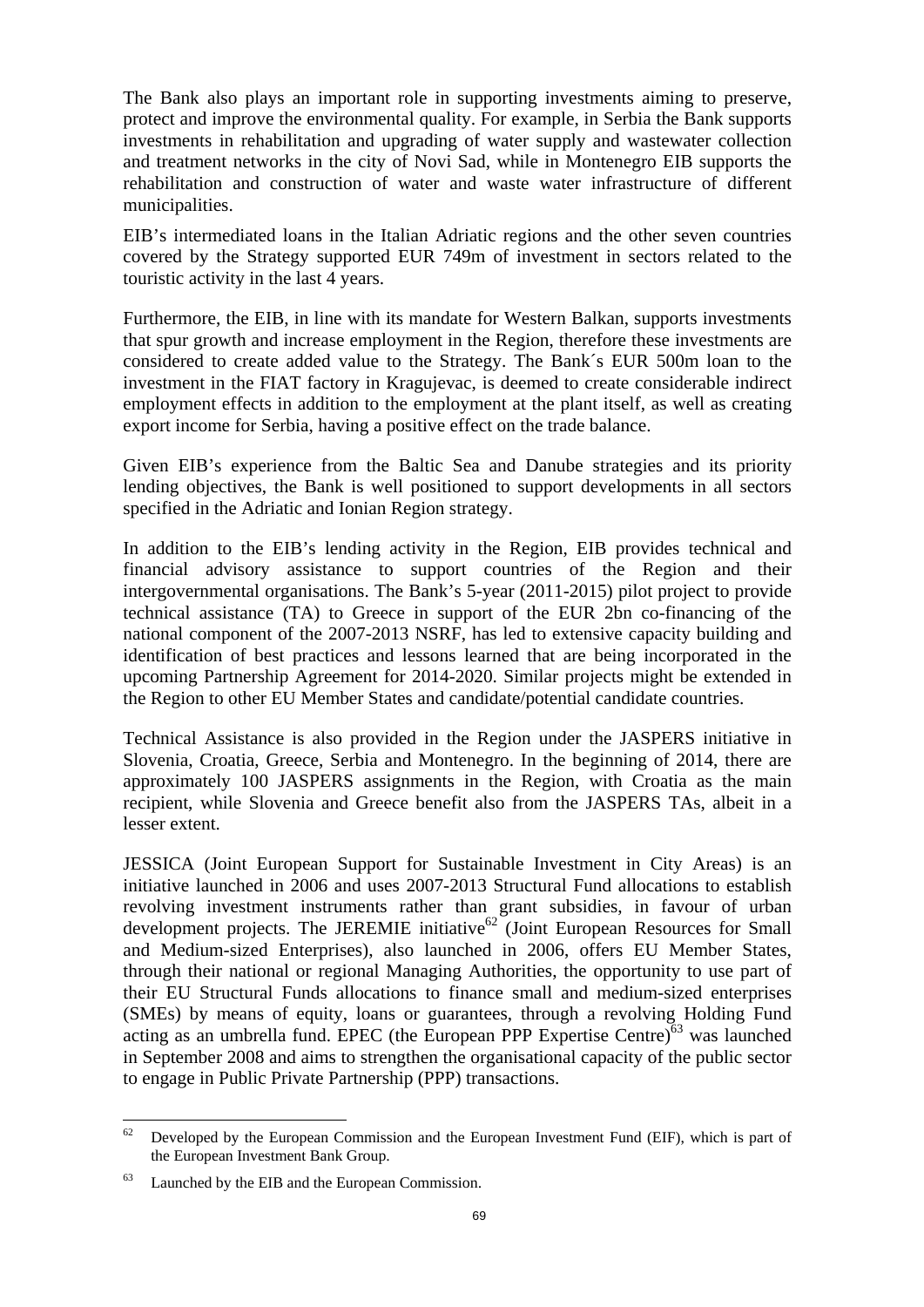The EIB also cooperates with other International Financial Institutions active in the Region (European Bank for Reconstruction and Development (EBRD), World Bank, etc.) and EC project preparation facilities to build a pipeline of potential projects.

For example, since 2009, the EIB, the European Commission, the Council of Europe Development Bank and the European Bank for Reconstruction and Development have been cooperating under the Western Balkans Investment Framework (WBIF). The WBIF was launched in 2009 as an initiative aimed at facilitating the preparation and financing of priority projects in the framework of the EU's Pre-Accession process for the Western Balkans countries. It is implemented jointly by the EIB with the European Commission, the EBRD and the CEB as well as EU Member States and other multilateral and bilateral institutions. It blends available grants and loans for the priority projects in the Western Balkans. During the period 2008-2013, it approved grants for a total amount of EUR 302m in support of 178 operations. In connection with the grants approved by the WBIF, a total of EUR 7.4bn of loans have been identified, of which EUR 3.1bn are signed. Amongst the initiatives supported by the WBIF, there is also the Western Balkan Enterprise Development and Innovation Facility (WB EDIF), which was launched in December 2012 at the initiative of the EIB Group and EBRD as a new complementary measure for improving access to finance for SMEs and supporting economic development in the Region. The WB EDIF will help to develop the local economy and regional venture capital markets, while promoting policy reforms to support access to finance through financial instruments.

It should also be noted that EIB is significantly contributing to the Strategy's objectives through its recent initiatives following the capital increase of 10bn. The Bank's focus on growth and job creation through financing public infrastructure, SMEs development and support to Foreign Direct Investment has numerous spill over effects that have a crosscutting effect throughout the Region.

In considering the opportunities offered by EIB loans to leverage EU grants for the Strategy, there are thus several concrete examples that can be followed and EIB is available to support its Italian, Slovenian, Croatian, Western Balkans and Greek counterparts in preparing projects that could fit into the regional dimensions of the Strategy through its lending, blending and advisory services.